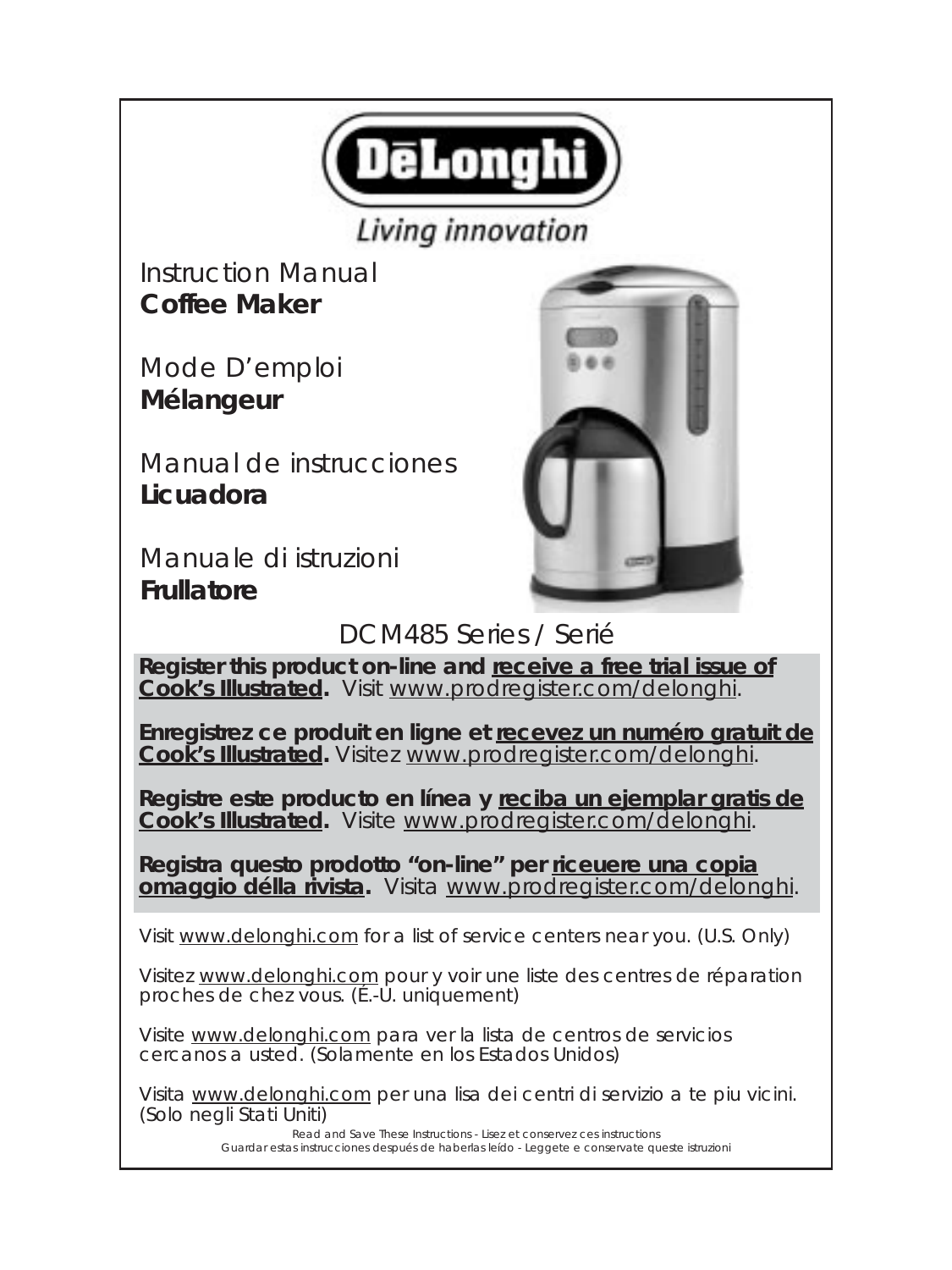# **IMPORTANT SAFEGUARDS**

When using electrical appliances, basic safety precautions should always be followed to reduce the risk of fire, electrical shock and/or personal injury.

- 1. Read all instructions carefully.
- 2. Do not touch hot surfaces. Use the handle on the carafe.
- 3. To protect against electrical shock, do not place cord, plug or coffee maker in water or other liquid.
- 4. Close supervision is necessary when any appliance is used by or near children.
- 5. Unplug from outlet when not in use and before cleaning. Allow to cool before putting on or taking off parts, and before cleaning the appliance.
- 6. Do not operate any appliance with a damaged cord or plug or after the appliance malfunctions or has been damaged in any manner. Return appliance to authorized service facility for examination, repair or adjustment.
- 7. The use of accessory attachments is not recommended by the manufacturer. It may be dangerous and should be avoided.
- 8. Do not use outdoors.
- 9. Do not let cord hang over edge of table or counter, or touch hot surfaces.
- 10. Do not place on or near hot gas or electric burner, or in heated oven.
- 11. Always plug cord into the wall outlet before turning on any controls. To disconnect turn power OFF, then remove plug from wall outlet.
- 12. Always use cold water to make coffee. Warm water or other liquids could cause damage to the coffee maker.
- 13. Scalding may occur if the cover is lifted or removed during the brewing cycle.
- 14. Do not use this appliance for other than intended use.
- 15. Do not set a hot carafe on a wet or cold surface.
- 16. Do not place hot carafe on or near paper, cloth or other flammable material.
- 17. Never use the carafe on a range top or in a microwave oven.
- 18. Do not allow liquid to evaporate from carafe. Do not heat carafe when empty.
- 19. Do not move entire unit when carafe contains hot liquid.
- 20. Use the lid on the carafe while brewing and pouring coffee.
- 21. Discard carafe if damaged in any manner, or a carafe having a loose or weakened handle. A chip or crack could result in breakage or contaminate liquid contents with glass particles.
- 22. Do not clean carafe with scouring powders, steel wool pads or other abrasive materials.
- 23. This carafe is designed for use with this coffee maker only.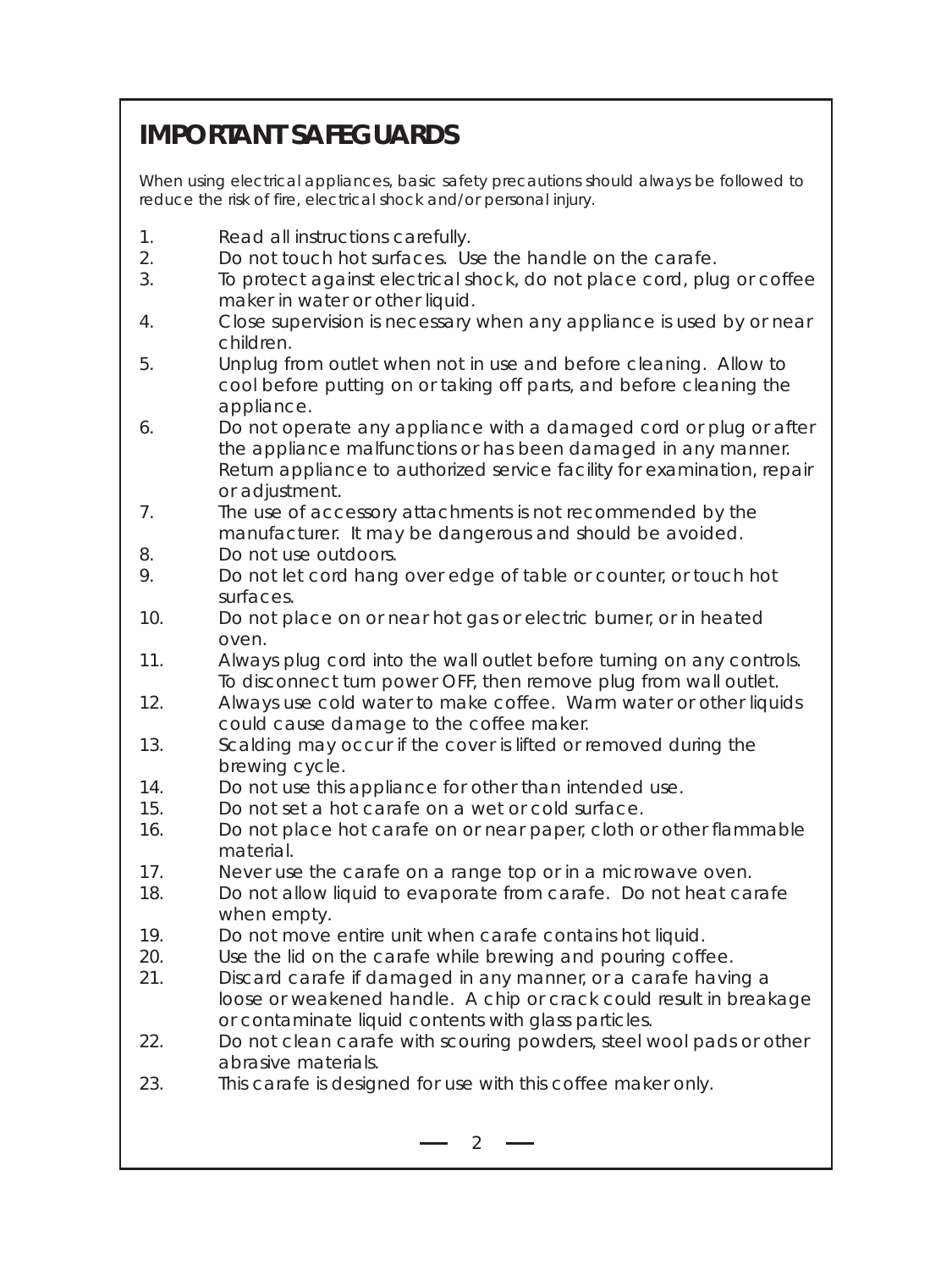# **IMPORTANT SAFEGUARDS (continued)**

- 24. **WARNING:** To reduce the risk of fire or electrical shock, do not remove the bottom cover. No user serviceable parts inside. Repairs should be performed by authorized service personnel only. **CAUTION**: Do not immerse in any liquid.
- 25. **CAUTION:** Do not lift the water tank lid during operation, could cause severe burns. Always lift the lid by the opening lip and when the unit is turned off.
- 26. Do not touch hot parts, including the cup storage area.

# **FOR HOUSEHOLD USE ONLY SAVE THESE INSTRUCTIONS**

# **SHORT CORD INSTRUCTIONS**

A short power cord is provided to reduce the risk resulting from entanglement or tripping over a longer cord. Longer detachable power supply cords are available and may be used if care is exercised in their use. If a longer detachable power cord or extension cord is used (1) the marked electrical rating of the extension cord should be at least as great as the electrical rating of the appliance, and (2) the longer cord should be arranged so that it will not drape over the countertop or table top where it can be pulled on by children or tripped over unintentionally. The electrical rating of the appliance is listed on the bottom of the unit. If the appliance is of the grounded type, the extension cord should be a grounded type 3 wire cord. This appliance has a polarized plug. One blade is wider than the other. To reduce the risk of electrical shock this plug will fit in a polarized plug only one way. If the plug does not fit, contact a qualified electrician. Do not attempt to modify the plug in any way.

# **BEFORE FIRST USE**

Place the box on a large, sturdy flat surface. Carefully unpack your coffee maker and remove all packaging material and literature. Remove any labels or stickers from the coffee maker. To remove any dust that may have accumulated during packaging, you may wipe the unit with a clean, damp cloth. Dry thoroughly. Do not immerse the coffee maker in water or other liquid. Clean the carafe, carafe lid, filter basket and filter in warm water with mild detergent. Rinse and dry thoroughly. Do not use harsh or abrasive cleaners. (See "Cleaning Your Coffee Maker" section of this manual for detailed instructions.) Keep all plastic bags away from children.

**NOTE:** We recommend that prior to brewing your first pot of coffee, operate the coffee maker once or twice with water only, without ground coffee. This will remove any dust that may have settled inside the coffee maker, which may affect the flavor of the coffee. **IMPORTANT:** Use cold water only. The automatic drip system works best with cold water.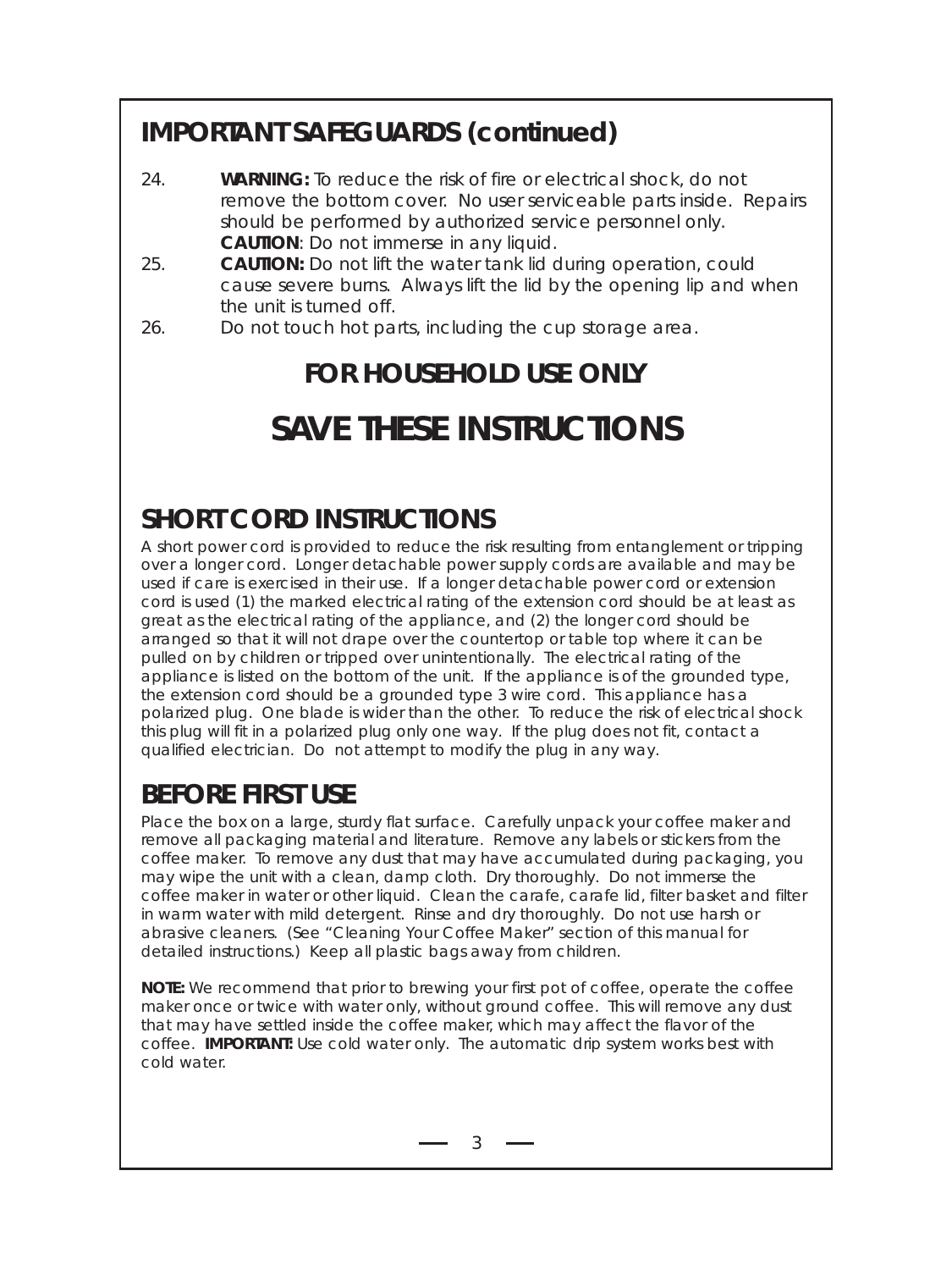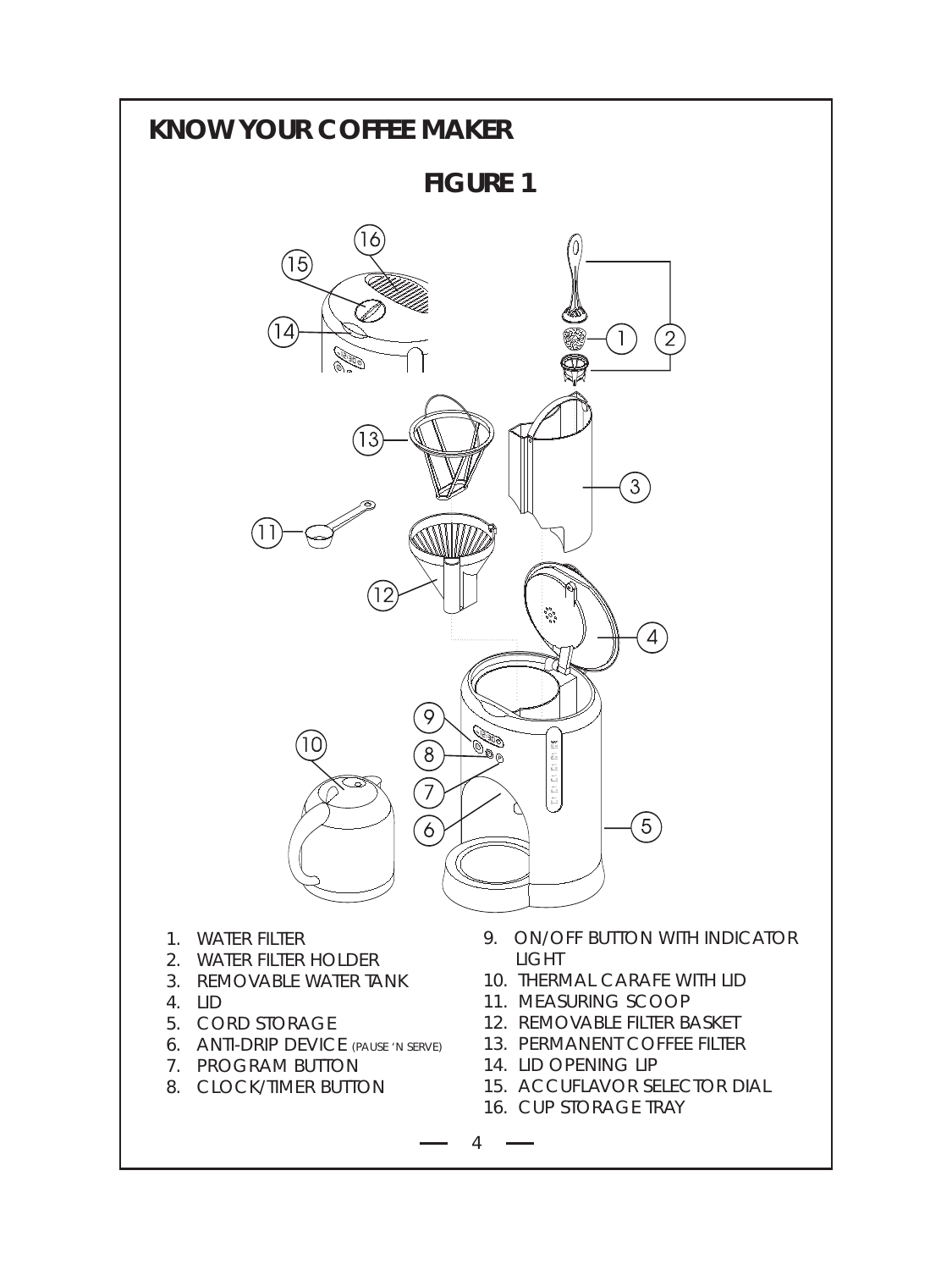# **KNOW YOUR COFFEE MAKER (continued)**

FEATURES:

- 1. **PAUSE 'N SERVE:** Allows you to interrupt the brewing cycle and pour a cup of coffee before the entire carafe is finished brewing. To restart the brewing process, return the carafe to warming plate and coffee will automatically begin flowing through filter basket. Make sure carafe is placed all the way on the plate. **CAUTION:** Do not remove carafe for longer than 30 seconds or the filter basket will overflow.
- 2. **CLOCK / TIMER DIGITAL DISPLAY:** The 24-hour digital clock, built into the control panel of the coffee maker, will keep the correct time even after the unit has been shut off. Timer can be programmed up to 24 hours in advance to automatically begin flowing through the filter basket. **Make sure carafe is placed all the way on the base.**
- 3. **WATER LEVEL INDICATOR:** Large easy-to-read numbers indicate how many cups of water have been poured into the coffee maker.
- 4. **ACCUFLAVOR SELECTOR DIAL:** Lets you choose the strength of coffee just the way you like it.
- 5. **DOUBLE-WALL THERMAL CARAFE:** Uniquely designed carafe retains heat, keeping coffee hot for hours. It also helps to preserve that fresh coffee taste.
- 6. **REMOVABLE WATER TANK:** Allows for convenient filling and easy cleaning.
- 7. **CUP STORAGE TRAY:** For warm, ready-to-use cups.
- 8. **PERMANENT GOLD-TONE FILTER:** Specially designed to keep even the finest grounds out of your coffee. And because it's more durable than most filters, it lasts longer.
- 9. **ADVANCED WATER FILTRATION:** Optimizes the taste of your coffee by eliminating off-flavors caused by chlorine.
- 10. **CORD STORAGE:** Keeps power cord out of harm's way when coffee maker is not in use.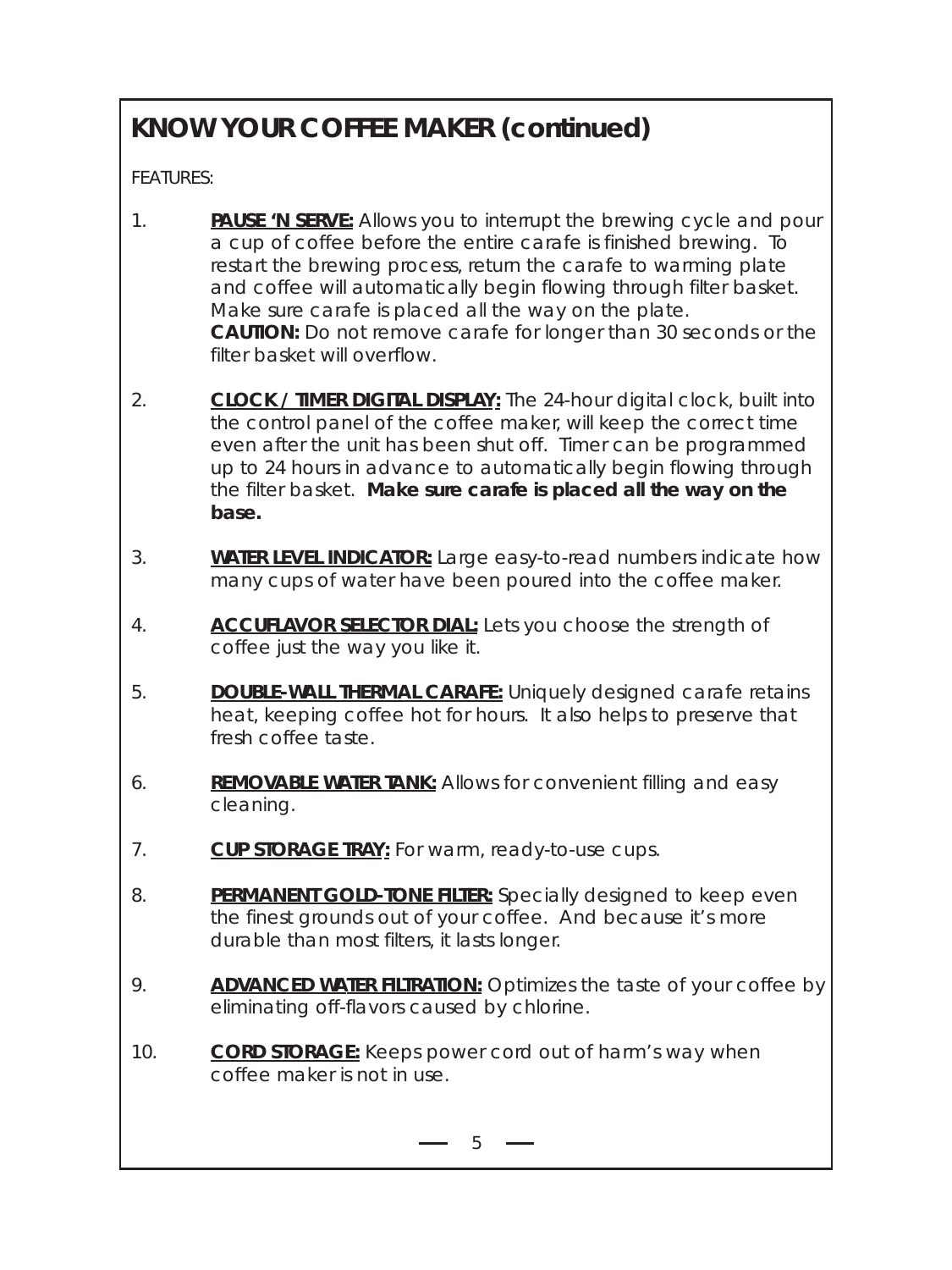# **KNOW YOUR COFFEE MAKER (continued)**

UNDERSTANDING THE CONTROL PANEL:

- 1. **CLOCK / TIMER DIGITAL DISPLAY:** Displays the clock and timer settings. See "How to Set the Clock" section of this manual for programming the time.
- 2. **PROGRAM (P) BUTTON:** This button allows you to program the coffee maker up to 24 hours before the desired brewing time. See the section on "Program Automatic Brew" for details on activating the timer function.
- 3. **CLOCK/TIMER BUTTON:** This button advances the minutes for the clock and timer. See the section on "How to Set the Clock".
- 4. **ON/OFF BUTTON:** Activates the ON / OFF (power).

# **HOW TO SET THE CLOCK**

NOTE: This coffee maker can be set for a 12 hour clock (AM/PM time) or a 24 hour clock (Military time). If required, press the program button once to change.

- 1. Plug in the coffee maker. The backlight will illuminate and the display will flash.
- 2. The number on the digital display will flash until the time is set. Use the AM / PM indicator on the left side of the digital display when setting the time. **NOTE:** Unplugging the unit will reset the clock to 12:00.
- 3. Select the correct time of day by pressing the CLOCK button once. The time will advance by 1 minute. Press and hold down the button and the time will advance in 15-minute intervals.
- 4. To set the clock, press the ON/OFF button or wait 1 minute for it to automatically set. **NOTE:** To re-adjust the clock at any time, press and hold the CLOCK button for 5 seconds and adjust the clock as above. **NOTE:** The backlight of the display will automatically turn off after 1 minute.

# **PROGRAM AUTOMATIC BREW (TIMER FUNCTION)**

1. Set the clock to the correct time (See "How to Set Clock" section of the manual).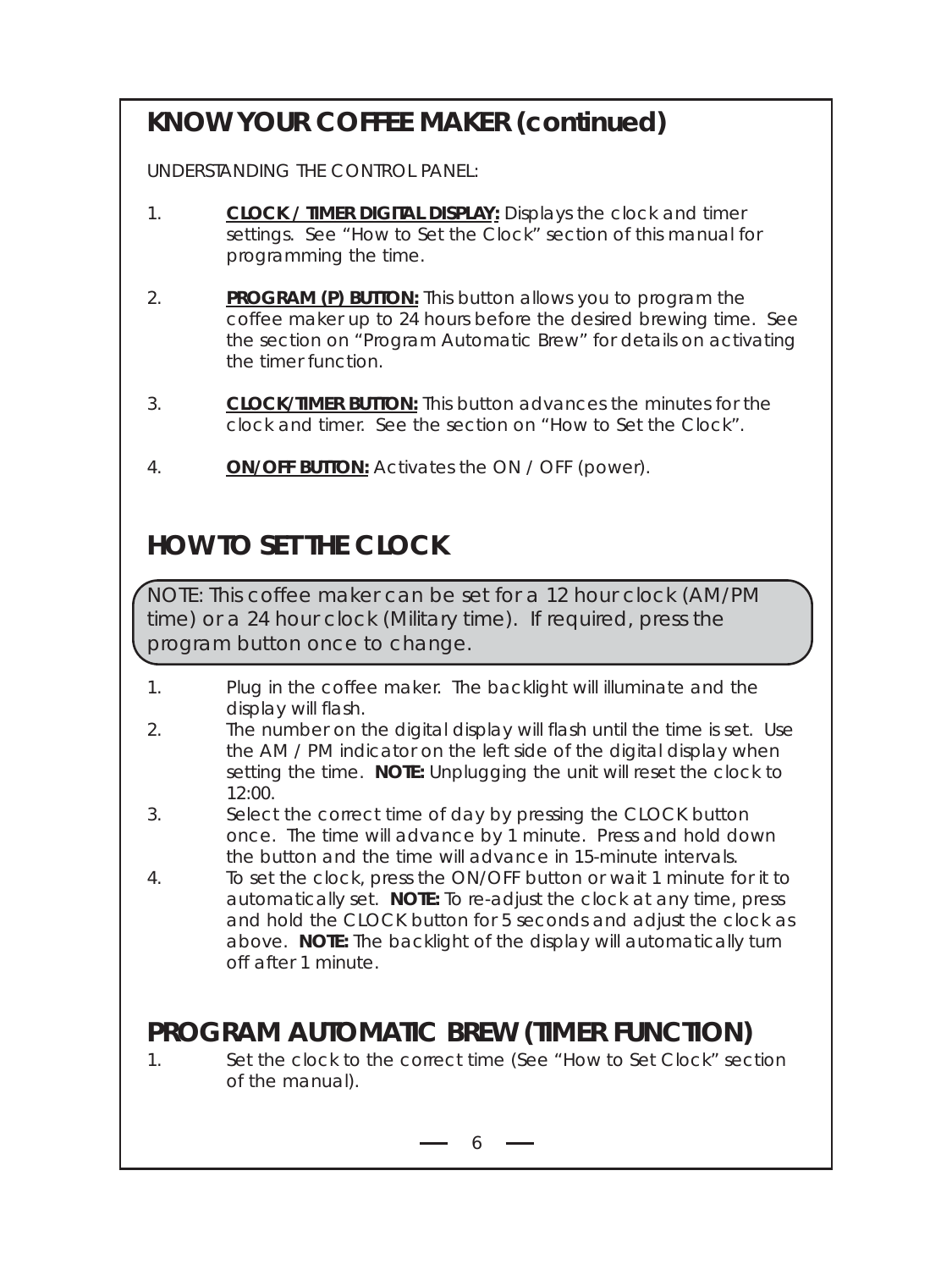### **PROGRAM AUTOMATIC BREW (TIMER FUNCTION) (continued)**

- 3. Press the CLOCK button until the desired brewing time is displayed (See "How to Set the Clock" section of the manual).
- 4. Press the ON/OFF button to confirm the automatic time selected. **NOTE:** The display panel and the on/off indicator light will flash.
- 5. Press the PROGRAM button to return to the current time of day (the ON/OFF button will continue to flash.) The brewing cycle will begin once the set time is reached and the ON/OFF button stops flashing.
- 6. If you want to check the automatic time selected, press the PROGRAM button.
- 7. To override the automatic brew function, press the ON/OFF button and the coffee maker will start immediately. Press the ON/OFF button again to switch the coffee maker off.

### **OPERATING YOUR COFFEE MAKER**

PREPARING COFFEE MAKER FOR BREWING COFFEE:

- 1. Place the coffee maker on a flat, level surface away from any edge.
- 2. Plug the unit into a 120V / 60Hz only outlet.
- 3. The lid of the carafe must be fitted properly during the brewing process. And the carafe must be set on the base.
- 4. **CAUTION:** The lid of the coffee maker must be completely closed during operation.

FILLING THE WATER RESERVOIR AND USING THE WATER FILTER:

- 5. Open the lid located at the top of the coffee maker. Lift out the water tank.
- 6. Separate the water filter holder by pulling the water filter holder apart. Place the water filter inside the water filter holder. Fit the water filter holder back together.
- 7. Turn the handle on the water filter holder and align the arrow on the base with the letter for the current month (Ex. F for February).
- 8. Lower the water filter holder into the water tank and place it into position at the base of the water tank.
- 9. Fill the tank with the desired amount of cold water. The water level must be between the top and bottom cup marks. **NOTE:** Do not fill above the MAX level. Alternatively, the water tank can be filled when inside the coffee maker, but take care not to spill. Fill the carafe with the desired amount of water and carefully pour into water tank.
- 10. Replace the water tank back into the coffee maker. The water level indicator lets you know much water is in the water reservoir.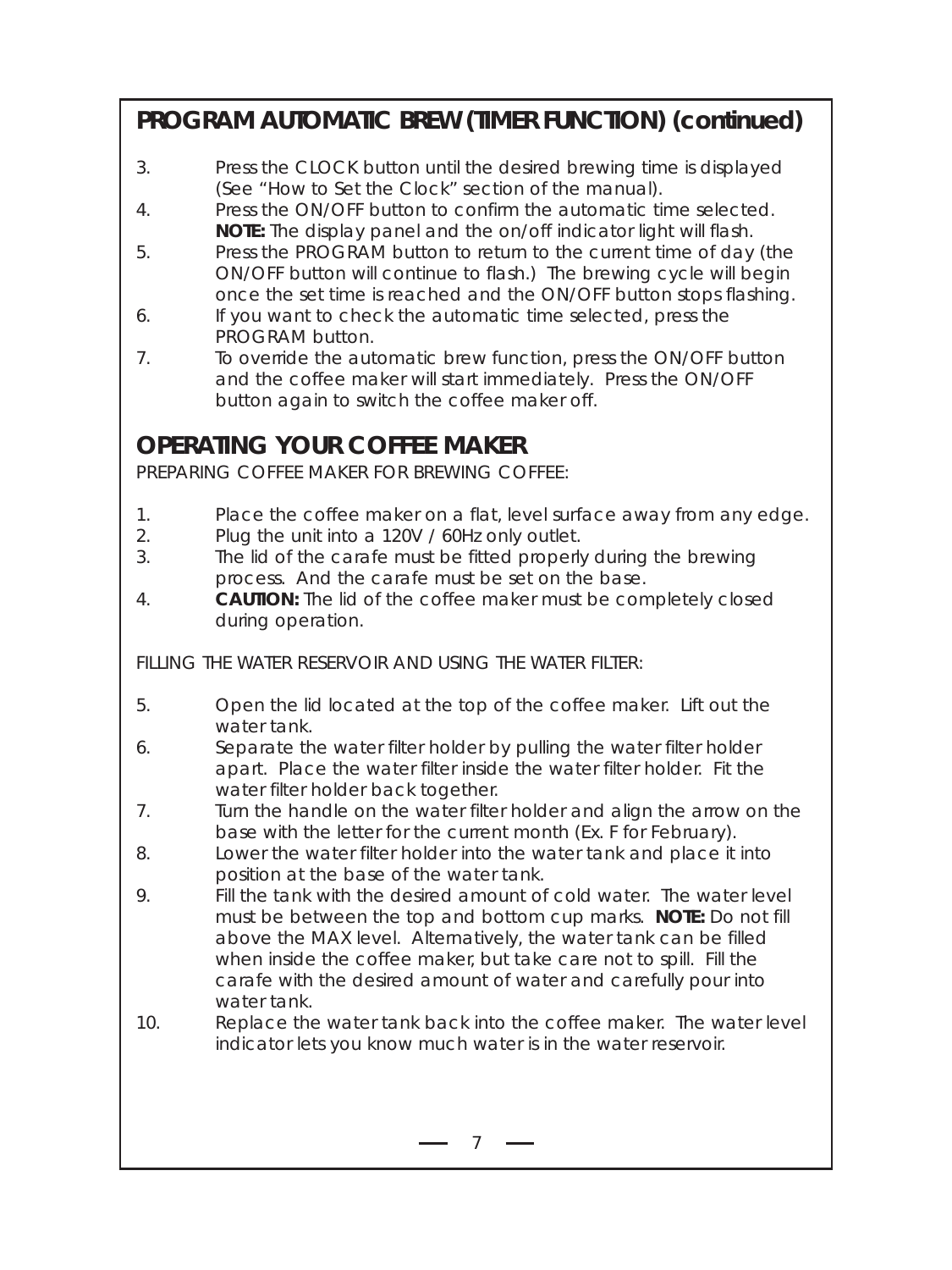## **OPERATING YOUR COFFEE MAKER (continued)**

**NOTE:** The amount of brewed coffee after the brewing process is complete will always be slightly less than the amount of water placed in the coffee maker's water tank, since some water is absorbed by the coffee grounds and filter. Add a little extra water at the beginning so that you have the exact number of cups desired.

PREPARING THE COFFEE:

- 1. Lift out removable filter basket. The permanent filter (included) may be used instead of or in addition to a paper filter (not included). If using paper filters, insert a #4 cone-shaped filter into the filter basket before filling with coffee. Fill the filter with the required amount of coffee.
- 2. Place the desired amount of ground coffee in the filter. According to coffee industry standards, use one standard coffee measure (2 level tablespoons) of grounds for each six ounces of water. After using your coffee maker several times, the amount of coffee may be adjusted to suit your particular taste by decreasing or increasing the amount of coffee used. **NOTE:** Be sure to use coffee grounds prepared specifically for use with automatic drip coffee makers.
- 3. Return the filter basket to the inside of the coffee maker. Be sure the filter basket is seated properly inside the coffee maker. Close the lid on top of the coffee maker. **CAUTION:** Do not operate your coffee maker if the lid does not close completely. If the lid does not close completely, check to see that the filter basket is properly sealed, and snap into place.
- 4. Adjust the ACCUFLAVOR dial as desired to change the strength of your coffee. Turn the control to the left for light coffee and to the right for dark (or strong) coffee.
- 5. Screw the lid onto the thermal carafe until it locks into place (notch on top of lid should be aligned with handle). Place the carafe on the base. For brewing the lid should be completely closed.
- 6. Plug the unit into an outlet and press the ON/OFF button.
- 7. Press the ON/OFF button twice to begin brewing immediately. The ON/OFF button will illuminate and the coffee maker will start the brewing process.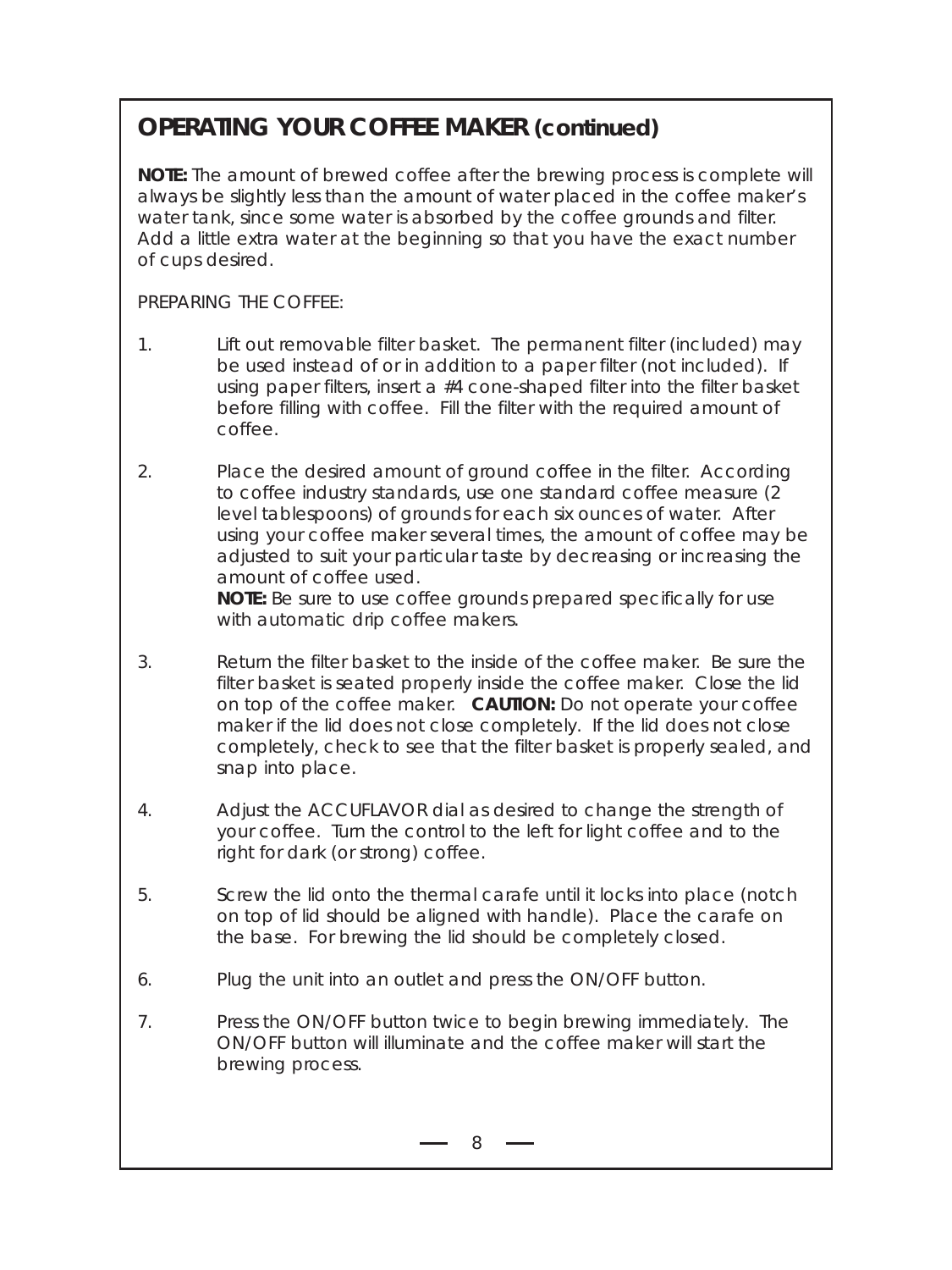### **OPERATING YOUR COFFEE MAKER (continued)**

#### **Using the Automatic Brew Function:**

- 8. If you wish to use the Automatic Brew function, first follow all of the directions under the "Program Automatic Brew" section of this manual. Then follow all of the directions under "Operating Your Coffee Maker" up until #6 in the "Preparing the Coffee" section of this manual.
- 9. In a few minutes the coffee maker will complete the brewing cycle and automatically shut off. The digital display will illuminate and then automatically switch off after 10 minutes. **NOTE:** To terminate the brewing process at any time, press the ON/OFF button. The digital display will illuminate for one minute and then turn off automatically.
- 10. **NOTE:** If you would like a cup of coffee before the full pot is brewed, the Pause 'N Serve feature allows you to interrupt the brewing process. The brewing process does not stop during this period; only the flow of coffee from the basket. Do not remove the carafe for longer than 30 seconds or the coffee may overflow from the basket stops. While we offer this feature, we do not recommend you pour the coffee before the cycle has reached completion, since the coffee brewed at the beginning of the cycle has a flavor which is very different from the flavor at the end of the cycle. Removing a cup during the brewing cycle will alter the flavor of the finished pot.
- 11. To pour coffee after brewing is complete, unscrew the lid 180 degrees so that the notch on the lid is in line with the pouring spout. Once the desired amount of coffee has been poured, screw the lid back on to retain the coffee temperature. The thermal carafe will keep coffee hot after brewing is complete.
- 12. Press the ON/OFF button to turn the unit OFF when the carafe is empty or when the coffee maker is not in use. After brewing cycle is complete, discard the grounds and rinse the permanent filter and filter basket thoroughly with water. (See "Cleaning Your Coffee Maker" section of this manual for more details).
- 13. **NOTE:** If you have used the coffee maker in awhile, run one cycle with water only (without coffee) to clean it out. Fill the water tank to the top cup when you perform this procedure. **CAUTION:** Never put the carafe in the microwave.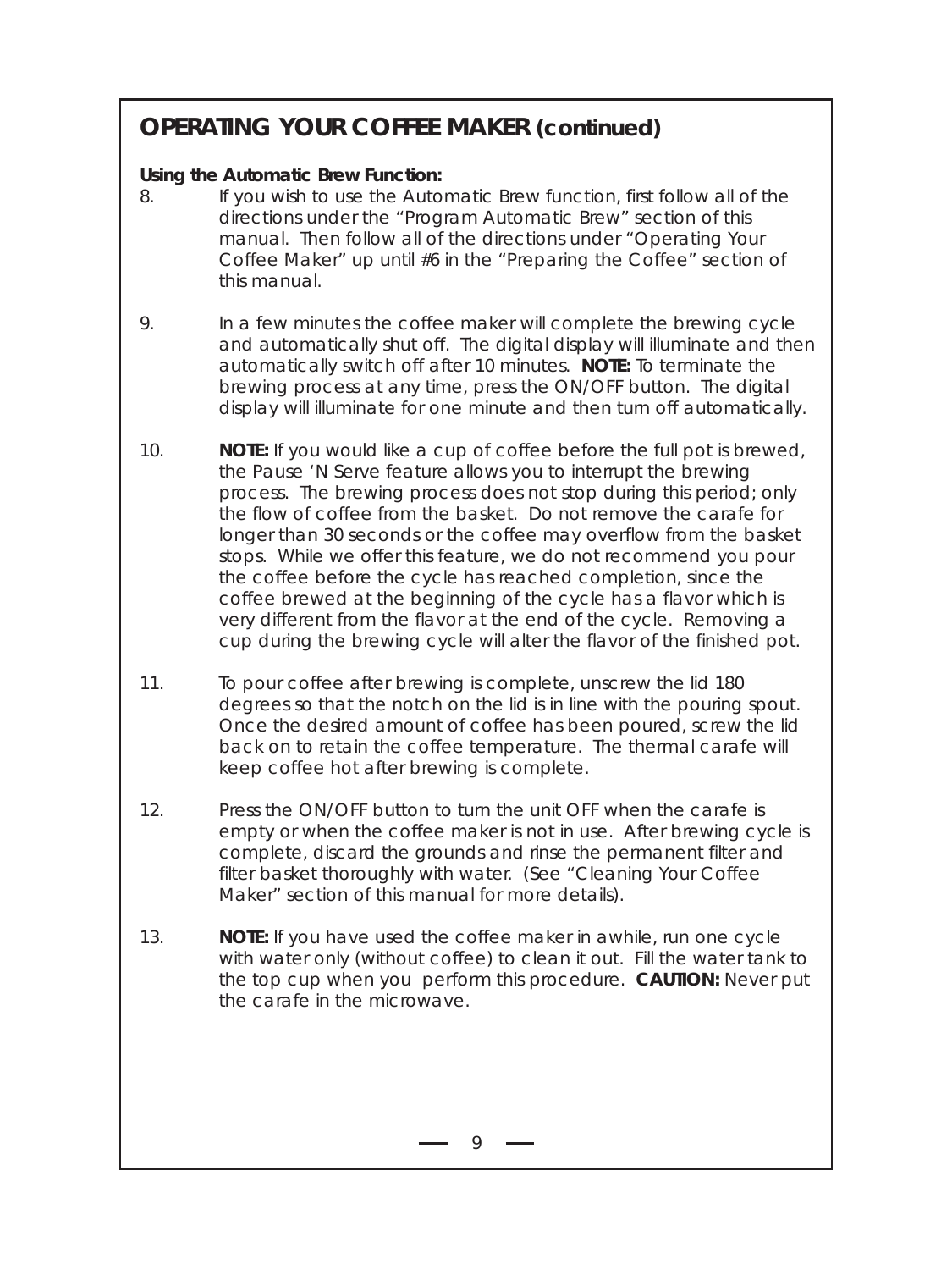## **OPERATING YOUR COFFEE MAKER (continued)**

HINTS FOR GREAT TASTING COFFEE

- 1. A clean coffee maker is essential for making great tasting coffee. Regular cleaning is recommended, as specified in the "Cleaning Your Coffee Maker" section of this manual.
- 2. Always use fresh, cold water in your coffee maker.
- 3. Fine grind coffee promotes fuller extraction and provides rich, fulltasting coffee. Regular grind will require slightly more coffee grounds per cup to provide the strength of a finer grind.
- 4. Store coffee grounds in a cool, dry place. Once coffee has been opened, keep it tightly sealed in refrigerator to maintain freshness.
- 5. For optimum coffee, buy whole beans and grind them just before brewing.
- 6. Do not reuse coffee grounds since this will lessen coffee flavor.
- 7. Reheating coffee is not recommended. Coffee is at its peak flavor immediately after brewing.
- 8. Small oil droplets on the surface of brewed black coffee are due to the extraction of oil from the coffee grounds. Oiliness may occur more frequently if heavily roasted coffee is used. Over-extraction may also cause oiliness, indicating a need to clean your coffee maker.

# **DECALCIFICATION INDICATOR**



- 1. After approximately 100 brew cycles the coffee maker will automatically indicate when it needs to be cleaned. A series of solid lines will gradually appear on the digital display. When 4 lines appear in the display and flash, this indicates that it is time to manually clean the machine.
- 2. To decalcify the machine follow directions 8 and 9 under the "Cleaning Your Coffee Maker" section of this manual.
- 3. To reset the machine, press the CLOCK and PROGRAM buttons simultaneously for 2 seconds.

 $10 -$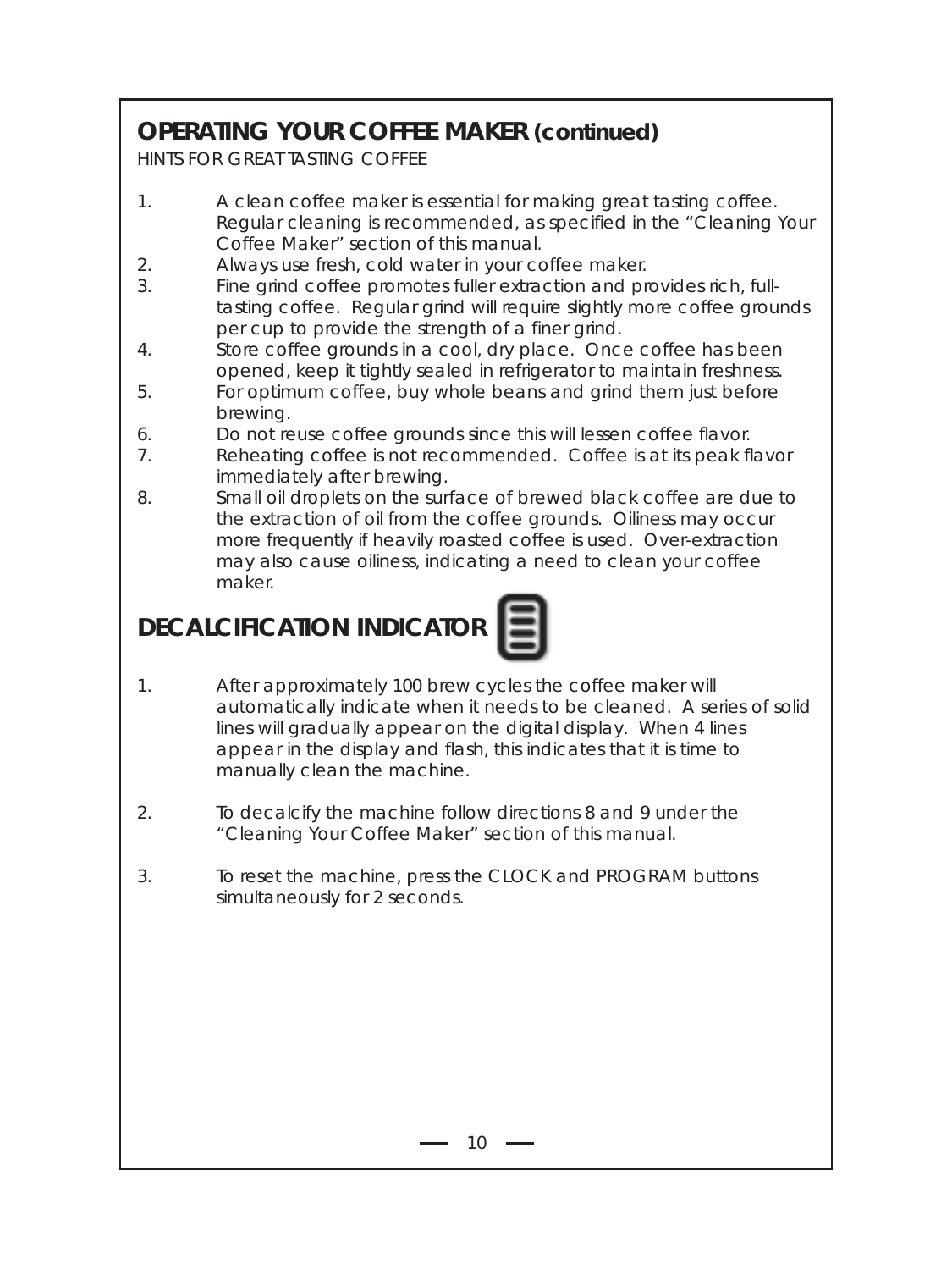# **CLEANING YOUR COFFEE MAKER**

- 1. **CAUTION:** Make sure your coffee maker is unplugged before attempting to clean. To protect against electric shock, do not immerse cord, plug or unit in water or other liquid.
- 2. The outside of your coffee maker can be cleaned by wiping the surface with a damp, soft cloth. **CAUTION**: Never immerse the coffee maker in water or other liquid.
- 3. Clean inside of coffee maker with a damp cloth and mild detergent. Do not use harsh abrasives or scouring pads on carafe, it will scratch the surface.
- 4. Carafe lid, removable filter basket and water filter holder may be washed with warm, soapy water. Rinse and dry thoroughly. Do not place any parts of the coffee maker in the dishwasher.
- 5. To clean the permanent filter, empty the grounds and rinse thoroughly.
- 6. Do not clean the inside of the water reservoir with a cloth as the cloth may have a lint residue that could clog the coffee maker.
- 7. For stubborn stains, use a nylon or plastic pad with a non-abrasive cleanser (inside of coffee maker only). Do not use metal scouring pads or abrasive cleansers.

#### **Decalcification**

- 8. Calcium deposits may build up in the coffee maker as a result of minerals commonly found in drinking water. The build-up is normal and may result in a slow down of the coffee maker's brewing time. The slow down can be eliminated by periodically decalcifying the coffee maker. **NOTE:** Always remove the water filter and water filter holder before decalcifying.
- 9. To decalcify, fill the carafe with cold water and two tablespoons of white vinegar. Pour the solution into the water reservoir, and then close the lid. Place the carafe on the plate and allow the coffee maker to brew the vinegar solution. While decalcifying, do not use a filter in the filter basket. When the vinegar solution has finished brewing, empty the carafe and rinse it out with cold water. Refill the water reservoir with cold water only and run another brew cycle to remove any remaining vinegar solution. Repeat if necessary.

### **Water Filter**

10. Change and discard the water filter after 70 brewing operations or within a calendar month (which ever is sooner).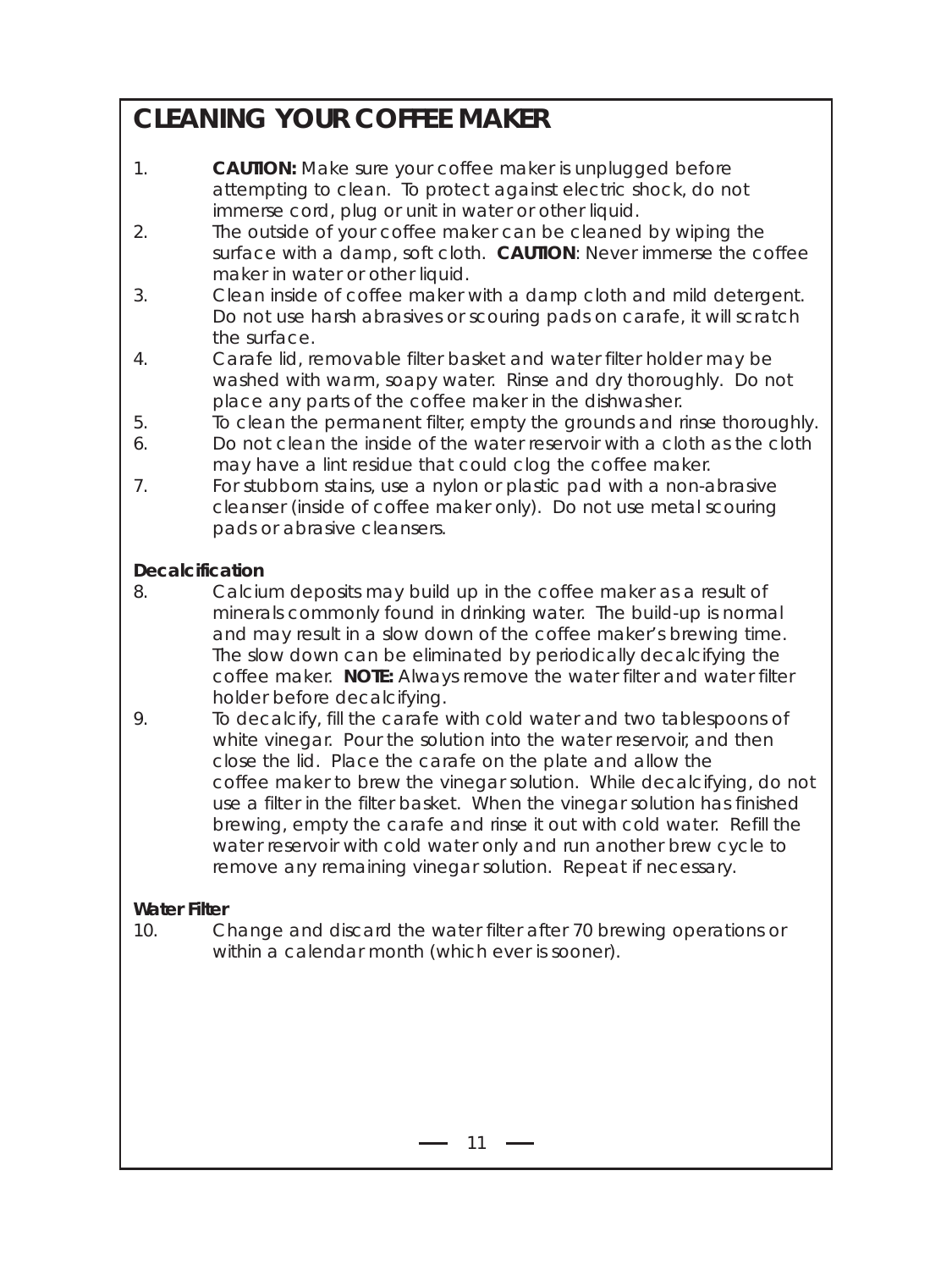# **PRÉCAUTIONS IMPORTANTES**

Lorsque vous utilisez des appareils électriques, vous devriez toujours respecter des précautions élémentaires pour réduire les risques d'incendie, d'électrocution ou de blessures.

- 1. Lisez toutes les instructions.
- 2. Ne touchez pas les surfaces chaudes. Utilisez la poignée de la verseuse.
- 3. Pour vous protéger des risques d'électrocution, ne plongez pas le cordon, la fiche ou la cafetière dans l'eau ou dans un autre liquide.
- 4. Une surveillance attentive est nécessaire lorsqu'un appareil est utilisé en présence d'enfants.
- 5. Débranchez l'appareil de la prise électrique lorsqu'il n'est pas utilisé ou avant de le nettoyer. Laissez-le refroidir avant d'y replacer ou d'en retirer des pièces et avant de le nettoyer.
- 6. N'utilisez aucun appareil, dont la fiche ou le cordon électrique est abîmé, dont le fonctionnement est anormal ou qui a été endommagé d'une manière quelconque. Retournez l'appareil à un centre de réparation agréé pour le faire examiner, réparer ou régler.
- 7. L'utilisation d'accessoires n'est pas recommandée par le fabricant. Cela pourrait être dangereux et devrait être évité.
- 8. Ne l'utilisez pas à l'extérieur.
- 9. Ne laissez pas le cordon électrique pendre sur le côté d'une table ou d'un comptoir et ne le laissez pas toucher des surfaces chaudes.
- 10. Ne la placez pas à proximité d'un brûleur électrique ou à gaz chaud ou dans un four chaud.
- 11. Branchez toujours le cordon électrique à une prise murale avant de l'allumer. Pour le débrancher, ÉTEIGNEZ la bouilloire, puis retirez la fiche du cordon de la prise murale.
- 12. Utilisez toujours de l'eau froide pour préparer du café. L'eau chaude ou d'autres liquides pourraient endommager la cafetière.
- 13. Vous risquez de vous ébouillanter si le couvercle est soulevé ou retiré pendant le cycle d'infusion.
- 14. N'utilisez pas cet appareil à des fins autres que celles prévues.
- 15. Ne placez pas la verseuse chaude sur une surface mouillée ou froide
- 16. Ne placez pas la verseuse chaude à proximité ou sur du papier, du tissu ou d'autres matériaux combustibles.
- 17. N'utilisez jamais la bouilloire sur une cuisinière ou dans un four à micro-ondes.
- 18. Ne permettez pas au liquide dans la verseuse de s'évaporer complètement. Ne faites pas chauffer la verseuse lorsqu'elle est vide.
- 19. Ne déplacez pas l'appareil entier lorsque la verseuse contient un liquide chaud.
- 20. Laissez le couvercle sur la verseuse lorsque vous préparez le café et lorsque vous le versez.
- 21. Jetez la verseuse si elle est endommagée ou si sa poignée est lâche ou abîmée. Une verseuse ébréchée ou fissurée pourrait se casser ou contaminer le contenu liquide avec des morceaux de verre.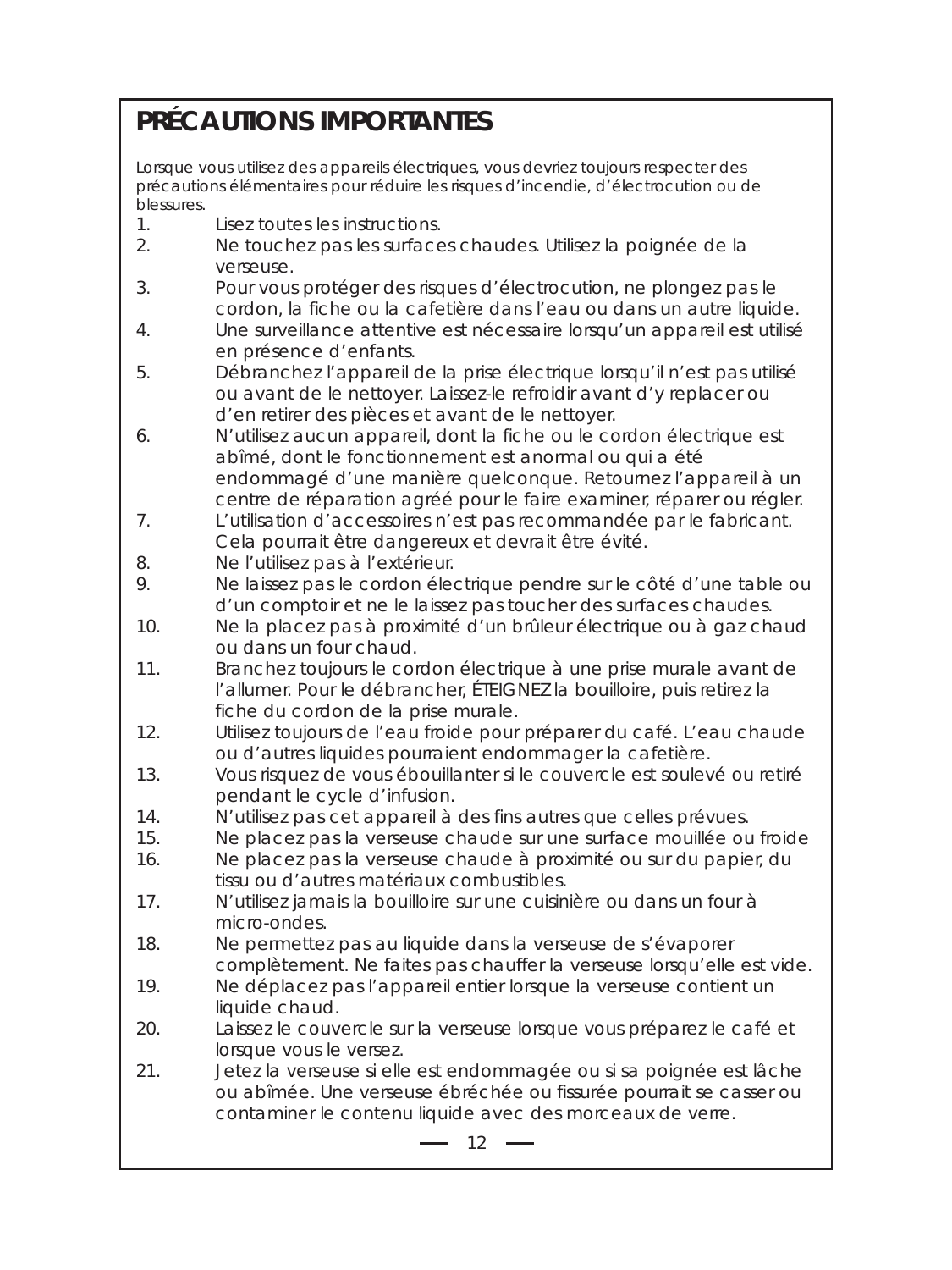# **PRÉCAUTIONS IMPORTANTES (suite)**

22. Ne nettoyez pas la verseuse avec des poudres à récurer, des tampons en laine d'acier ou d'autres matériaux abrasifs.

23. La verseuse est conçue pour être utilisée uniquement avec cette cafetière.

24. **MISE EN GARDE :** Pour réduire les risques d'incendie ou d'électrocution, ne retirez pas le couvercle de la base. Il n'y a aucune pièce réparable par l'utilisateur à l'intérieur. Les réparations devraient être effectuées uniquement par un personnel qualifié agréé. **ATTENTION :** Ne la plongez pas dans un liquide.

25. **ATTENTION :** Ne soulevez pas le couvercle du réservoir d'eau pendant l'utilisation, vous pourriez vous brûler gravement. Soulevez toujours le couvercle en utilisant la languette d'ouverture et quand l'appareil est éteint. 26. Ne touchez pas les pièces chaudes, y compris la zone de rangement des tasses.

# **USAGE DOMESTIQUE UNIQUEMENT Conservez Ces Instructions**

## **INSTRUCTIONS SPÉCIALES POUR LE CORDON ÉLECTRIQUE**

Le cordon électrique est court pour réduire les risques d'entortillement et de trébuchement associés à un cordon électrique plus long. Un prolongateur peut être utilisé s'il est utilisé avec soin. Cependant, en cas d'utilisation d'un prolongateur, son régime électrique devrait être au moins aussi grand que celui de l'appareil. Le prolongateur devrait être disposé afin qu'il ne pende pas du comptoir ou de la table là où il pourrait être tiré par des enfants ou faire trébucher quelqu'un par accident. Le régime électrique de la cafetière est inscrit sur le panneau inférieur de l'appareil.

Cet appareil possède une fiche polarisée (une branche est plus large que l'autre). À titre de sécurité, cette fiche ne peut être insérée que d'une seule façon dans une prise murale. Si elle ne s'insère complètement dans un sens ou dans l'autre, contactez un électricien qualifié pour faire remplacer la prise obsolète. N'essayez en aucun cas d'en modifier les branches.

# **AVANT LA PREMIÈRE UTILISATION**

Placez la boîte sur une grande surface solide et horizontale. Déballez soigneusement votre cafetière et retirez-en tous les matériaux d'emballage et toute la documentation. Retirez toutes les étiquettes et tous les autocollants de la cafetière. Pour retirer la poussière qui a pu s'accumuler pendant l'emballage, vous pouvez essuyer l'appareil avec un chiffon propre et humide. Séchez-le bien. Ne plongez pas la cafetière dans l'eau ou dans un autre liquide. Nettoyez la verseuse, le couvercle de la verseuse, le panier à filtre et le filtre à l'eau tiède avec un détergent doux. Rincez bien et séchez bien. N'utilisez pas de produits de nettoyage rêches ou abrasifs. (Consultez la section « Nettoyage de la cafetière » dans ce manuel pour des instructions plus détaillées.) Gardez tous les sacs en plastique hors de portée des enfants.

**REMARQUE :** Avant de préparer votre première tasse de café, nous vous recommandons de faire fonctionner votre cafetière une ou deux fois en utilisant uniquement de l'eau, sans café moulu. Cela éliminera toute la poussière qui aurait pu s'accumuler dans la cafetière.

**IMPORTANT :** Utilisez uniquement de l'eau froide. Le système de perfusion automatique fonctionne mieux avec de l'eau froide.

 $-13 -$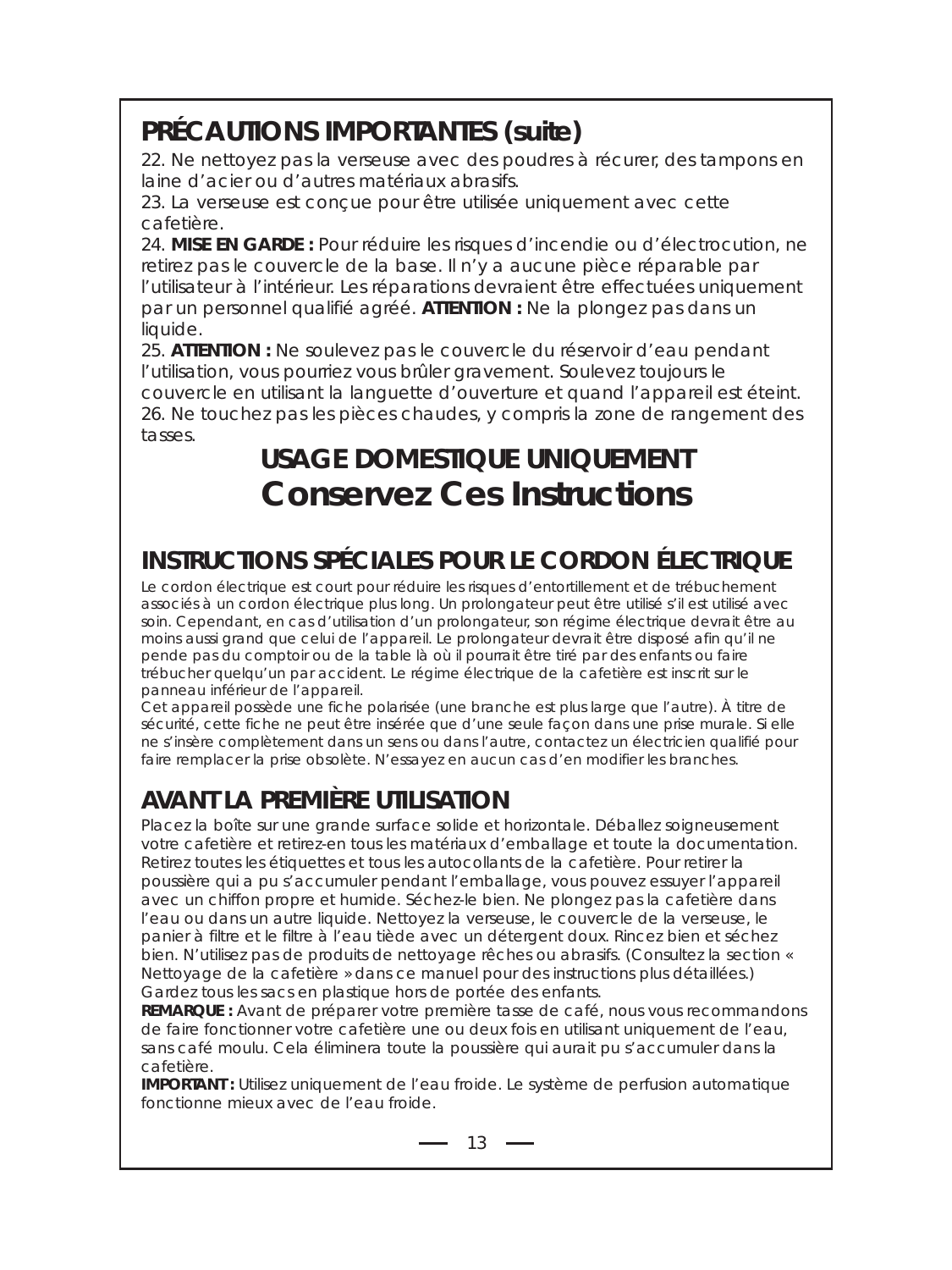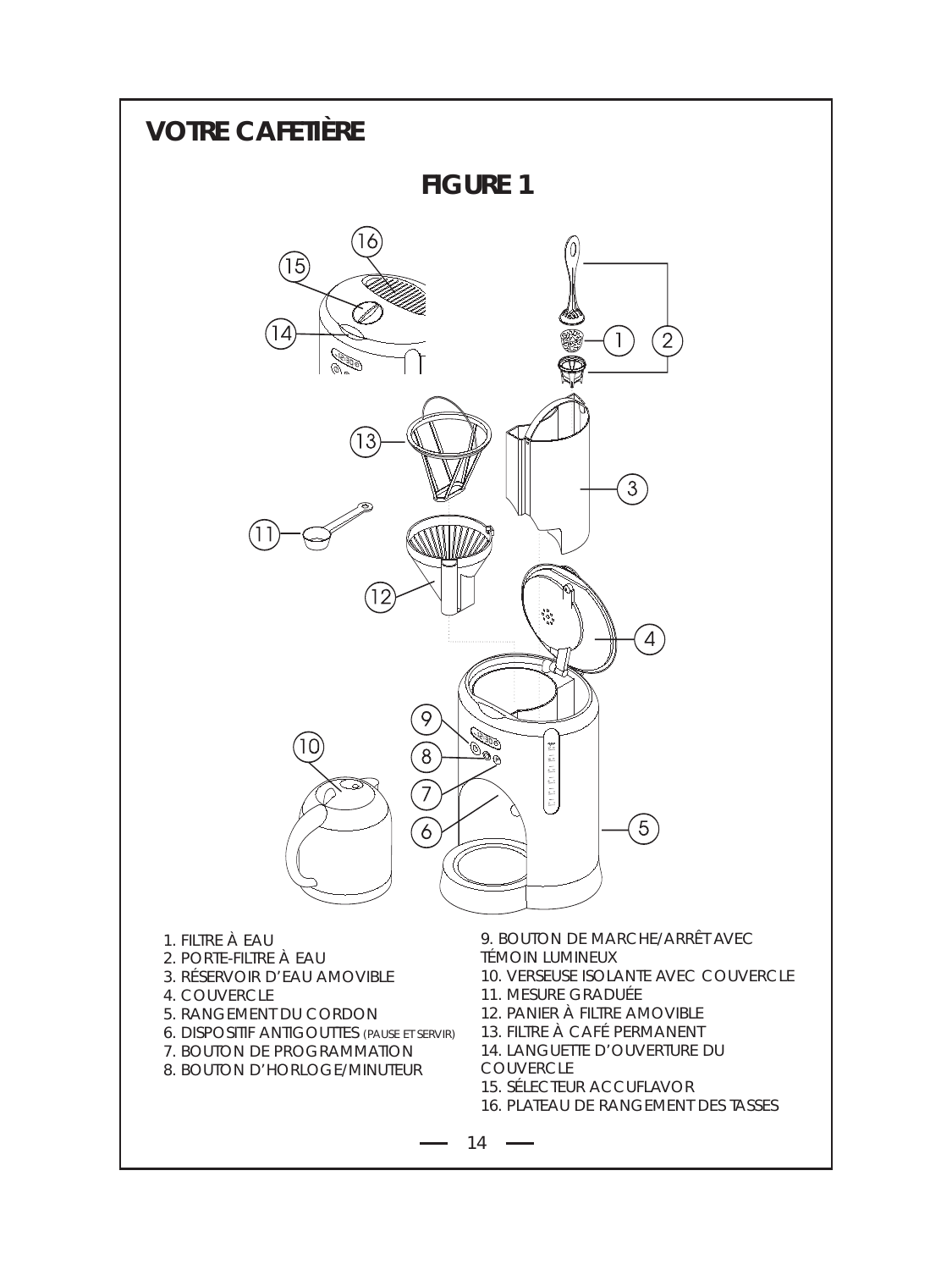# **VOTRE CAFETIÈRE (suite)**

FONCTIONS :

- 1. **PAUSE ET SERVIR (PAUSE 'N SERVE) :** Cette fonction vous permet d'interrompre le cycle d'infusion et de verser une tasse de café avant que la verseuse soit remplie. Pour redémarrer le cycle d'infusion, replacez la verseuse sur la plaque de la verseuse et le café commencera automatiquement à couler au travers du panier à filtre. Veillez à placer la verseuse complètement sur la plaque. **ATTENTION :** Si vous retirez la verseuse de la plaque de la verseuse pendant plus de 30 secondes, le panier à filtre pourrait déborder.
- 2. **AFFICHAGE NUMÉRIQUE HORLOGE/MINUTEUR :** L'horloge numérique de 24 heures intégrée au panneau de commande de la cafetière indiquera l'heure correcte même après que l'appareil a été éteint. Le minuteur peut être programmé jusqu'à 24 heures à l'avance pour commencer à préparer automatiquement du café. Veillez à ce que la verseuse soit placée complètement sur la plaque.
- 3. **INDICATEUR DE NIVEAU D'EAU :** Des gros chiffres faciles à lire indiquent combien de tasses d'eau ont été versées dans la cafetière.
- 4. **SÉLECTEUR ACCUFLAVOR :** Cette fonction vous permet de choisir la force du café exactement comme vous l'aimez.
- 5. **VERSEUSE ISOLANTE À DOUBLE PAROI :** La verseuse de conception exclusive retient la chaleur, gardant le café chaud pendant des heures. Elle contribue également à préserve le goût de café frais.
- 6. **RÉSERVOIR À EAU AMOVIBLE :** Cette fonction simplifie le remplissage et facilite le nettoyage.
- 7. **PLATEAU DE RANGEMENT DES TASSES :** Pour des tasses chaudes faciles à utiliser.
- 8. **FILTRE DORÉ PERMANENT :** Spécialement conçu pour empêcher même les moutures les plus fines de se retrouver au fond de votre tasse de café. Et, comme il est plus durable que la plupart des filtres, il durera plus longtemps.
- 9. **FILTRATION PERFECTIONNÉE DE L'EAU :** Cette fonction optimise le goût de votre café en éliminant les arrière-goûts dus au chlore.
- 10. **RANGEMENT DU CORDON :** Cette fonction vous permet de bien ranger le cordon électrique lorsque la cafetière n'est pas utilisée.

 $-15 -$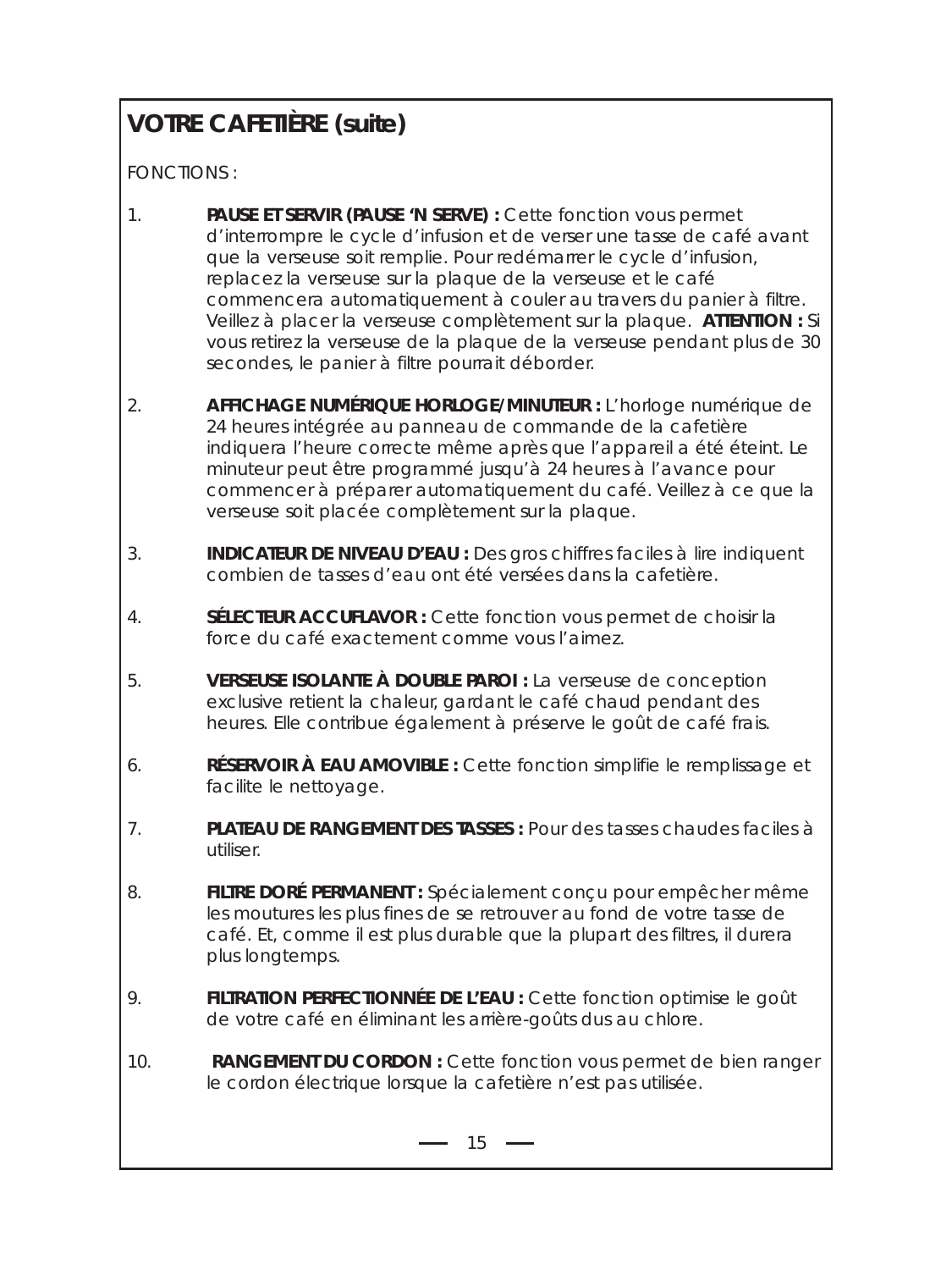## **VOTRE CAFETIÈRE (suite)**

PANNEAU DE COMMANDE :

- 1. **AFFICHAGE NUMÉRIQUE HORLOGE/MINUTEUR :** Affiche l'heure et le réglage du minuteur. Consultez la section « Réglage de l'horloge » dans ce manuel pour savoir comment programmer l'horloge.
- 2. **BOUTON DE PROGRAMMATION (P) :** Ce bouton vous permet de programmer la cafetière jusqu'à 24 heures avant l'heure de préparation désirée. Consultez la section « Réglage du minuteur » pour plus de détails sur la fonction MINUTEUR.
- 3. **BOUTON D'HORLOGE/MINUTEUR :** Ce bouton fait avancer l'affichage des minutes pour l'horloge et le minuteur. Consultez la section « Réglage de l'horloge ».
- 4. **BOUTON MARCHE/ARRÊT :** Ce bouton permet d'allumer et éteindre la cafetière.

# **RÉGLAGE DE L'HORLOGE**

**REMARQUE :** Cette cafetière peut être réglée pour une horloge de 12 heures (avec indicateur AM/PM) ou de 24 heures. Appuyez une fois sur le bouton de programmation pour alterner entre l'affichage sur 12 heures et l'affichage sur 24 heures.

- 1. Branchez la cafetière. Le rétroéclairage s'allumera et l'affichage clignotera.
- 2. Les chiffres sur l'affichage numérique clignoteront jusqu'à ce que l'heure soit réglée. Utilisez l'indicateur AM/PM dans le coin gauche de l'affichage numérique pour régler correctement l'heure. **REMARQUE :** Le débranchement de l'appareil remettra l'affichage de l'horloge à 12:00.
- 3. Réglez l'horloge à l'heure correcte en appuyant une fois sur le bouton CLOCK (HORLOGE). L'heure avancera d'une minute à la fois. Appuyez sur le bouton sans le relâcher pour faire avancer l'heure de 15 minutes à la fois.
- 4. Pour régler l'horloge, appuyez sur le bouton ON/OFF (MARCHE/ARRÊT) ou attendez une minute qu'elle se règle automatiquement. REMARQUE : Pour régler de nouveau l'horloge, appuyez sur le bouton CLOCK pendant cinq secondes et réglez l'horloge comme cela est décrit cidessus. **REMARQUE :** Le rétroéclairage de l'affichage s'éteindra automatiquement après une minute.

 $16 -$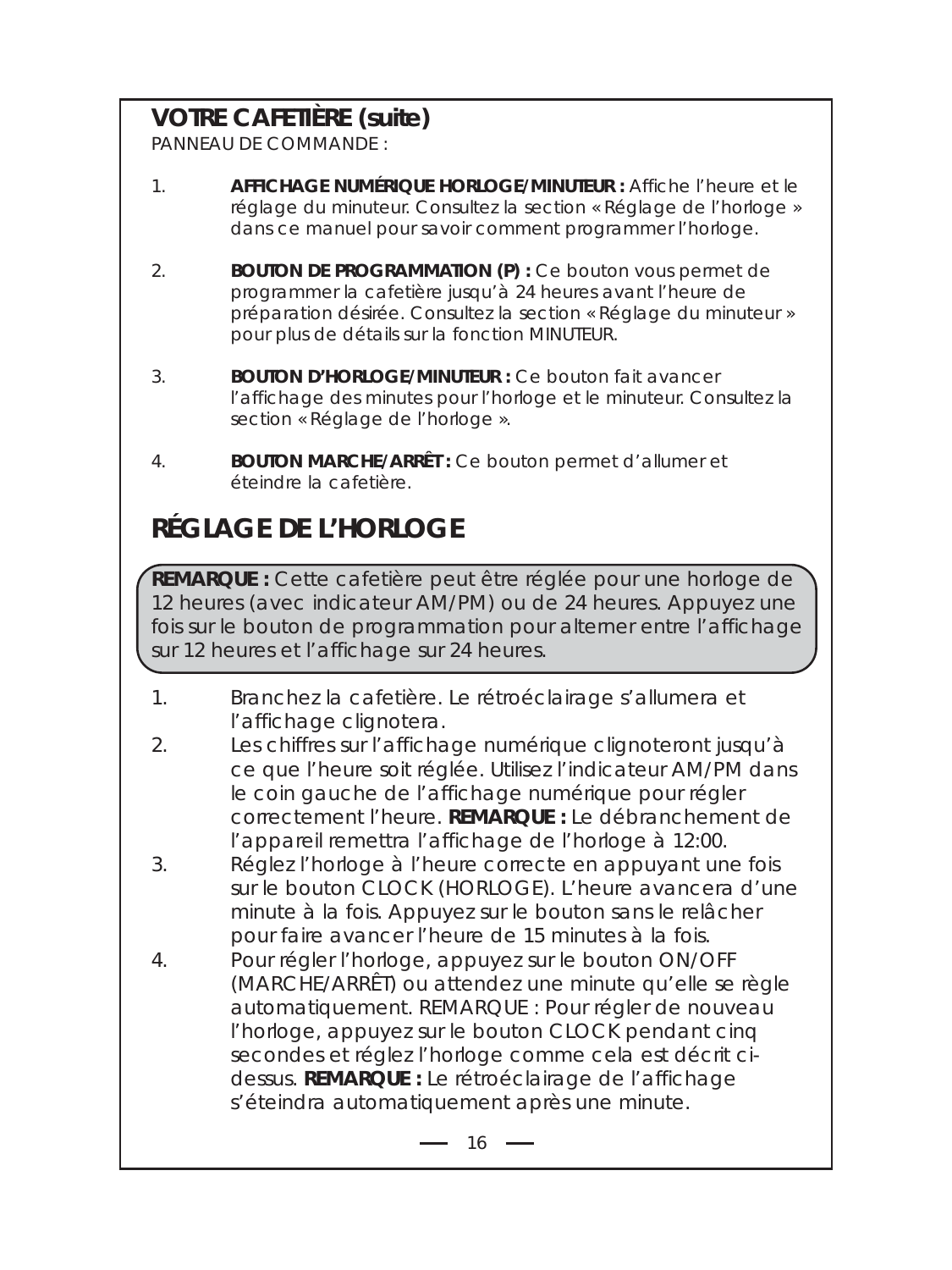## **PROGRAMMATION DE LA PRÉPARATION AUTOMATIQUE (FONCTION DE MINUTEUR)**

- 1. Réglez l'horloge à l'heure correcte (Consultez la section « Réglage de l'horloge » dans ce manuel).
- 2. Appuyez sur le bouton PROGRAM, le symbole de l'horloge et l'affichage clignoteront.
- 3. Appuyez sur le bouton CLOCK (HORLOGE) jusqu'à ce que l'heure de préparation désirée soit affichée (Consultez la section « Réglage de l'horloge » dans ce manuel).
- 4. Appuyez sur le bouton ON/OFF (MARCHE/ARRÊT) pour confirmer l'heure de préparation automatique choisie. **REMARQUE :** L'affichage et le témoin lumineux ON/OFF clignoteront.
- 5. Appuyez sur le bouton PROGRAM pour retourner à l'affichage de l'heure (le bouton ON/OFF continuera de clignoter). Le cycle de préparation commencera à l'heure programmée et quand le bouton ON/OFF cessera de clignoter.
- 6. Si vous voulez vérifier l'heure programmée pour la préparation automatique, appuyez sur le bouton PROGRAM.
- 7. Pour annuler la fonction de préparation automatique, appuyez sur le bouton ON/OFF et la cafetière commencera immédiatement la préparation du café. Appuyez de nouveau sur le bouton ON/OFF pour éteindre la cafetière.

## **UTILISATION DE LA CAFETIÈRE**

PRÉPARATION DE LA CAFETIÈRE POUR SON UTILISATION :

- 1. Placez la cafetière sur une surface horizontale loin de tout rebord.
- 2. Branchez l'appareil à une prise de courant de 120 V/60 Hz uniquement.
- 3. Le couvercle de la verseuse doit être correctement placé sur la verseuse pendant la préparation du café et la verseuse doit reposer sur la plaque.
- 4. **ATTENTION :** Le couvercle de la cafetière doit être bien fermé pendant l'utilisation.

REMPLISSAGE DU RÉSERVOIR D'EAU ET UTILISATION DU FILTRE À EAU :

- 5. Ouvrez le couvercle situé sur le dessus de la cafetière. Soulevez le réservoir pour le retirer de la cafetière.
- 6. Séparez le porte-filtre à eau en tirant dessus. Placez le filtre à eau dans son porte-filtre. Réassemblez le porte-filtre à eau.
- 7. Tournez la poignée du porte-filtre à eau et alignez la flèche sur la base avec la lettre pour le mois actuel (ex. : F pour février).
- 8. Abaissez le porte-filtre à eau dans le réservoir d'eau et mettez-le en place au fond du réservoir d'eau.
- 9. Remplissez le réservoir de la quantité désirée d'eau froide. Le niveau d'eau doit être entre les repères supérieurs et inférieurs de tasses.

 $-17 -$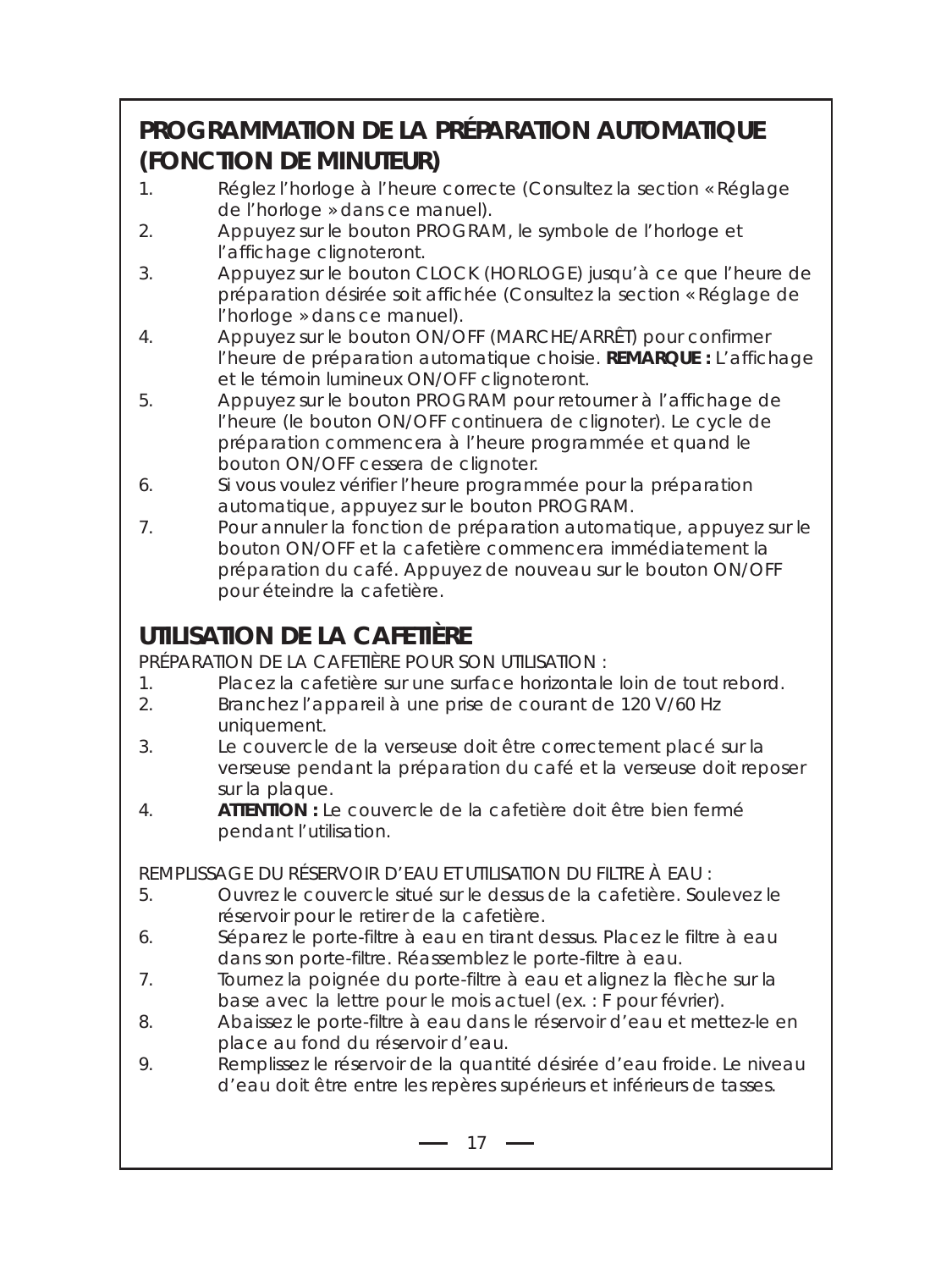## **UTILISATION DE LA CAFETIÈRE (suite)**

**REMARQUE :** Ne remplissez pas au-dessus du niveau MAX. Le réservoir d'eau peut aussi être rempli lorsqu'il est dans la cafetière, mais faites attention à ne pas renverser. Remplissez la verseuse de la quantité désirée d'eau et versez soigneusement son contenu dans le réservoir d'eau.

10. Remettez en place le réservoir dans la cafetière. L'indicateur de niveau d'eau vous permet de connaître la quantité d'eau dans le réservoir d'eau.

**REMARQUE :** La quantité de café préparé en fin de cycle sera toujours légèrement inférieure à la quantité d'eau placée dans le réservoir de la cafetière, car la mouture et le filtre absorbent un peu d'eau. Ajoutez un petit d'eau supplémentaire au début afin d'obtenir le nombre exact désiré de tasses.

### **PRÉPARATION DU CAFÉ :**

- 1. Soulevez le panier à filtre amovible. Le filtre permanent (fourni) peut être utilisé à la place d'un filtre en papier ou avec un filtre en papier. Avec un filtre en papier, placez un cornet-filtre no 4 dans le panier à filtre avant de le remplir de café moulu. Remplissez le filtre de la quantité nécessaire de café moulu.
- 2. Placez la quantité désirée de café moulu dans le filtre. Selon les normes de l'industrie du café, utilisez une mesure nominale (2 cuillerées à soupe rases) de café moulu pour six onces d'eau. Après avoir utilisé plusieurs fois votre cafetière, vous pouvez ajuster la quantité de café moulu selon votre goût particulier. **REMARQUE :** Veiller à d'utiliser un café moulu café moulu préparé spécialement pour les cafetières automatiques goutte-à-goutte.
- 3. Replacez le panier à filtre dans la cafetière. Veillez à ce que le panier à filtre soit correctement installé dans la cafetière. Fermez le couvercle sur le dessus de la cafetière. **ATTENTION :** Ne faites pas fonctionner la cafetière si le couvercle ne se ferme pas bien. Si le couvercle ne se ferme pas bien, vérifiez-le pour voir que le panier à filtre est bien installé et réinstallez-le si nécessaire.
- 4. Réglez le sélecteur ACCUFLAVOR pour changer la force de votre café. Tournez le sélecteur vers la gauche pour un café léger et vers la droit pour un café noir (fort).
- 5. Vissez le couvercle sur la verseuse isolante jusqu'à ce qu'il soit verrouillé en position (l'encoche sur le dessus du couvercle devrait être alignée à la poignée). Placez la verseuse sur la plaque. Pour la préparation, le couvercle devrait être complètement fermé.

 $-18$   $-$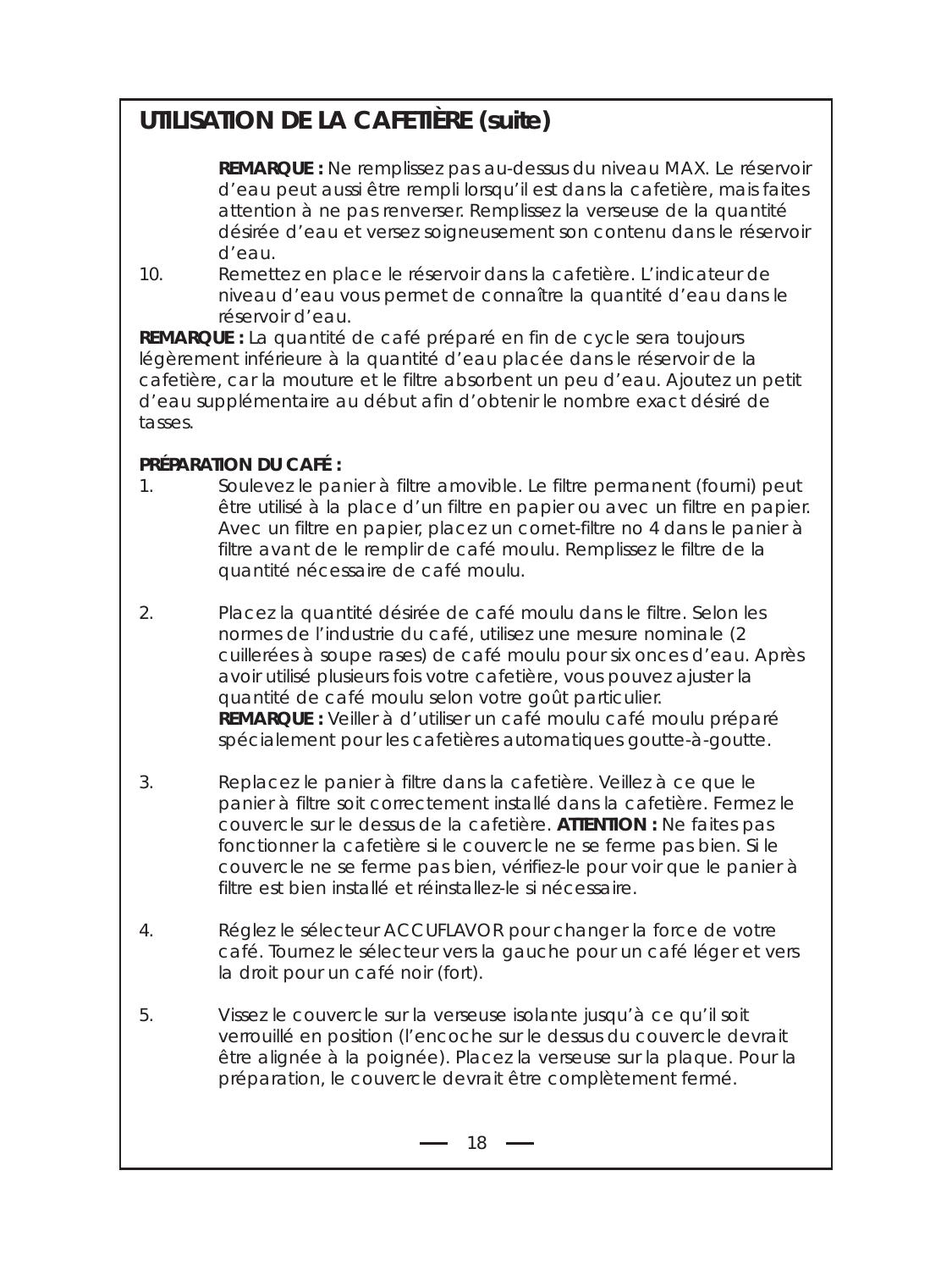### **UTILISATION DE LA CAFETIÈRE (suite)**

- 6. Branchez l'appareil à une prise de courant et appuyez sur le bouton ON/OFF.
- 7. Appuyez deux fois sur le bouton ON/OFF pour lancer immédiatement le cycle de préparation. Le bouton ON/OFF s'allumera et la cafetière commencera le processus de préparation du café.

#### **Utilisation de la fonction de préparation automatique :**

- 8. Si vous désirez utiliser la fonction de Préparation automatique, suivez d'abord les instructions données dans la section « Programmation de la préparation automatique » dans ce manuel, puis suivez les instructions données dans « Utilisation de la cafetière » jusqu'au point 6 dans la section « Préparation du café » de ce manuel.
- 9. En quelques minutes, la cafetière exécutera le cycle de préparation du café et s'éteindra automatiquement. L'affichage numérique s'allumera, puis s'éteindra automatiquement après 10 minutes. **REMARQUE :** Pour mettre fin à n'importe quel moment au cycle de préparation, appuyez sur le bouton ON/OFF (MARCHE/ARRÊT). L'affichage numérique s'allumera pendant une minute puis s'éteindra automatiquement.
- 10. **REMARQUE :** Si vous voulez une tasse de café avant qu'une verseuse complète soit prête, la fonction « Pauser et Servir » (Pause 'N Serve) vous permet de suspendre le cycle de préparation. Il ne s'interrompt pas; seul l'écoulement du café du panier cesse. Ne retirez pas la verseuse pendant plus de trente (30) secondes ou le café pourrait déborder du panier. Bien que nous offrions cette fonction, nous ne vous recommandons pas de vous verser une tasse de café avant la fin du cycle de préparation, car le café préparé au début du cycle a un arôme très différent de celui préparé à la fin du cycle. Le retrait d'une tasse de café pendant le cycle de préparation modifiera l'arôme final du café dans la verseuse une fois le cycle terminé.
- 11. Pour verser du café après la fin de la préparation, dévissez le couvercle de 180 degrés afin que l'encoche dans le couvercle soit alignée avec le bec verseur. Une fois que la quantité désirée de café a été versée, revissez le couvercle pour maintenir la température du café. La verseuse isolante gardera le café au chaud après la fin de la préparation.
- 12. Appuyez sur le bouton ON/OFF pour éteindre l'appareil lorsque la verseuse est vide ou lorsque la cafetière n'est pas utilisée. À la fin du cycle de préparation du café, jetez la mouture et rincez bien à l'eau le filtre permanent et le panier à filtre. (Consultez la section « Nettoyage de la cafetière » dans ce manuel pour plus de détails.)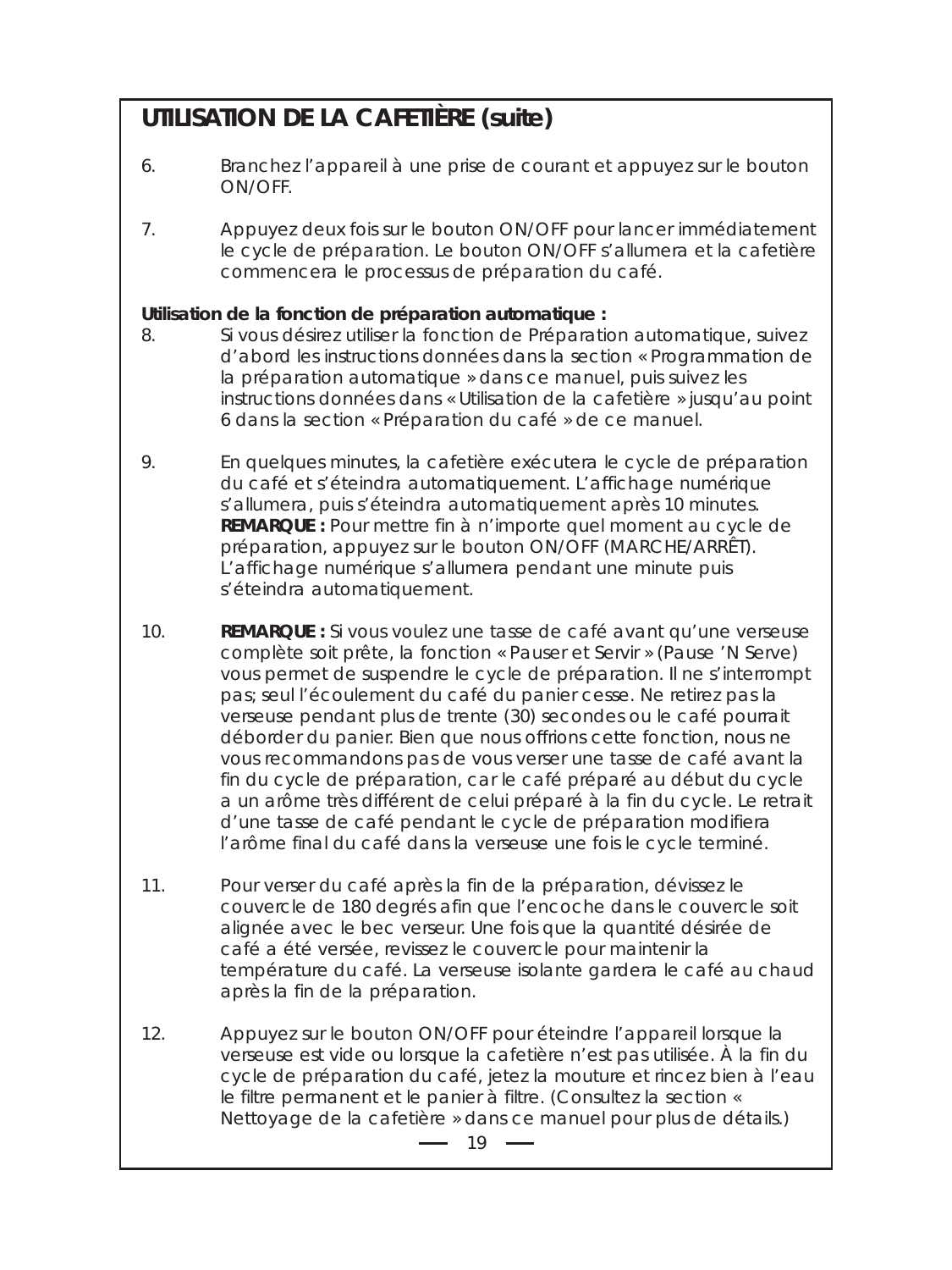## **UTILISATION DE LA CAFETIÈRE (suite)**

13. **REMARQUE :** Si vous n'avez pas utilisé la cafetière depuis longtemps, faites-lui exécuter un cycle avec de l'eau uniquement (sans café) pour la nettoyer. Remplissez le réservoir d'eau jusqu'à la tasse supérieure lorsque vous effectuez cette procédure. **ATTENTION :** Ne mettez jamais la verseuse dans un four à micro-ondes.

### CONSEILS POUR UN BON CAFÉ

- 1. La propreté de la cafetière est essentielle au goût du café. Un nettoyage régulier, comme le décrit «Nettoyage de votre cafetière», est fortement recommandé.
- 2. Utilisez toujours de l'eau douce froide dans votre cafetière.
- 3. Un café à mouture fine permet une extraction plus poussée et donne un café riche en goût. Une mouture ordinaire exigera légèrement plus de café moulu par tasse pour donner la force d'une mouture plus fine.
- 4. Rangez le café moulu dans un endroit sec et frais. Une fois ouvert, conservez le café dans un récipient fermé et étanche pour en préserver la fraîcheur.
- 5. Pour un café optimal, achetez des grains de café et moulez-les juste avant de préparer le café.
- 6. Ne réutilisez le café moulu car cela nuira considérablement au goût du café.
- 7. Il n'est pas recommandé de réchauffer le café. Le goût du café est meilleur immédiatement après sa préparation.
- 8. De petites gouttes d'huile sur la surface du café noir sont dues à l'extraction de l'huile des grains de café. Les cafés plus fortement torréfiés peuvent produire plus d'huile. Une extraction excessive peut également donner de l'huile, indiquant alors le besoin de nettoyer votre cafetière.

# **INDICATEUR DE DÉCALCIFICATION**

- 1. Après environ cent cycles de préparation, la cafetière vous indiquera qu'elle doit être nettoyée. Une série de lignes continues apparaîtront sur l'affichage numérique. Lorsque quatre lignes sont affichées et clignotent, cela indique qu'il est temps de nettoyer la cafetière à la main.
	- 2. Pour décalcifier l'appareil, suivez les instructions 8 et 9 de la section « Nettoyage de la cafetière » dans ce manuel.
	- 3. Pour réinitialiser l'appareil, appuyez sur le bouton CLOCK et PROGRAM pendant deux secondes.

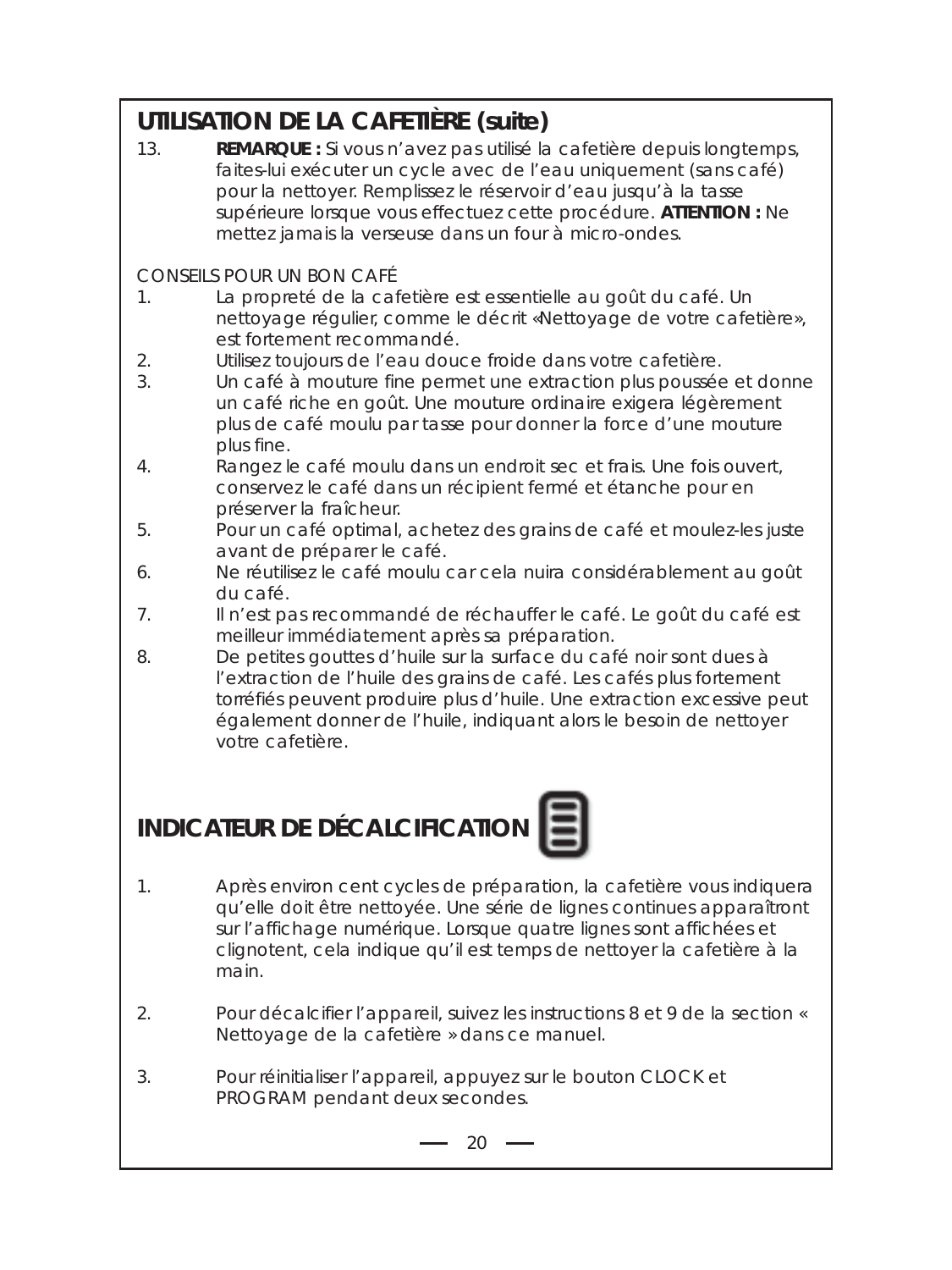# **NETTOYAGE DE VOTRE CAFETIÈRE**

- 1. **ATTENTION :** Veillez toujours à ce que la cafetière soit débranchée avant d'essayer de la nettoyer. Pour vous protéger des électrocutions, ne plongez pas le cordon, la fiche ou la cafetière dans l'eau ou dans un autre liquide.
- 2. L'extérieur de votre cafetière peut être nettoyé en essuyant la surface avec un chiffon doux et humide. **ATTENTION :** Ne plongez jamais la cafetière dans l'eau ou dans un autre liquide.
- 3. Nettoyez l'intérieur de la cafetière avec un chiffon mouillé et un détergent doux. N'utilisez pas de produits abrasifs ni de tampons à récurer sur la verseuse, cela en éraflera la surface.
- 4. Le couvercle de la verseuse, le panier à filtre amovible et le porte-filtre à eau peuvent être lavés à l'eau tiède et savonneuse. Rincez-les et séchez-les bien. Ne mettez aucune pièce de la cafetière au lavevaisselle.
- 5. Pour laver le filtre permanent, videz-en le café moulu et rincez-le bien.
- 6. Ne nettoyez pas l'intérieur du réservoir d'eau avec un chiffon car le chiffon peut avoir des peluches qui pourraient boucher la cafetière.
- 7. Pour les tâches coriaces, utilisez un tampon en nylon ou en plastique avec un produit de nettoyage non abrasif. N'utilisez pas de tampons métalliques ni de produits de nettoyage abrasifs.

#### **Décalcification**

- 8. Des dépôts de calcium peuvent s'accumuler dans la cafetière en raison des minéraux qui se trouvent généralement dans l'eau potable. L'accumulation est normale et la préparation du café peut en être ralenti. Ce problème peut être corrigé en décalcifiant régulièrement la cafetière. **REMARQUE :** Retirez toujours le filtre à eau et le porte-filtre à eau avant la procédure de décalcification.
- 9. Pour décalcifier la cafetière, remplissez la verseuse d'eau froide et de deux cuillerées à soupe de vinaigre blanc. Versez la solution dans le réservoir d'eau, puis fermez le couvercle. Placez la verseuse sur la plaque et faites fonctionner la cafetière avec la solution de vinaigre. N'utilisez pas de filtre dans le panier à filtre pendant la décalcification. Lorsque toute la solution de vinaigre se trouve dans la verseuse, videz-la et rincez-la à l'eau froide. Remplissez d'eau froide le réservoir d'eau et faites fonctionner de nouveau la cafetière pour éliminer toute trace de la solution de vinaigre. Répétez la dernière procédure si nécessaire.

#### **Filtre à eau**

10. Remplacez et jetez le filtre à eau après soixante-dix (70) cycles de préparation ou tous les mois (selon la première des deux éventualités).

 $-21 -$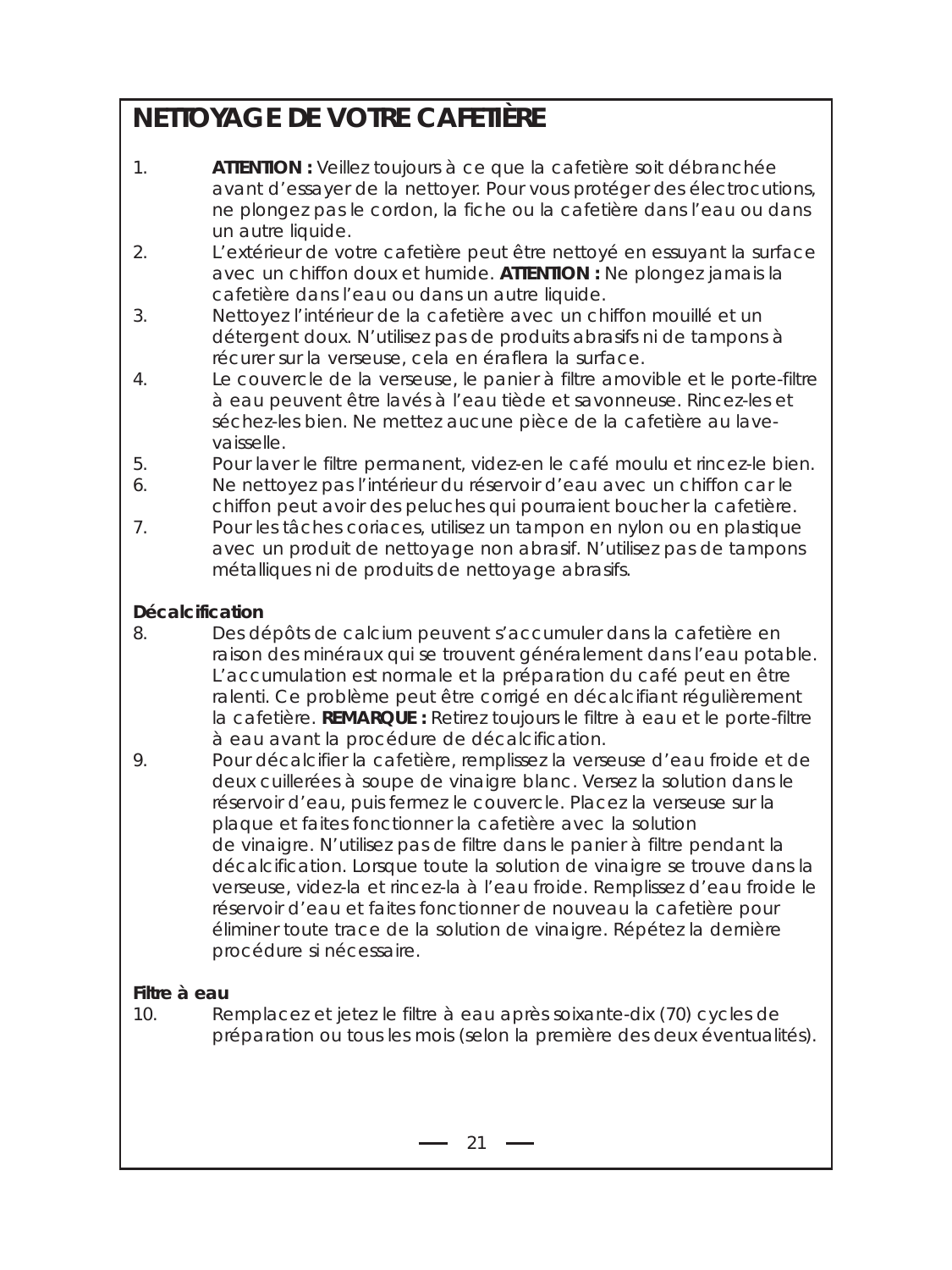# **ADVERTENCIAS DE SEGURIDAD**

Para el manejo de artefactos eléctricos, se deben tomar ciertas precauciones elementales para disminuir el riesgo de incendio, electrocución y/o lesiones personales.

- 1. Lea atentamente todas las instrucciones.
- 2. Tenga cuidado de no tocar las superficies calientes. Utilice el asa de la jarra.
- 3. Para evitar descargas eléctricas, no ponga el cable, el enchufe ni la cafetera en el agua ni en cualquier otro líquido.
- 4. Es necesario prestar mucha atención cuando se utiliza este aparato cerca de niños o cuando se deja a los niños que lo utilicen.
- 5. Desenchúfelo de la pared cuando no lo esté utilizando y antes de limpiarlo. Deje que la máquina se enfríe antes de montar o desmontar ninguna pieza, y antes de limpiarla.
- 6. No utilice el aparato si el cable o el enchufe están dañados, ni después de un funcionamiento incorrecto ni tampoco si se presenta daños de cualquier tipo. Lleve el aparato a un taller autorizado para controlarlo, repararlo o ajustarlo.
- 7. El fabricante desaconseja el uso de accesorios adicionales. Podría ser peligroso y debería evitarse en cualquier caso.
- 8. No utilice el aparato al aire libre.
- 9. Tenga cuidado de que el cable no quede colgando fuera de la mesa o de la encimera, y de que no entre en contacto con superficies calientes.
- 10. No coloque el aparato cerca de una hornilla de gas o eléctrica o de un horno encendido.
- 11. Antes de accionar cualquier mando, acuérdese de enchufar antes el aparato a la toma de la pared. Para desconectar el aparato, apáguelo (OFF) y desenchúfelo de la pared.
- 12. Utilice siempre agua fría para hacer el café. El uso de agua caliente u otros líquidos podría dañar la cafetera.
- 13. Existe el peligro de quemarse si levanta o quita la tapa durante el ciclo de filtrado.
- 14. No utilice este aparato para cualquier otro uso que no sea el previsto.
- 15. No coloque la jarra caliente sobre una superficies húmeda o fría.
- 16. No coloque la jarra caliente encima o cerca de papel, tela u otro material inflamable.
- 17. Nunca utilice la jarra en la hornilla ni en el microondas.
- 18. No deje que el líquido se evapore de la jarra. No caliente la jarra si está vacía.
- 19. No mueva la unidad si la jarra contiene líquido caliente.
- 20. La tapa de la jarra tiene que estar puesta durante la fase de filtrado del café y en el momento de servirlo.
- 21. Elimine la jarra si está dañada o si tiene el asa suelta o floja. Si tiene una grieta la jarra se podría romper o contaminar el líquido con partículas de cristal.

 $-22$   $-$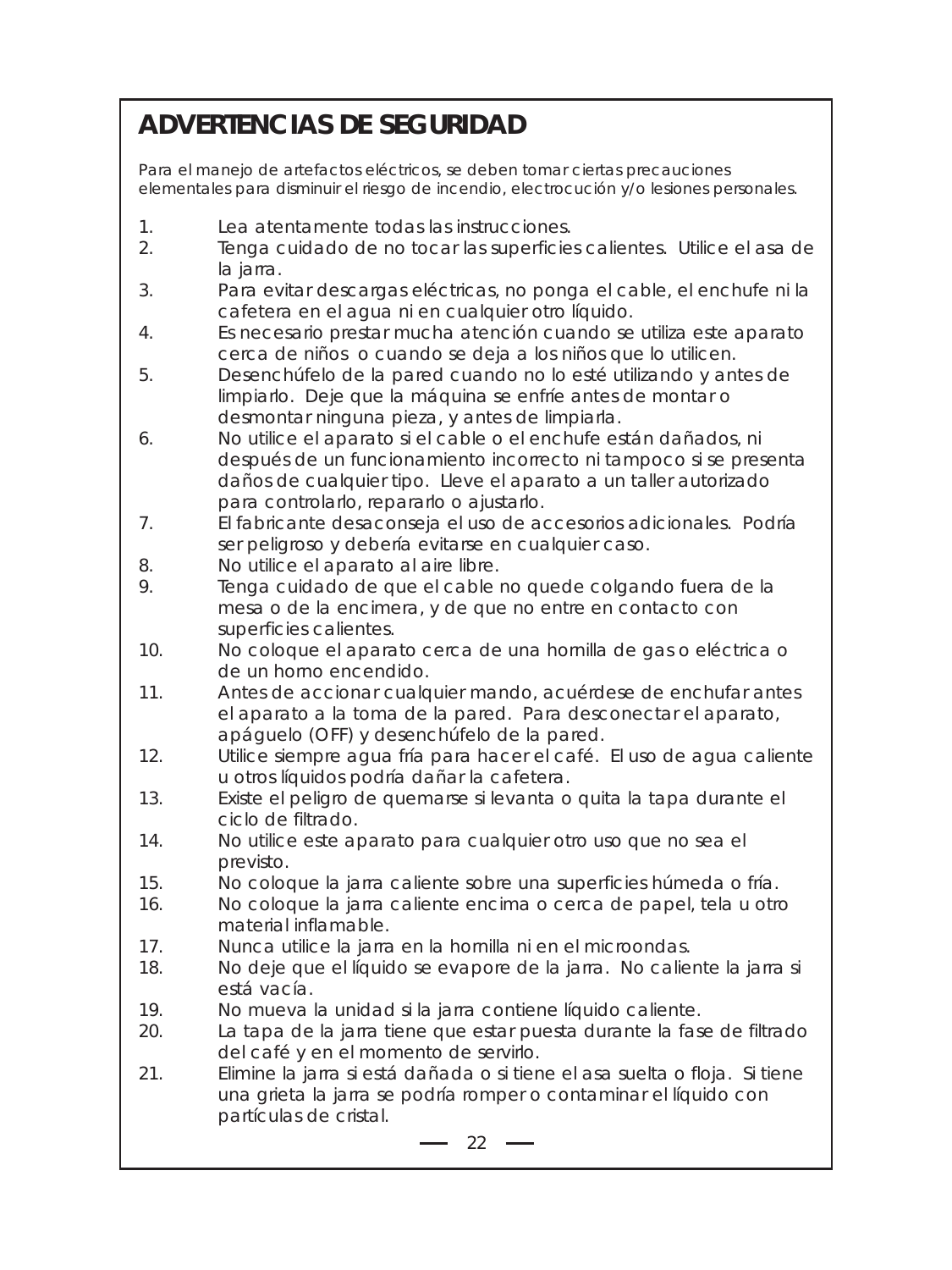## **ADVERTENCIAS DE SEGURIDAD (continuación)**

- 22. No limpie la jarra con detergentes en polvo, estropajos de acero ni ningún otro material abrasivo.
- 23. Esta jarra está diseñada para ser utilizada exclusivamente con esta cafetera.
- 24. **ADVERTENCIA:** Para reducir el riesgo de incendios o descargas eléctricas, no quite la tapa inferior. Los componentes internos no pueden ser cambiados por el usuario. Las reparaciones deberán ser realizadas sólo por personal autorizado. **ATENCIÓN:** No sumerja el aparato en ningún líquido.
- 25. **ATENCIÓN:** No levante el depósito de agua durante el funcionamiento porque está muy caliente y podría causar quemaduras graves. Levante la tapa por el borde de apertura y cuando el aparato esté apagado.
- 26. No toque las superficies calientes, incluyendo la zona para colocar las tazas.

# **SÓLO PARA USO DOMÉSTICO GUARDAR ESTAS INSTRUCCIONES**

# **INSTRUCCIONES CORTAS DE LA CUERDA**

La cafetera tiene un cordón eléctrico corto para prevenir accidentes por enredos y tropiezos. Tomando las precauciones necesarias, se puede usar un cordón eléctrico prolongador (opcional). En tal caso: (1) la capacidad de corriente del cordón prolongador debe ser igual o mayor que el consumo de corriente del aparato que está alimentando; y (2) se deben tomar precauciones para que no quede colgando del borde una mesa o mesada, adonde los niños puedan arrastrarlo o tropezarse con él accidentalmente. El consumo nominal de corriente eléctrica de la cafetera se encuentra especificado en el panel inferior de la misma. Si el enchufe de la cafetera tiene pata de conexión a tierra, el cordón prolongador también debe tener tres conductores, uno de los cuales debe servir de conexión a tierra. Por razones de seguridad, este artefacto tiene un enchufe con patas de polaridad diferenciada (una es más ancha que la otra), que se puede introducir en una sola posición en un tomacorriente de polaridad diferenciada. Si hubieran dificultades para introducirlo totalmente en el tomacorriente, llamar a un electricista profesional para solucionar el problema. No alterar el diseño original del enchufe por ningún motivo.

# **ANTES DEL PRIMER USO**

Colocar la caja sobre una superficie amplia, firme y plana. Sacar con cuidado la cafetera y el manual de instrucciones de la caja, y quitar todos los materiales de embalaje. Quitar las etiquetas y/o calcomanías de la cafetera. Si fuera necesario, limpiar el polvo con un paño limpio y húmedo. Secar bien la cafetera. No sumergir la cafetera en agua ni en ningún otro tipo de líquido. Limpiar la jarra, la tapa de la jarra, el portafiltro y el filtro en una solución de agua y detergente. Enjuagar y secar bien la cafetera. No usar productos limpiadores abrasivos ni fuertes para limpiar la unidad (se pueden ver más detalles en la sección de "Limpieza de la cafetera"). No dejar bolsas plásticas al alcance de los niños.

**NOTA:** Antes de preparar café por primera vez, es recomendable hacer funcionar la cafetera una o dos veces con agua solamente, sin café molido en el filtro. Esto limpiará el polvo u otros residuos que pudieran haber quedado adentro de la cafetera y que podrían alterar el sabor del café. **IMPORTANTE:** Cargar la cafetera con agua fría, ya que así el sistema de goteo automático funciona mejor.

 $-23 -$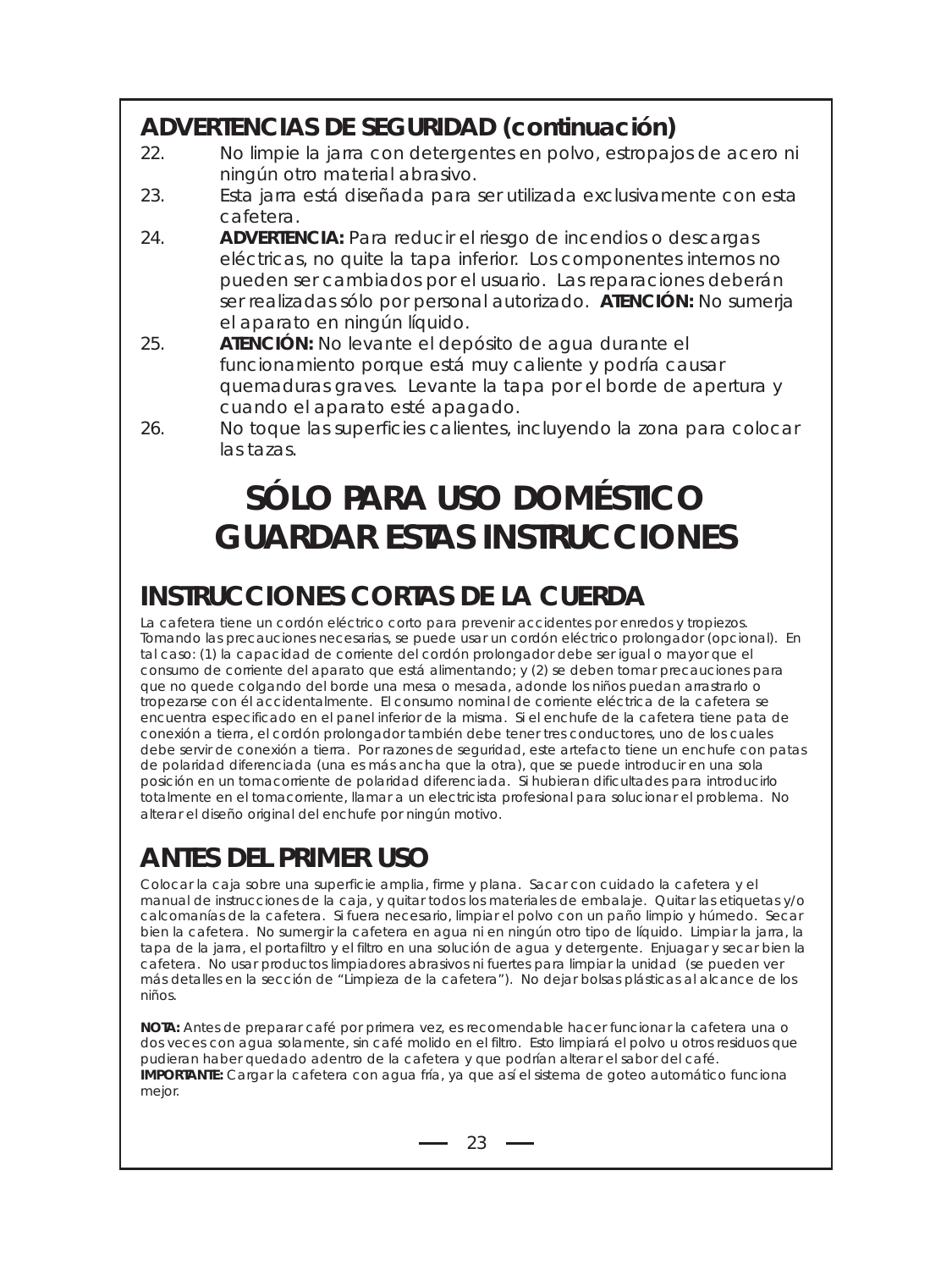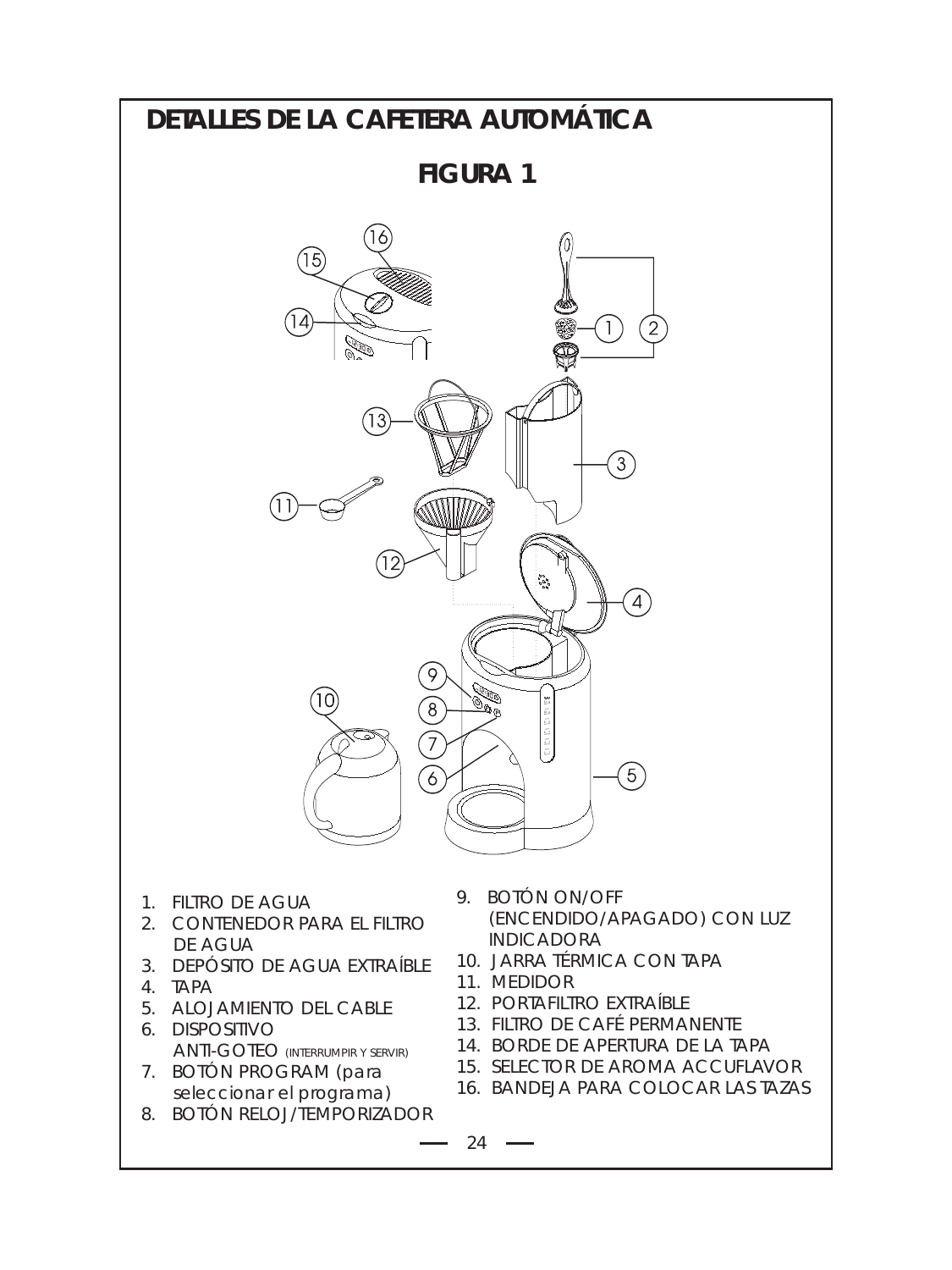# **DETALLES DE LA CAFETERA AUTOMÁTICA (continuación)**

CARACTERÍSTICAS:

- 1. **INTERRUMPIR Y SERVIR:** Le permite interrumpir el ciclo de filtrado y servirse una taza de café antes de que salga todo el café. Para seguir haciendo el café, vuelva a colocar la jarra sobre la placa térmica y el líquido contenido en el portafiltro caerá automáticamente en la jarra. Asegúrese de que la jarra esté bien colocada en la placa. **ATENCIÓN:** No deje la jarra fuera durante más de 30 segundos porque el filtro se llena de agua y rebosa.
- 2. **DISPLAY DIGITAL RELOJ/TEMPORIZADOR:** El reloj digital, integrado en el panel de control de la cafetera indica siempre la hora correcta aunque el equipo esté desenchufado. El temporizador se puede programar con 24 de antelación para que empiece a preparar el café automáticamente. Asegúrese de que la jarra esté bien colocada en la placa.
- 3. **INDICADOR DEL NIVEL DEL AGUA:** La cantidad de tazas de agua que ha introducido en la cafetera se indica con números grandes y bien visibles.
- 4. **SELECTOR DE AROMA ACCUFLAVOR:** Este selector le permite regular la intensidad del café para adecuarlo a su gusto.
- 5. **JARRA TÉRMICA DE DOBLE CRISTAL:** El diseño único de la jarra mantiene el calor, conservando el café caliente durante horas. Además de conservar todo el sabor del café recién hecho.
- 6. **DEPÓSITO DE AGUA EXTRAÍBLE:** Cómodo de llenar y fácil de limpiar.
- 7. **BANDEJA PARA COLOCAR LAS TAZAS:** Para que las tazas estén siempre calientes y listas para usar.
- 8. **FILTRO PERMANENTE DE COLOR ORO:** Especialmente diseñado para filtrar incluso el café molido más fino. Y como es más resistente que la mayoría de los filtros, también dura más.
- 9. **FUNCIÓN AVANZADA DE FILTRADO DEL AGUA:** Exalta el sabor del café eliminando el retrogusto del cloro.
- 10. **ALOJAMIENTO DEL CABLE:** Para guardar el cable en un sitio seguro cuando no se está utilizando la cafetera.

 $-25 -$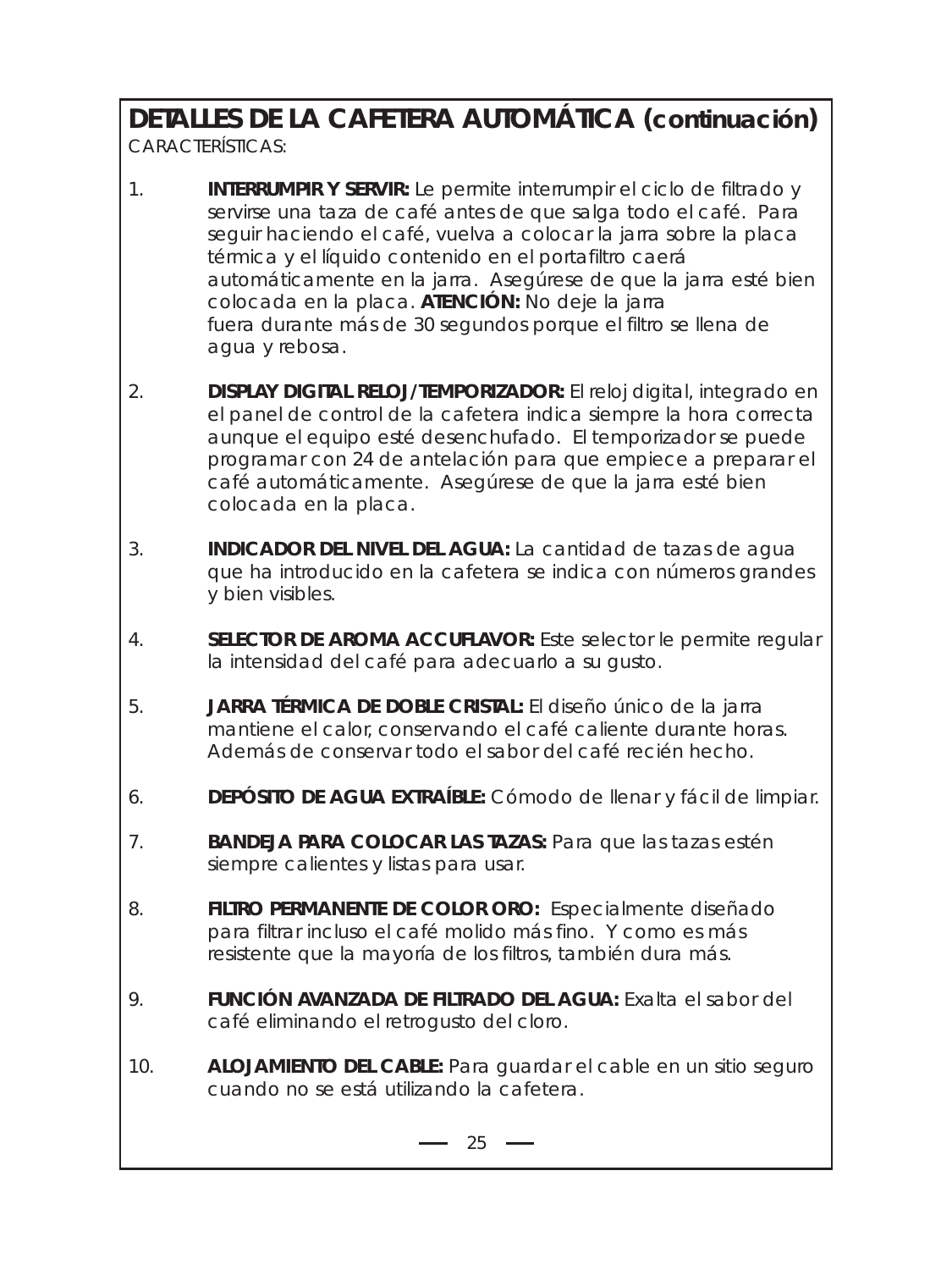# **DETALLES DE LA CAFETERA AUTOMÁTICA (continuación)**

PANEL DE CONTROL:

- 1. **DISPLAY DIGITAL RELOJ/TEMPORIZADOR:** Muestra las configuraciones del reloj y el temporizador. Para poner la hora, consulte la sección "Cómo programar el reloj" de este manual.
- 2. **BOTÓN (P) PROGRAM:** Con este botón podrá programar la cafetera hasta 24 horas antes para que prepare el café a la hora que desee. Para activar la función del temporizador, consulte la sección "Cómo programar el funcionamiento automático de la cafetera".
- 3. **BOTÓN RELOJ/TEMPORIZADOR:** Este botón sirve para establecer los minutos del reloj y el temporizador. Consulte la sección "Cómo programar el reloj".
- 4. **BOTÓN DE ENCENDIDO / APAGADO (ON/OFF):** Sirve para encender y apagar el aparato.

# **CÓMO PROGRAMAR EL RELOJ**

**NOTA:** El reloj de esta cafetera se puede poner con el sistema de 12 horas (am/pm) o de 24 horas. Si es necesario, pulse el botón de programa para cambiar de uno a otro.

- 1. Enchufe la cafetera. La luz del display se iluminará y se pondrá intermitente.
- 2. Los números del display digital parpadearán hasta que se haya puesto en hora. Utilice el indicador de am/pm que está a la izquierda del display digital para poner el reloj en hora. **NOTA:** Al desenchufar el aparato, la hora se pondrá en 12:00
- 3. Seleccione la hora pulsando una vez el botón CLOCK (RELOJ). La hora indicada aumentará de 1 minuto. Mantenga pulsado el botón para avanzar a intervalos de 15 minutos.
- 4. Para programar el reloj, pulse el botón ON/OFF o espere 1 minuto a que la hora se establezca automáticamente. **NOTA:** Podrá poner el reloj en hora cada vez que lo desee pulsando el botón CLOCK durante 5 segundos y realizando las operaciones descritas arriba. **NOTA:** La luz del display se apagará automáticamente después de 1 minuto.

## **CÓMO PROGRAMAR EL FUNCIONAMIENTO AUTOMÁTICO DE LA CAFETERA (FUNCIÓN DEL TEMPORIZADOR)**

1. Ponga en hora el reloj (Véase la sección "Cómo programar el reloj" de este manual).

 $-26$   $-$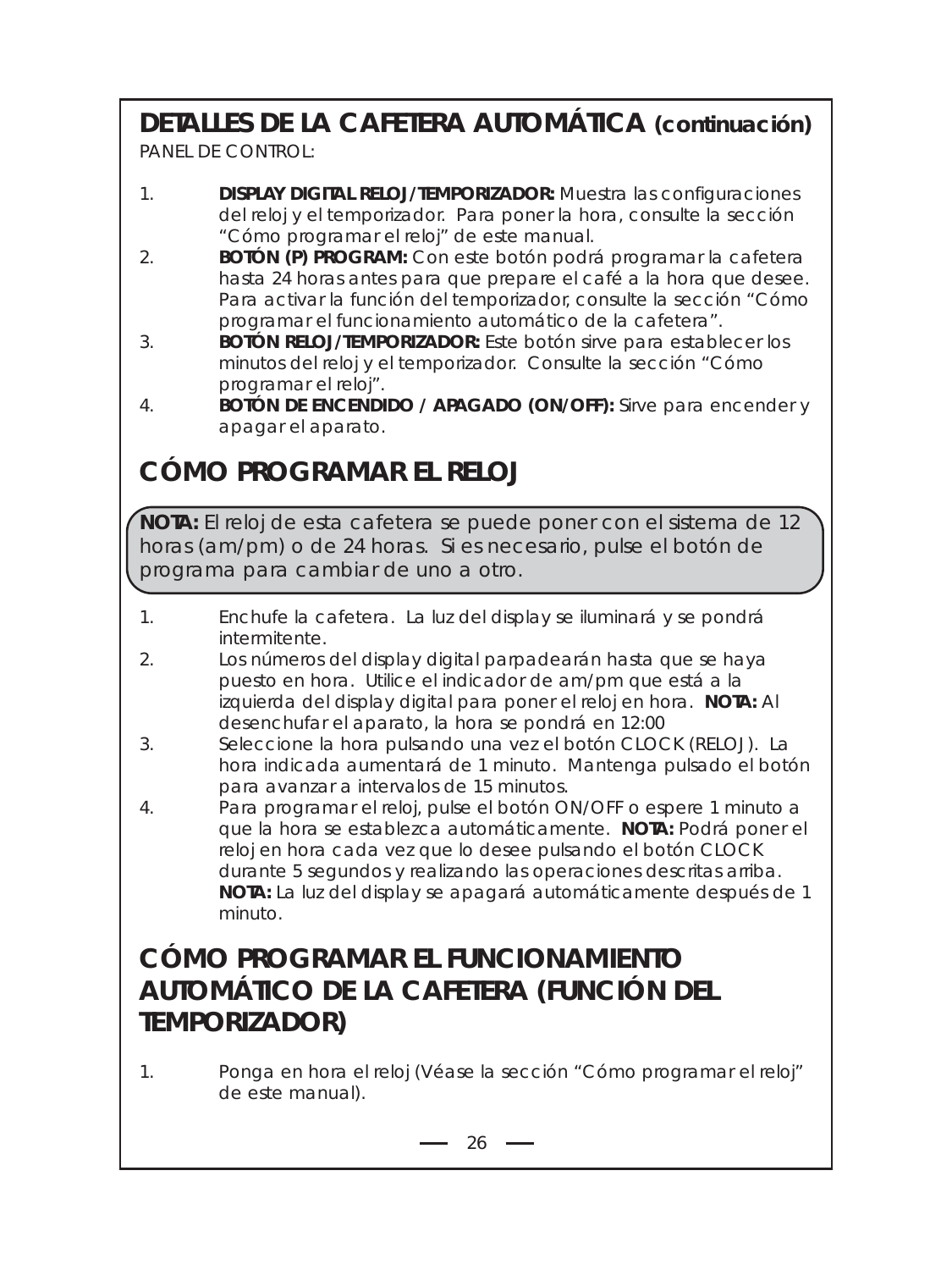## **CÓMO PROGRAMAR EL FUNCIONAMIENTO AUTOMÁTICO DE LA CAFETERA (FUNCIÓN DEL TEMPORIZADOR) (continuación)**

- 2. Pulse el botón PROGRAM, el símbolo del reloj y el display se pondrán intermitentes.
- 3. Pulse el botón CLOCK para establecer la hora en que debe iniciar el funcionamiento automático (Véase la sección "Cómo programar el reloj" de este manual)
- 4. Pulse el botón ON/OFF para confirmar la hora que se ha seleccionado para el funcionamiento automático. **NOTA:** La luz del panel del display y el botón on/off se pondrán intermitentes.
- 5. Pulse el botón PROGRAM para volver a la hora actual del día (la luz el botón ON/OFF seguirá intermitente.) El café empezará a prepararse a la hora establecida y la luz del botón ON/OFF dejará de estar intermitente.
- 6. Si desea controlar la hora que ha seleccionado para la preparación automática, pulse el botón PROGRAM.
- 7. Para desactivar la función automática, pulse el botón ON/OFF y la cafetera empezará a preparar el café inmediatamente. Pulsando el botón ON/OFF una vez más, se apagará la cafetera.

## **FUNCIONAMIENTO DE LA CAFETERA**

### **CÓMO PREPARAR LA CAFETERA PARA HACER EL CAFÉ**

- 1. Coloque la cafetera sobre una superficie plana, nivelada lejos del borde.
- 2. Enchufe el aparato solamente a una toma de corriente de 120V/60Hz.
- 3. La tapa de la jarra tiene que estar bien colocada mientras se hace el café. Y la jarra tiene que estar colocada en la placa.
- 4. ATENCIÓN: La tapa de la cafetera tiene que estar completamente cerrada durante el funcionamiento.

### **CÓMO RELLENAR EL DEPÓSITO DE AGUA Y UTILIZAR EL FILTRO DE AGUA:**

- 5. Abra la tapa situada en la parte superior de la cafetera. Extraiga el depósito de agua.
- 6. Desmonte el contenedor del filtro de agua separando las dos piezas. Coloque el filtro de agua dentro del contenedor. Vuelva a montar el contenedor del filtro de agua.
- 7. Gire la manecilla del contenedor del filtro de agua y alinee la flecha de la base con la letra correspondiente al mes actual (Por ejemplo F en Febrero).
- 8. Introduzca el contenedor del filtro de agua en el depósito de agua y colóquelo en su sitio en la base del depósito de agua.

 $-27 -$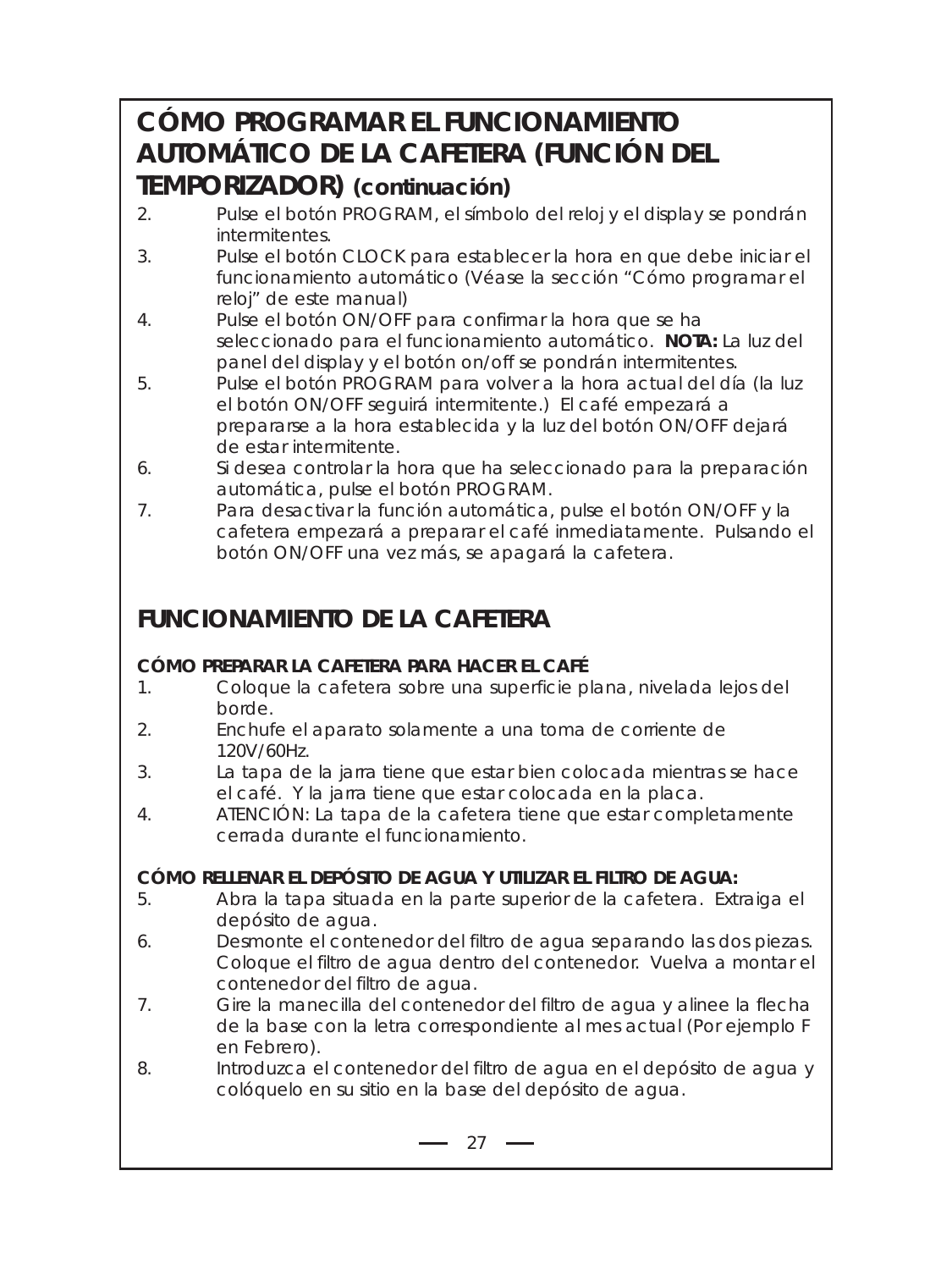### **FUNCIONAMIENTO DE LA CAFETERA (continuación)**

- 9. Llene el depósito con la cantidad que desee de agua caliente. El nivel de agua tiene que estar comprendido entre las marcas de la taza superior e inferior. **NOTA:** No supere el nivel MAX. Como alternativa, pude llenar el depósito con la jarra dejándolo dentro de la máquina, pero teniendo mucho cuidado de no derramarla. Llene la jarra con la cantidad de agua que desee y viértala con cuidado el depósito.
- 10. Coloque el depósito de agua en la cafetera. El indicador de nivel del agua le permite saber la cantidad de agua que hay en el depósito.

**NOTA:** La cantidad de café preparado es siempre ligeramente inferior a la cantidad de agua introducida en el depósito, ya que una pequeña cantidad es absorbida por el café molido y por el filtro. Es suficiente añadir un poco más de café al principio para obtener el número de tazas que desee.

### CÓMO PREPARAR EL CAFÉ:

- 1. Levantar el portafiltros extraíble. Si lo desea puede utilizar el filtro permanente (incluido) como alternativa o como suplemento del filtro de papel (no incluido). Si utiliza filtros de papel, introduzca un filtro en forma de embudo del número #4 en el portafiltros antes de llenarlo con café. Rellene el filtro con la cantidad de café necesaria.
- 2. Ponga la cantidad de café que desee en el filtro. Según las normas de la industria cafetera, se deberían utilizar una medida de café en polvo estándar (2 cucharadas) por cada 0,3 l (6 onzas) de agua. Cuando lleve un tiempo usando la máquina, podrá cambiar aumentar o disminuir la cantidad de café para adaptarlo a su gusto particular.

**NOTA:** Asegúrese de que está utilizando café molido especial para cafeteras automáticas de goteo.

- 3. Ponga el portafiltros dentro de la cafetera. Compruebe que el portafiltros esté bien colocado en la cafetera. Cierre la tapa de la parte superior de la cafetera. **ATENCIÓN:** No utilice la cafetera si la tapa no se cierra por completo. Si la tapa no se cierra por completo, compruebe que el portafiltros estén bien sellado y encajado en su sitio.
- 4. Regule la posición del selector ACCUFLAVOR para obtener un café más fuerte o menos fuerte. Gire el selector a la izquierda si desea un café ligero o a la derecha si lo prefiere más fuerte.
- 5. Enrosque la tapa en la jarra hasta que encaje en su sitio (la muesca de la parte superior de la tapa tiene que estar alineada con el mango). Coloque la jarra en la placa. Mientrasse hace el café la tapa tiene que estar completamente cerrada.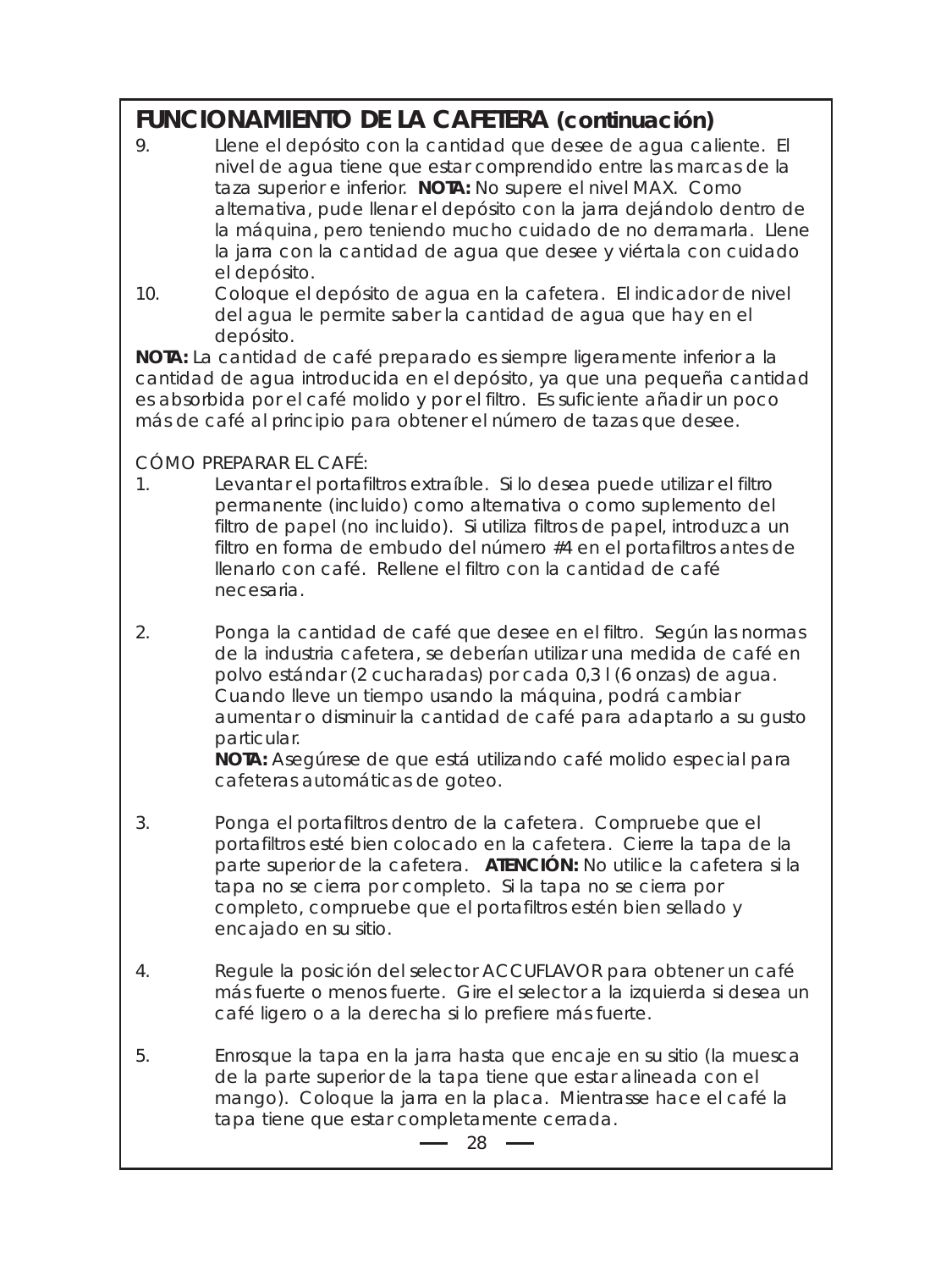### **FUNCIONAMIENTO DE LA CAFETERA (continuación)**

- 6. Enchufe el aparato a la pared y pulse el botón ON/OFF.
- 7. Si desea hacer el café inmediatamente, pulse dos veces el botón ON/OFF. El botón ON/OFF se encenderá y la cafetera empezará a hacer el café.

CÓMO UTILIZAR LA FUNCIÓN AUTOMÁTICA DE LA CAFETERA:

- 8. Si desea utilizar la función automática de la cafetera, en primer lugar deberá seguir todas las instrucciones de la sección "Cómo programar el funcionamiento automático de la cafetera" de este manual. Luego, siga todas las instrucciones de la sección "Funcionamiento de la cafetera" hasta el #6 de la sección "Cómo preparar el café de este manual".
- 9. La cafetera preparará el café en unos minutos y se apagará automáticamente. El display digital se enciende y se apaga automáticamente pasados 10 minutos. **NOTA:** Podrá interrumpir el suministro de café en cualquier momento pulsando el botón ON/OFF. El display digital se encenderá durante un minuto y luego se apagará automáticamente.
- 10. **NOTA:** La función Pausa para Servir permite servir una taza de café antes de que se haya terminado de preparar toda la jarra. En este caso, no se interrumpe la preparación del café, sino que se corta la salida de líquido del portafiltro. No retirar la jarra durante más de 30 segundos, ya que podría rebalsar el filtro y derramarse café. Si bien ponemos esta función a disposición del usuario, aclaramos que no es ideal servirse en estas condiciones, ya que el sabor del café que sale al inicio del ciclo no es igual al sabor del café al final del mismo. Al extraer una taza al principio del ciclo de preparación, cambiará el sabor del contenido de la jarra al final del mismo.
- 11. Cuando el café esté listo, antes de servirlo deberá girar la tapa de la jarra unos 180º para alinear la muesca con la boquilla. Una vez que haya salido la cantidad de café que desee, vuelva a girar la tapa para conservar el café caliente. La jarra térmica conserva el café caliente después de que el café haya terminado de salir.
- 12. Pulse el botón ON/OFF para apagar el aparato cuando la jarra está vacía o cuando no está usando la cafetera. Cuando haya terminado de hacer el café, tire los posos del café y lave bien el filtro permanente y el portafiltros con agua corriente. (Para instrucciones más detalladas, consulte la sección "Cómo limpiar la cafetera" de este manual.)

 $-29$  —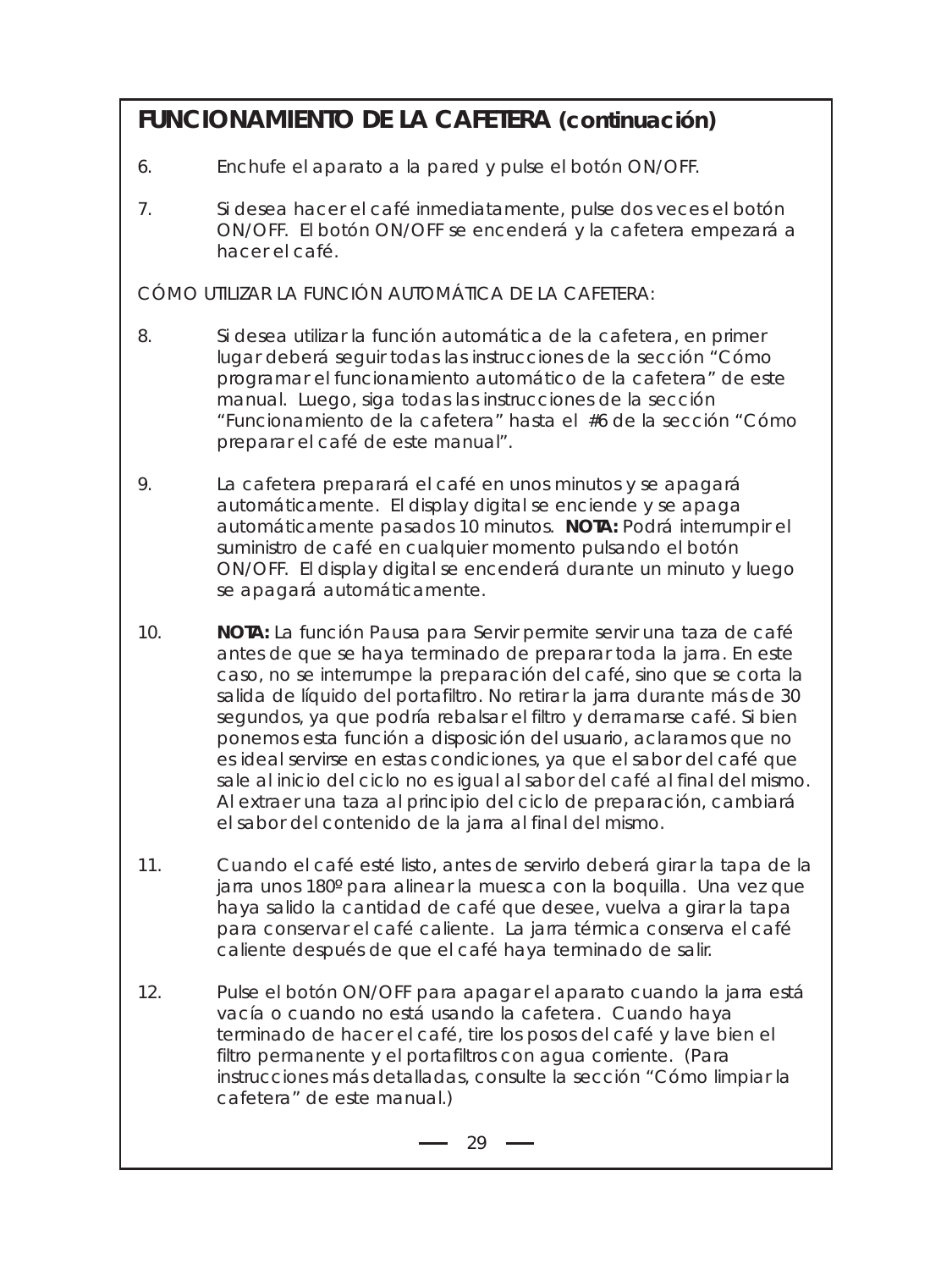## **FUNCIONAMIENTO DE LA CAFETERA (continuación)**

13. **NOTA:** Si lleva un tiempo sin usar la cafetera, póngala a funcionar y realice un ciclo sólo con agua (sin café) para limpiarla. Llene el depósito de agua hasta arriba para realizar esta operación. **ATENCIÓN:** No utilice nunca la jarra en el microondas.

#### SUGERENCIAS PARA PREPARAR UN CAFÉ SABROSO

- 1. Para preparar un café sabroso, es fundamental mantener la cafetera limpia. Se recomienda llevar a cabo la limpieza regular de la cafetera siguiendo las instrucciones de la sección "Limpieza de la cafetera" de este manual de instrucciones.
- 2. Usar siempre agua potable fría.
- 3. El grano molido fino facilita la extracción y el café obtenido será más cargado y sabroso. Con grano de café molido regularmente, será necesario usar una pequeña cantidad extra para obtener el mismo sabor que con grano molido fino.
- 4. Guardar el café en un lugar fresco y seco. Una vez que se abre en envase de café, conservarlo bien cerrado en el refrigerador para que se mantenga fresco.
- 5. Para obtener óptimo sabor, es mejor comprar granos enteros y molerlos antes de preparar el café.
- 6. No usar café molido más de una vez, ya que perderá considerablemente el sabor.
- 7. No es recomendable recalentar café preparado. El sabor del café es óptimo inmediatamente después de prepararlo.
- 8. A veces se notará que hay pequeñas gotas de aceite suspendidas en la superficie del café recién hecho. Esto se debe a la extracción de aceite del café molido. Ocurre más frecuentemente con café tostado que con otros tipos de café. La saturación excesiva también puede dejar estos residuos aceitosos, en cuyo caso es conveniente lavar la cafetera.

## **INDICADOR DE LA DESCALCIFICACIÓN**



- 1. La cafetera después de haber realizado unos 100 ciclos de funcionamiento, le indicará automáticamente que es necesario limpiarla. En el display digital irán apareciendo una serie de líneas continuas. Cuando aparezcan 4 líneas y se pongan intermitentes, significa que ha llegado el momento de limpiar la cafetera.
- 2. Para descalcificar la máquina, siga las instrucciones 8 y 9 de la sección "Cómo limpiar la cafetera" de este manual.
- 3. Para reiniciar la máquina, pulse el botónes CLOCK y PROGRAM durante 2 segundos.

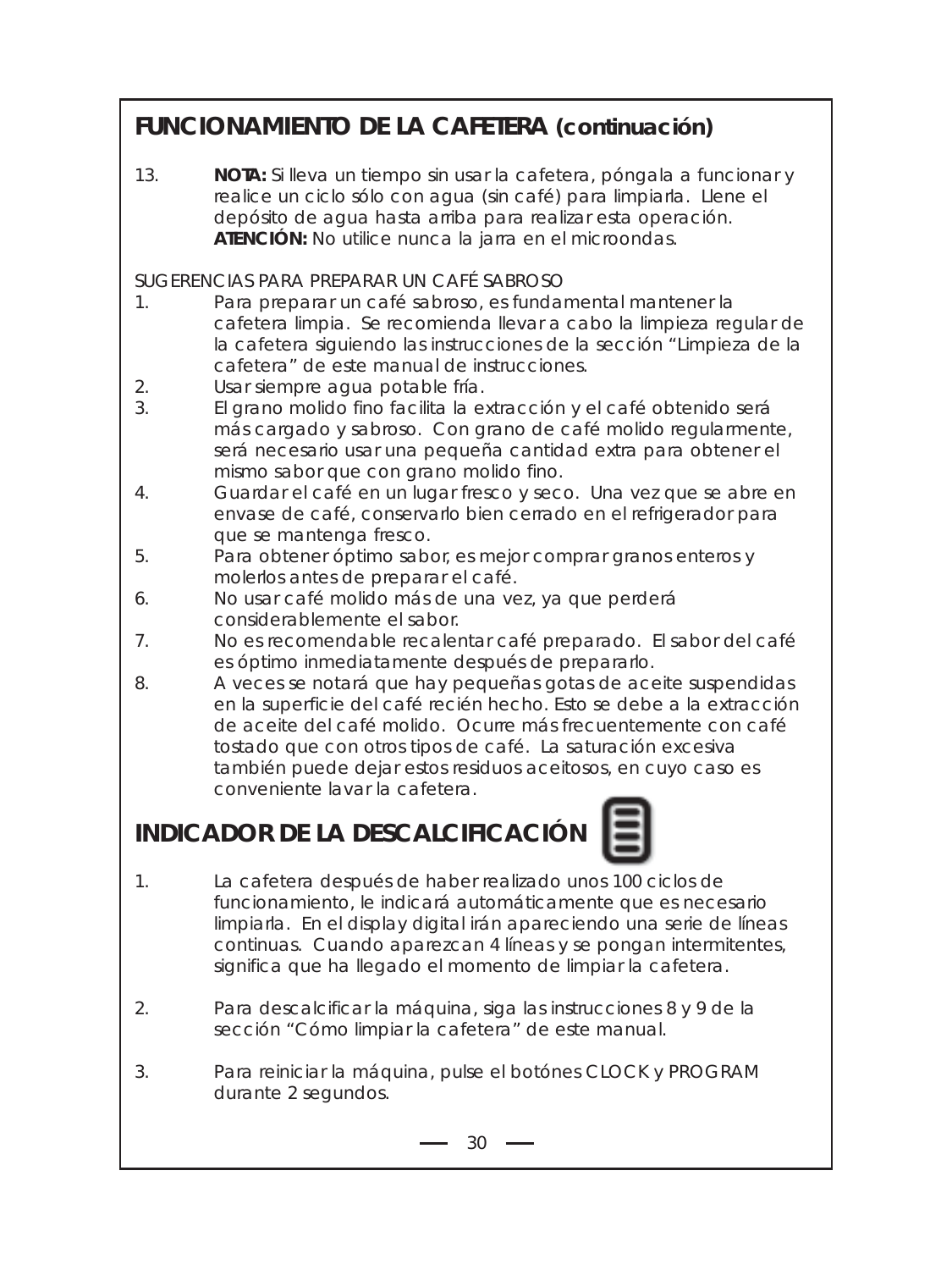# **LIMPIANDO SU CAFETERA**

- 1. **ATENCIÓN:** Antes de limpiar la cafetera, asegúrese de que esté desenchufada. Para evitar descargas eléctricas, no sumerja el cable, el enchufe ni el equipo en agua o cualquier otro líquido.
- 2. Puede limpiar la parte exterior de la cafetera con un paño suave y húmedo. **ATENCIÓN:** No sumerja nunca la cafetera en agua ni en cualquier otro líquido.
- 3. Limpie el interior de la cafetera con un paño húmedo y detergente suave. No utilice detergentes abrasivos ni estropajos para la lavar la jarra porque se raya.
- 4. La tapa de la jarra, el portafiltros extraíble y el contenedor del filtro de agua se pueden lavar con agua templada y jabón. Luego enjuáguelos y séquelos bien. No ponga ningún componente de la cafetera en el lavavajillas.
- 5. Para limpiar el filtro permanente, vacíe los posos del café y enjuáguelo bien.
- 6. No limpie el interior del depósito de agua con un trapo porque puede dejar pelusas que podrían obstruir la cafetera.
- 7. Para eliminar manchas difíciles utilice una esponja de nylon o de plástico y limpiador no abrasivo (sólo en el interior de la cafetera). No utilice estropajos metálicos ni detergentes abrasivos.

### **Descalcificación**

- 8. Es probable que se acumulen depósitos de cal en la cafetera debido a los mineros que se encuentran normalmente en el agua potable. Estos depósitos de cal son normales y pueden reducir la eficacia de la cafetera. Esto se puede eliminar descalcificando periódicamente la cafetera. **NOTA:** Quite siempre el filtro de agua y el contenedor del mismo antes de realizar las descalcificación.
- 9. Para descalcificar la cafetera, llene la jarra con agua fría y dos cucharaditas de vinagre blanco. Vierta la solución en el depósito de agua y cierre la tapa. Ponga la jarra en la placa y deje que la cafetera expulse la solución de vinagre. Durante la descalcificación no ponga ningún filtro en el portafiltros. Cuando haya terminado de salir la solución de vinagre, vacíe la jarra y lávela con agua fría. Llene el depósito de agua fría y vuelva a hacer otro ciclo sólo con agua para eliminar los restos de la solución. Repita esta operación si es necesario.

### **Filtro de agua**

10. Cambie y tire el filtro de agua cada 70 ciclos de trabajo o cada mes (el caso que se de primero).

 $31 -$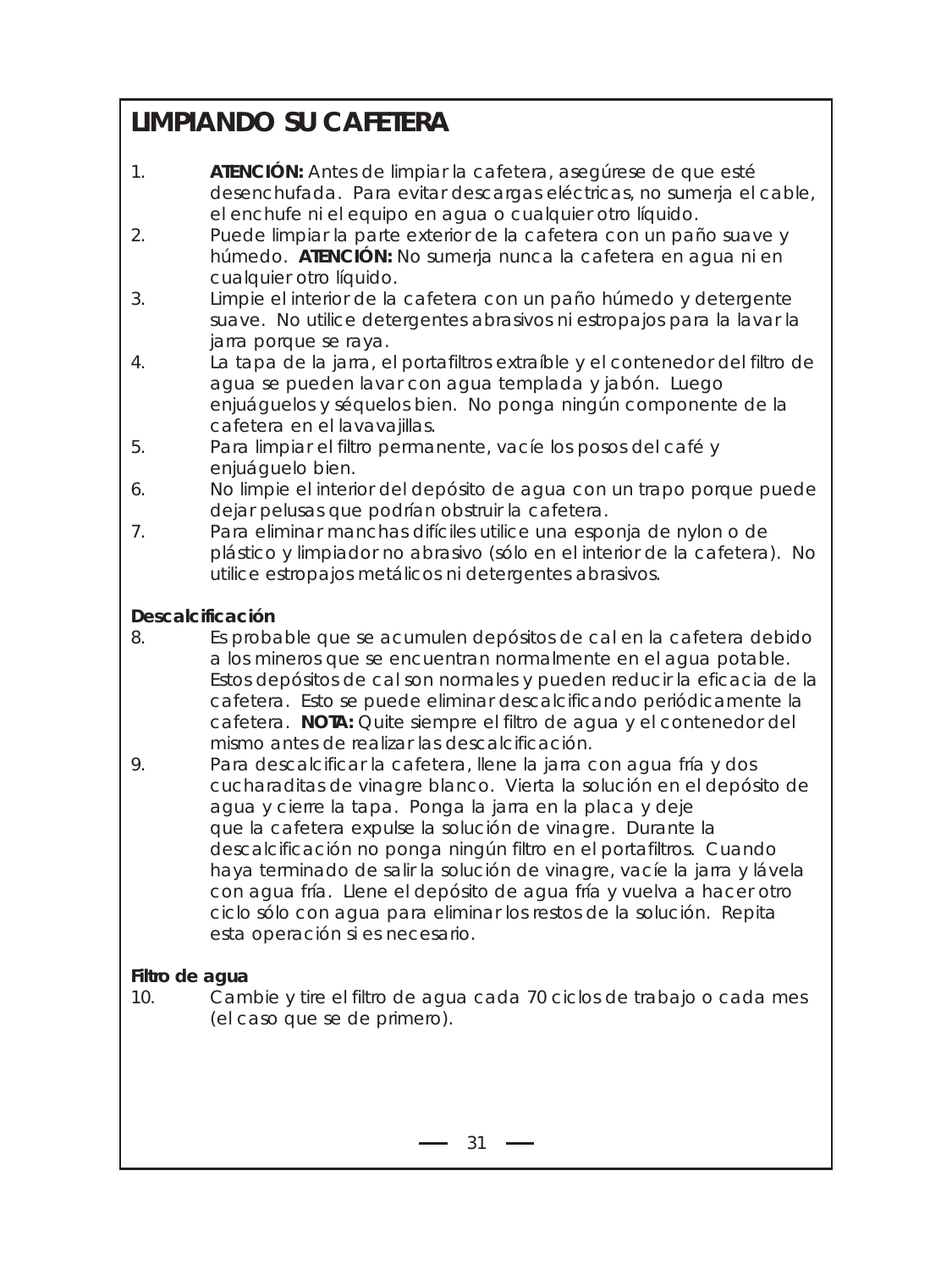# **IMPORTANTI MISURE DI SICUREZZA**

Quando si maneggiano elettrodomestici si dovrebbero sempre osservare alcune semplici norme precauzionali di sicurezza per ridurre i rischi di incendio, di scosse elettriche e/o di danni alle persone.

- 1. Leggere attentamente tutte le istruzioni.
- 2. Non toccare le superfici calde. Utilizzare il manico della caraffa.
- 3. Per evitare il rischio di scosse elettriche non immergere il cavo, la spina o la macchina per caffè in acqua o in altri liquidi.
- 4. Si raccomanda un'attenta sorveglianza in caso di utilizzo da parte di bambini o in loro presenza.
- 5. Togliere la spina dalla presa di corrente quando non è in uso e prima della pulizia. Lasciar raffreddare prima di inserire o togliere le varie parti e prima di pulire l'apparecchio.
- 6. Mai utilizzare elettrodomestici il cui cavo o la spina risultino danneggiati, oppure elettrodomestici soggetti a cattivo funzionamento o in qualche modo danneggiati. Restituire l'apparecchio a un centro di servizio di assistenza per eventuali controlli, riparazioni o modifiche.
- 7. Il produttore sconsiglia l'utilizzo di apparecchi accessori, che potrebbe essere pericoloso e va pertanto evitato.
- 8. Non utilizzare all'esterno.
- 9. Non lasciar penzolare il cavo oltre il bordo del tavolo o del banco, oppure a contatto con superfici calde.
- 10. Non mettere sopra o vicino a bruciatori caldi a gas o elettrici, o nel forno acceso.
- 11. Inserire sempre il cavo dell'alimentazione nella presa di corrente nel muro prima di azionare qualsiasi pulsante. Per spegnere premere OFF, quindi togliere la spina dalla presa nel muro.
- 12. Utilizzare sempre acqua fredda per preparare il caffè. L'acqua calda o altri liquidi potrebbero danneggiare la macchina per caffè.
- 13. Esiste il rischio di scottarsi se si solleva o si toglie il coperchio durante il ciclo di filtrazione.
- 14. Non utilizzare l'elettrodomestico per scopi diversi da quello per cui è stato progettato.
- 15. Non appoggiare la caraffa bollente su una superficie umida o fredda.
- 16. Non appoggiare la caraffa bollente sopra o vicino a carta, stoffa o altro materiale infiammabile.
- 17. Non scaldare mai la caraffa sopra un fornello o nel forno a microonde.<br>18. Non lasciar evaporare il liquido dalla caraffa. Non scaldare la caraffa.
- 18. Non lasciar evaporare il liquido dalla caraffa. Non scaldare la caraffa quando è vuota.
- 19. Non spostare la macchina se la caraffa contiene liquido bollente.
- 20. Chiudere il coperchio della caraffa durante il processo di filtrazione e quando si versa il caffè.
- 21. Sostituire la caraffa in caso di danni o se il manico è allentato. Una scheggia o una crepa potrebbero causare la rottura della caraffa, e i frammenti di vetro potrebbero contaminare il liquido contenuto.
- 22. Non pulire la caraffa con detersivi in polvere, pagliette di acciaio o altro materiale abrasivo.
- 23. La caraffa è stata progettata esclusivamente per l'utilizzo con questa macchina per caffè.

 $-32 -$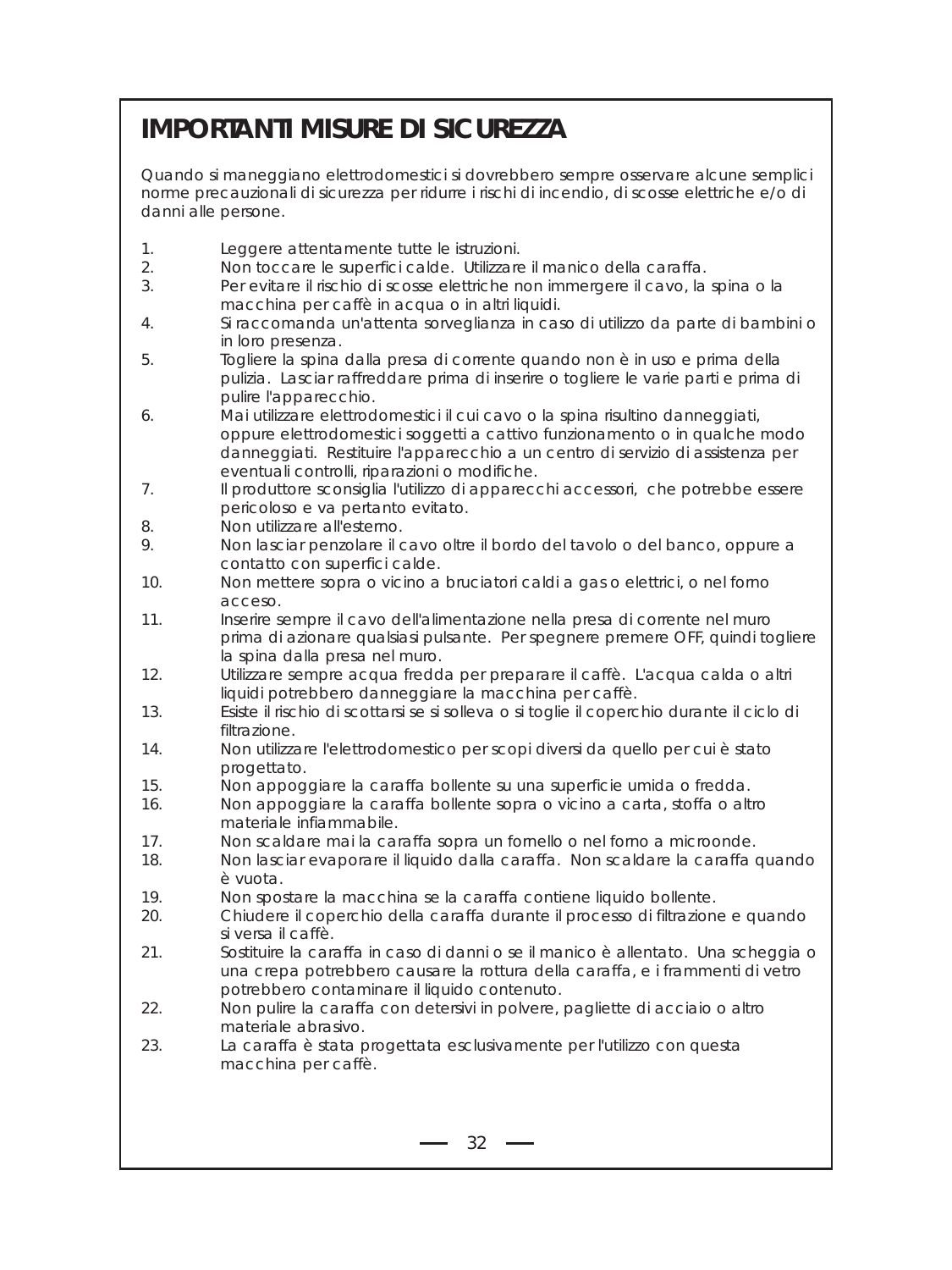# **IMPORTANT SAFEGUARDS (continued)**

- 24. **ATTENZIONE:** Per ridurre il rischio di incendio o di scosse elettriche, non rimuovere la copertura della base, che non contiene pezzi utilizzabili dall'utente. Le riparazioni vanno effettuate soltanto da personale autorizzato. **ATTENZIONE:** Non immergere in nessun liquido.
- 25. **ATTENZIONE:** Non sollevare il coperchio del serbatoio dell'acqua durante l'utilizzo poiché ciò potrebbe causare gravi ustioni. Sollevare sempre il coperchio dal beccuccio di apertura e quando l'unità è spenta.
- 26. Non toccare le parti bollenti, compreso il piano di appoggio per le tazzine.

# **SOLO PER USO DOMESTICO CONSERVATE QUESTE ISTRUZIONI**

# **ISTRUZIONI CORTE DEL CAVO**

La macchina ha in dotazione un filo corto per ridurre il rischio che deriva da eventuali grovigli o dal pericolo di inciampare. Sono disponibili fili più lunghi staccabili da usarsi con tutte le attenzioni del caso. Se adoperate un filo elettrico staccabile o una prolunga: (1) la potenza elettrica della prolunga deve essere almeno la stessa di quella della macchina, e (2) il filo più lungo dovrebbe essere disposto in modo tale che non sporga dal piano su cui è sistemata la macchina: i bambini infatti potrebbero tirarlo o inciamparci. La potenza elettrica della macchina è riportata alla base dell'unità. Se la macchina prevede l'attacco a terra, anche la prolunga dovrebbe avere l'attacco a terra di tipo 3. La macchina ha la spina polarizzata, con un polo più grande dell'altro. Per ridurre il pericolo di scosse elettriche, questo tipo di spina si adatta ad una presa polarizzata solamente in un modo per cui non è possibile sbagliare. Se la spina non entra nella presa, contattare un elettricista qualificato. Non tentate in nessun modo di modificare la spina.

# **PRIMA DELL'USO**

Sistemate il pacco su una superficie ampia e solida. Togliete con attenzione la macchina da caffè dall'imballaggio e rimuovete il materiale di imballo e gli opuscoli. Rimuovete tutte le etichette e gli adesivi dalla macchina. Per liberare la macchina dalla polvere eventualmente accumulatasi durante le operazioni di imballo, spolveratela con un panno umido e pulito, poi aspettare che si asciughi completamente. Non immergerla in acqua o in altri liquidi. Pulire la caraffa, il coperchio, il filtro e il suo contenitore in acqua tiepida con detergente leggero. Risciacquare ed asciugare completamente. Non usare detergenti forti o abrasivi (Per istruzioni dettagliate vedere la sezione dal titolo "Pulizia della macchina da caffè" in questo manuale). Tenere lontane le borse di plastica dalla portata dei bambini.

**NOTA:** si raccomanda di far funzionare la macchina una o due volte con la sola acqua prima di fare il caffè per togliere eventuali residui di polvere che si fossero depositati all'interno dell'unità e che potrebbero pregiudicare il sapore del primo caffè. **IMPORTANTE:** usate solamente acqua fredda. Il sistema di filtraggio automatico funziona meglio con acqua fredda.

 $-33$   $-$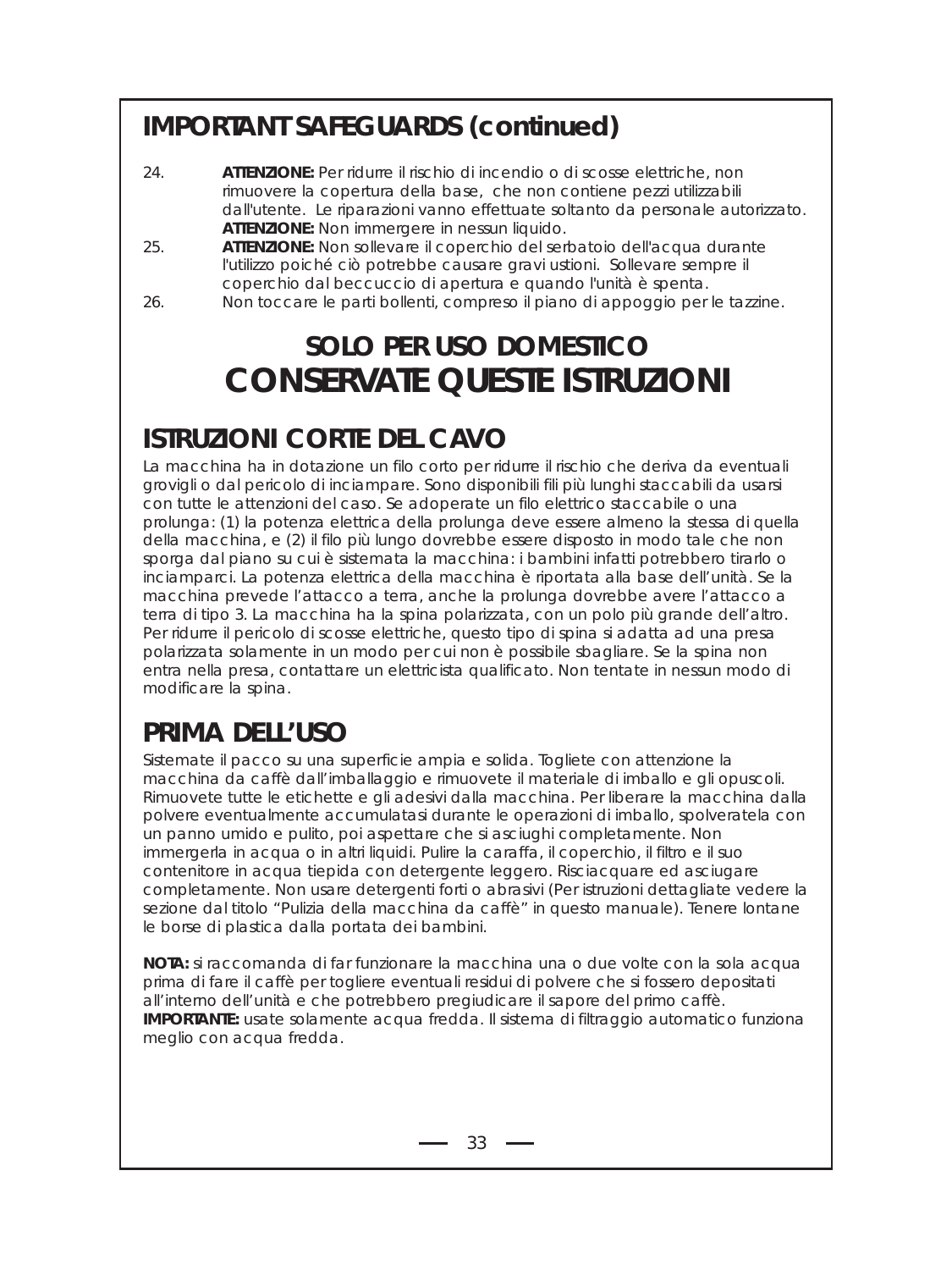### **CARATTERISTICHE DELLA MACCHINA DA CAFFÈ ILLUSTRAZIONE 1** 15 14 1  $\mathbf{3}$ 12 4 8  $\left(5\right)$ ŕ 1. FILTRO DELL'ACQUA 9. PULSANTE ON/OFF CON INDICATORE 2. CONTENITORE PER IL FILTRO LUMINOSO 10. CARAFFA TERMICA CON COPERCHIO DELL'ACQUA 3. SERBATOIO DELL'ACQUA 11. CUCCHIAIO DOSATORE ESTRAIBILE 12. PORTAFILTRO RIMOVIBILE 4. COPERCHIO 13. FILTRO PERMANENTE PER IL CAFFÈ 5. ALLOGGIAMENTO CAVO 14. BECCUCCIO DI APERTURA DEL 6. DISPOSITIVO COPERCHIO 15. MANOPOLA "ACCUFLAVOR" DI ANTIGOCCIA (MANTENIMENTO CAFFÈ CALDO) SELEZIONE DELL'AROMA 7. PULSANTE PROGRAM 16. POGGIATAZZE(pulsante di selezione del programma) 8. PULSANTE ORA/TIMER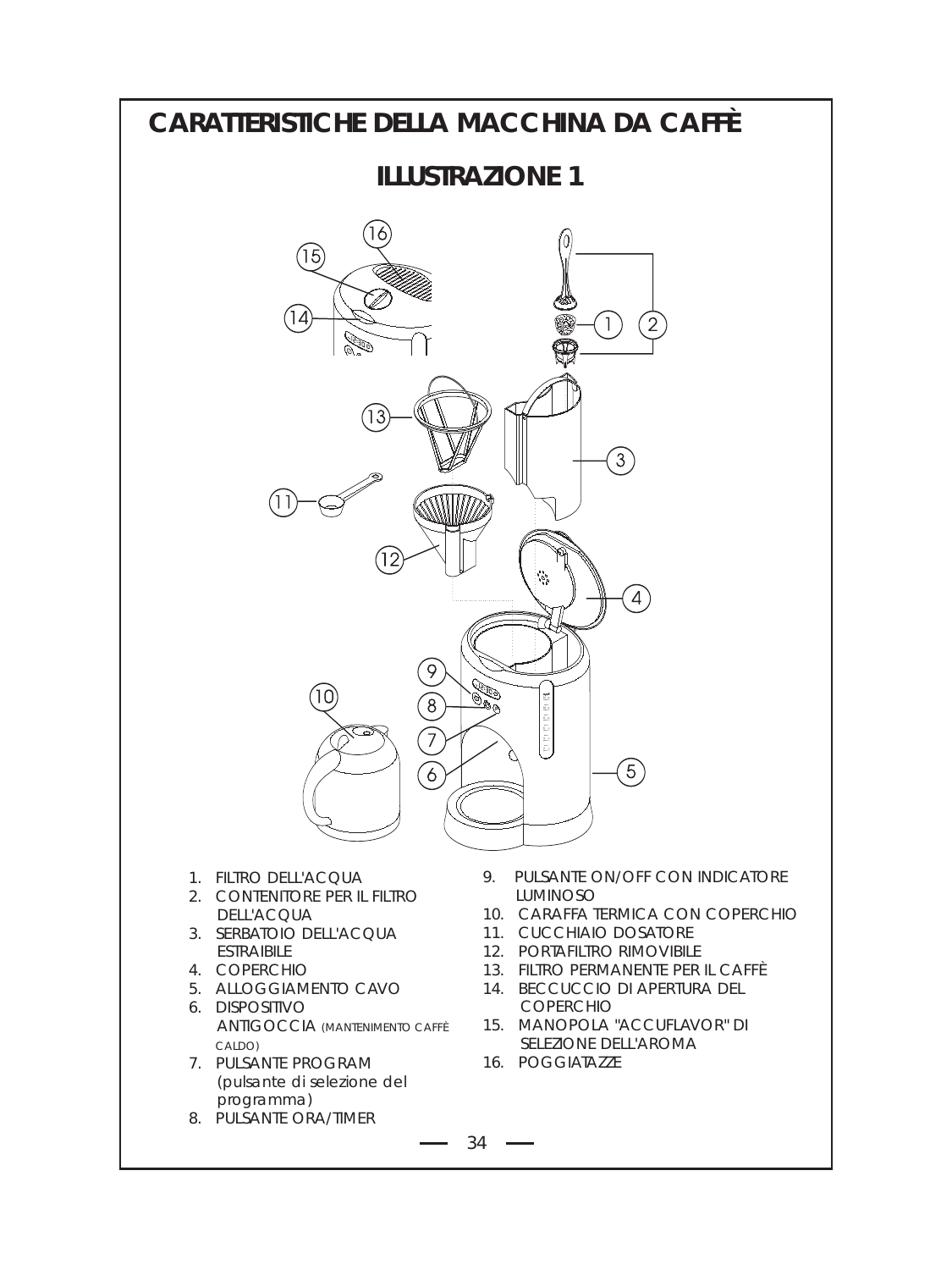# **CARATTERISTICHE DELLA MACCHINA DA CAFFÈ (cont.)**

CARATTERISTICHE:

- 1. **MANTENIMENTO CAFFÈ CALDO:** Consente di interrompere il ciclo di filtrazione e di versare una tazza di caffè prima che la caraffa sia del tutto filtrata. Per riavviare il processo di filtrazione, rimettere la caraffa sulla piastra riscaldante e il caffè riprenderà automaticamente a filtrare dal portafiltro. Assicurarsi che la caraffa sia posizionata correttamente sulla piastra. **ATTENZIONE:** Non togliere la caraffa per più di 30 secondi per non far traboccare il portafiltro.
- 2. **DISPLAY DIGITALE OROLOGIO / TIMER:** L'orologio digitale con visualizzazione nel formato 24 ore inserito nel pannello di controllo della macchina per caffè indica l'ora esatta anche dopo lo spegnimento dell'apparecchio. Il timer può essere programmato fino a 24 ore prima per avviare automaticamente il processo di filtrazione attraverso il portafiltro. Assicurarsi che la caraffa sia posizionata correttamente sulla piastra.
- 3. **INDICATORE DI LIVELLO DELL'ACQUA:** I numeri, grandi e facili da leggere, indicano quante tazze d'acqua sono state versate nella macchina per caffè.
- 4. **MANOPOLA "ACCUFLAVOR" DI SELEZIONE DELL'AROMA:** Permette di scegliere il grado desiderato di aromaticità del caffè.
- 5. **CARAFFA TERMICA A DOPPIA PARETE:** La caraffa dalla linea inconfondibile conserva il calore, mantenendo il caffè caldo per ore. Consente inoltre di mantenere il gusto del caffè appena preparato.
- 6. **SERBATOIO DELL'ACQUA RIMOVIBILE:** Può essere comodamente riempito e pulito senza difficoltà.
- 7. **POGGIATAZZE:** Per tazze calde e pronte per essere usate.
- 8. **FILTRO PERMANENTE COLOR ORO:** Creato appositamente per filtrare il caffè macinato più fine. E poiché è più resistente della maggior parte degli altri filtri, dura più a lungo.
- 9. **FUNZIONE AVANZATA DI FILTRAZIONE DELL'ACQUA:** Esalta il sapore del caffè eliminando retrogusti sgradevoli causati da cloro.
- 10. **ALLOGGIAMENTO CAVO:** Per riporre il cavo dell'alimentazione in modo sicuro quando la macchina per caffè non è in funzione.

 $35 \rightarrow$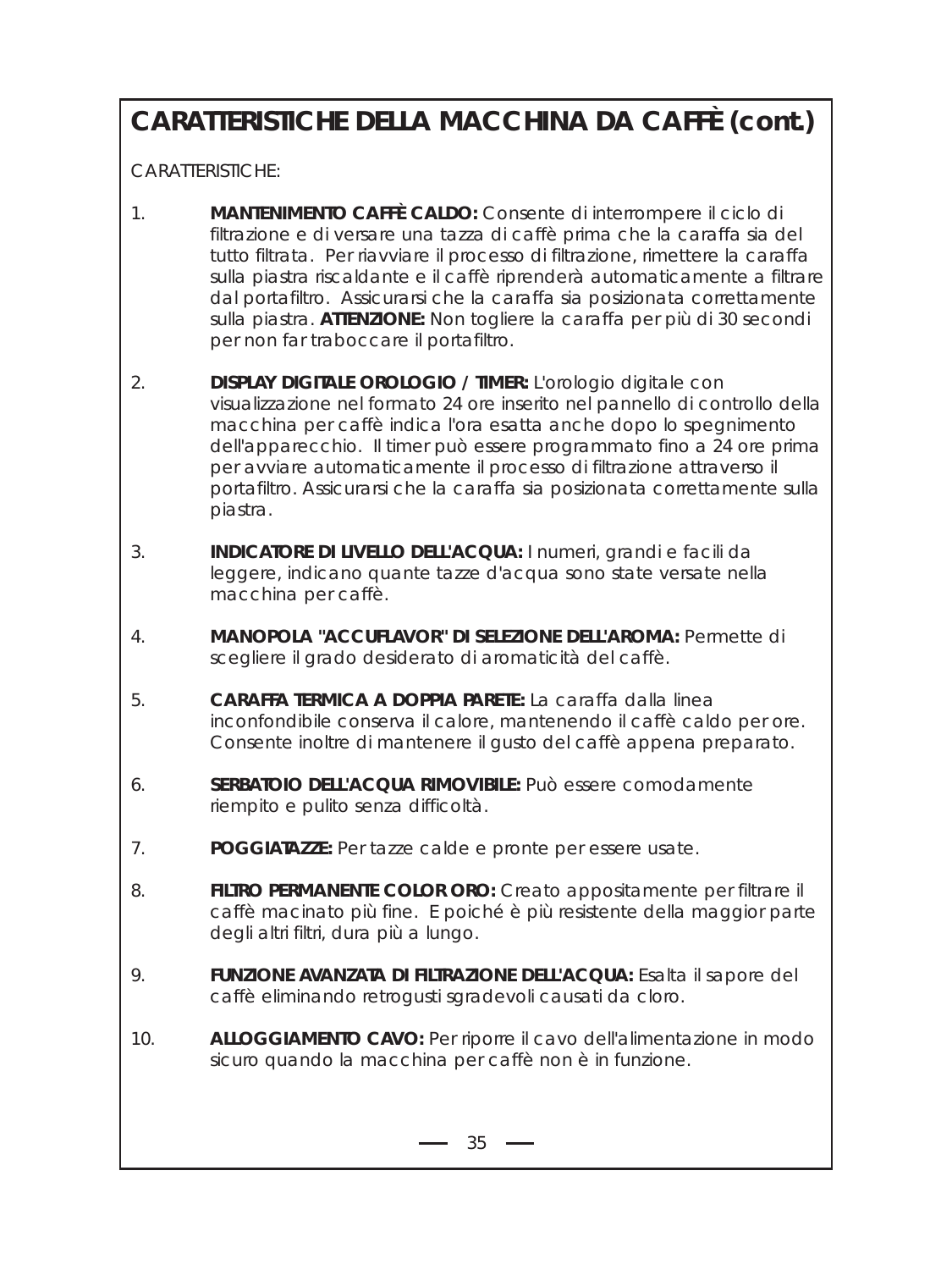# **CARATTERISTICHE DELLA MACCHINA DA CAFFÈ (cont.)**

### IL PANNELLO DI CONTROLLO:

- 1. **DISPLAY DIGITALE OROLOGIO / TIMER:** Visualizza le impostazioni di orologio e timer. Per programmare l'ora si veda la sezione "Impostazione dell'orologio" del presente manuale.
- 2. **TASTO PROGRAM (P):** Questo pulsante consente di programmare la preparazione del caffè fino a 24 ore prima. Per i dettagli relativi all'attivazione del timer, si veda la sezione "Programmazione della preparazione automatica del caffè".
- 3. **PULSANTE ORA/TIMER:** Questo pulsante sposta in avanti i minuti dell'orologio e del timer. Si veda la sezione "Impostazione dell'orologio".
- 4. **PULSANTE ON/OFF:** Attiva la funzione ON / OFF (alimentazione).

# **IMPOSTAZIONE DELL'OROLOGIO**

**NOTA:** Il formato di visualizzazione dell'ora nella presente macchina per caffè può essere impostato a 12 ore (AM/PM) oppure a 24 ore. Se necessario, premere una volta il pulsante "program" per passare dal formato di visualizzazione a 12 ore al formato a 24 ore.

- 1. Inserire la spina della macchina per caffè. A questo punto la luce del display si accende e questo comincia a lampeggiare.
- 2. Il numero sul display digitale lampeggia finché non viene impostata l'ora. Per l'impostazione dell'ora, utilizzare l'indicatore AM / PM sul lato sinistro del display digitale. **NOTA:** Togliendo la spina l'apparecchio reimposta l'orologio su 12:00.
- 3. Selezionare l'ora esatta premendo una volta il pulsante CLOCK. L'orario si sposta in avanti un minuto alla volta. Tenendo premuto il pulsante, l'orario si sposta per intervalli di 15 minuti.
- 4. Per impostare l'ora premere il pulsante ON/OFF, oppure attendere un minuto perché l'ora si imposti automaticamente. **NOTA:** Per regolare nuovamente l'ora in qualsiasi momento, tenere premuto il pulsante CLOCK per 5 secondi e regolare l'ora come sopra descritto. **NOTA:** La luce del display si spegne automaticamente dopo un minuto.

## **PROGRAMMAZIONE DELLA PREPARAZIONE AUTOMATICA DEL CAFFÈ (FUNZIONE TIMER)**

1. Impostare l'ora esatta nell'orologio (si veda la sezione "Impostazione dell'orologio" contenuta nel presente manuale).

 $-36$   $-$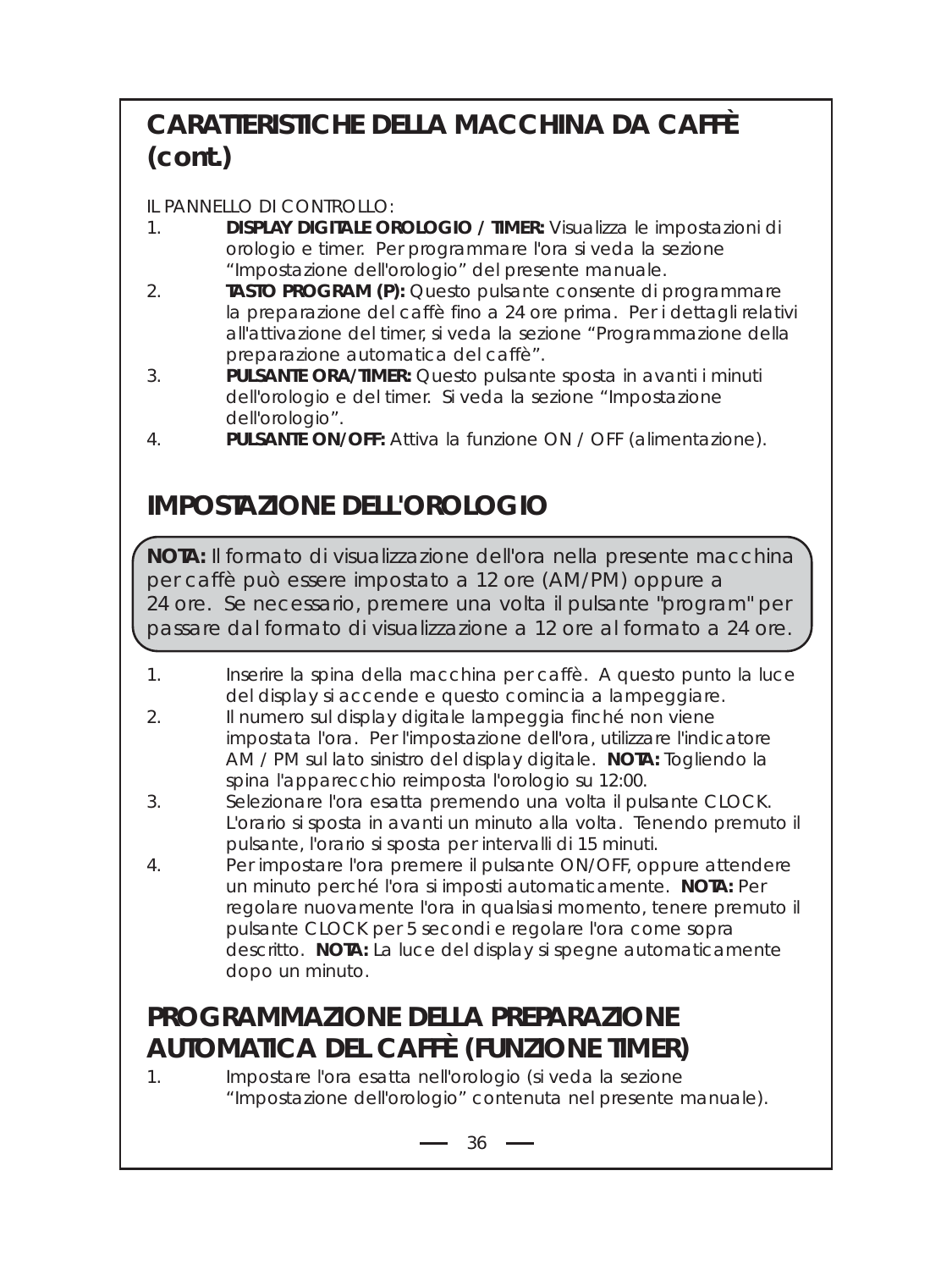# **PROGRAMMAZIONE DELLA PREPARAZIONE AUTOMATICA DEL CAFFÈ (FUNZIONE TIMER) (cont.)**

- 2. Premere il pulsante PROGRAM. Il simbolo dell'orologio e il display cominciano a lampeggiare.
- 3. Premere il pulsante CLOCK finché non viene visualizzata l'ora desiderata per la preparazione del caffè (si veda la sezione "Impostazione dell'ora" contenuta nel presente manuale).
- 4. Premere il pulsante ON/OFF per confermare l'ora automatica selezionata. **NOTA:** Il display e l'indicatore luminoso on/off cominciano a lampeggiare.
- 5. Premere il tasto PROGRAM per tornare all'ora corrente (il pulsante ON/OFF continua a lampeggiare). Il ciclo di filtrazione ha inizio quando l'ora è impostata e il pulsante ON/OFF smette di lampeggiare.
- 6. Per verificare l'ora automatica selezionata, premere il pulsante PROGRAM.
- 7. Per escludere la funzione della preparazione automatica del caffè, premere il pulsante ON/OFF. La macchina per caffè si metterà immediatamente in funzione. Premere nuovamente il pulsante ON/OFF per spegnere la macchina per caffè.

## **FUNZIONAMENTO DELLA MACCHINA PER CAFFÈ**

PREPARAZIONE DELLA MACCHINA PER LA FILTRAZIONE DEL CAFFÈ:

- 1. Sistemare la macchina per caffè su una superficie piana lontano da qualsiasi bordo.
- 2. Collegare l'apparecchio esclusivamente a una presa da 120 V / 60 Hz.
- 3. Il coperchio della caraffa deve essere posizionato correttamente durante il processo di filtrazione e la caraffa deve essere appoggiata sulla piastra.
- 4. ATTENZIONE: Quando la macchina per caffè è in funzione, il coperchio deve restare completamente chiuso.

RIEMPIMENTO DEL SERBATOIO D'ACQUA E UTILIZZO DEL FILTRO DELL'ACQUA:

- 5. Aprire il coperchio che si trova sopra la macchina per caffè. Rimuovere il serbatoio dell'acqua.
- 6. Smontare il contenitore del filtro dell'acqua separando i due pezzi. Inserire il filtro nel contenitore del filtro dell'acqua. Rimontare il contenitore del filtro dell'acqua.
- 7. Girare la manopola sul contenitore del filtro dell'acqua allineando la lettera del mese corrente (ad es. F per "febbraio") con la freccia situata sopra la base del contenitore.
- 8. Inserire il contenitore del filtro dell'acqua nel serbatoio dell'acqua; collocare tale contenitore nella posizione predisposta, ossia alla base del serbatoio dell'acqua.

 $-37 -$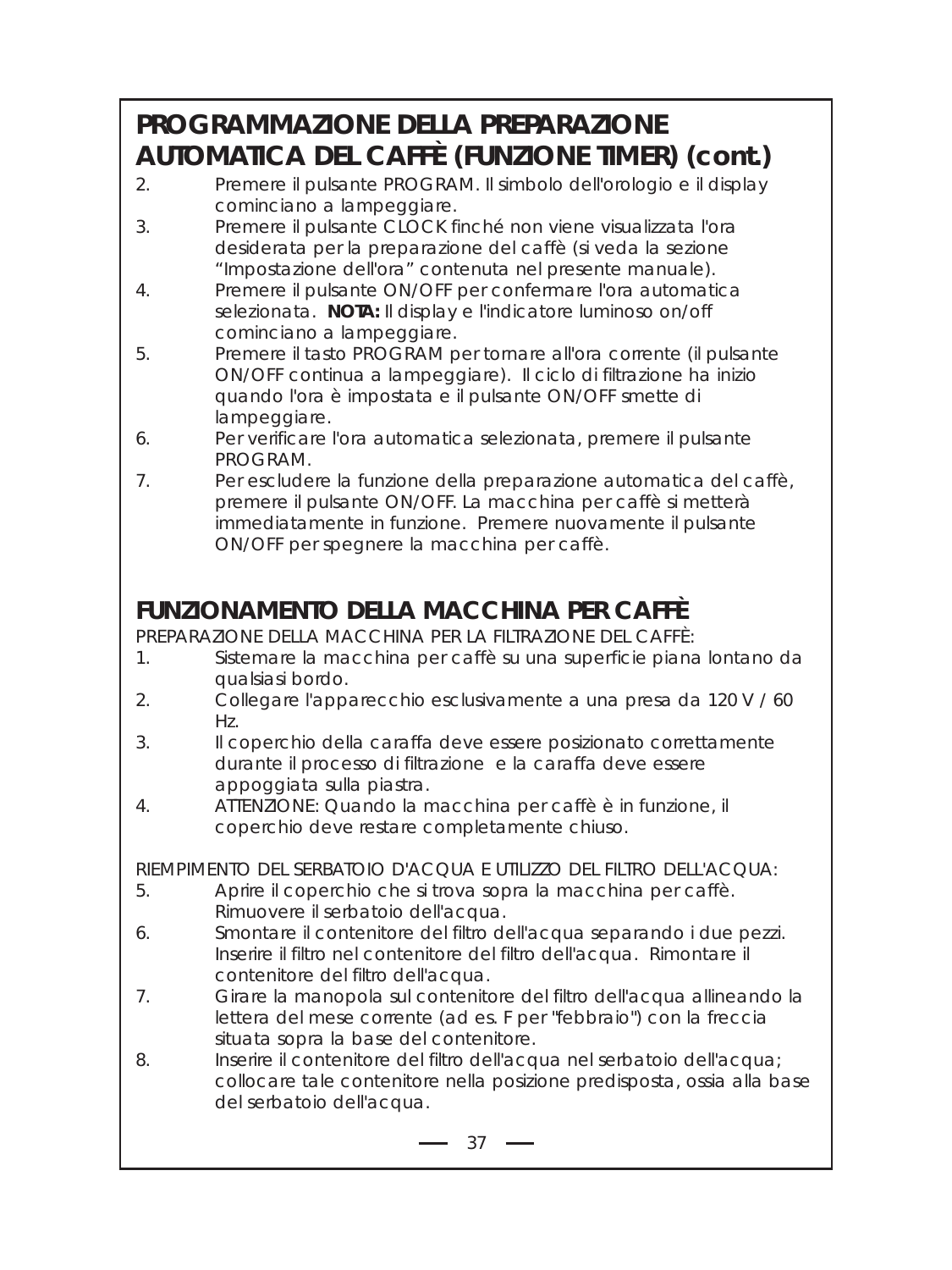## **FUNZIONAMENTO DELLA MACCHINA PER CAFFÈ (cont.)**

- 9. Riempire il serbatoio con la quantità desiderata di acqua fredda. Il livello dell'acqua deve essere compreso tra le tacche della tazza che indicano i livelli minimo e massimo. **NOTA:** Non superare il livello massimo (MAX). In alternativa, quando il serbatoio si trova ancora nella macchina per caffè, è possibile riempirlo utilizzando la caraffa, facendo però attenzione a non rovesciare l'acqua. Riempire la caraffa con la quantità d'acqua desiderata, poi versare con cautela l'acqua nell'apposito serbatoio.
- 10. Reinserire il serbatoio dell'acqua nella macchina per caffè. L'indicatore di livello dell'acqua consente di sapere quanta acqua è contenuta nel serbatoio.

**NOTA:** La quantità di caffè che esce a processo di filtrazione ultimato è sempre inferiore alla quantità d'acqua versata nel serbatoio, poiché una certa quantità d'acqua viene assorbita dalla polvere di caffè che viene utilizzata e dal filtro. È sufficiente aggiungere una piccola quantità di acqua in più all'inizio per ottenere il numero esatto di tazze desiderato.

### **PREPARAZIONE DEL CAFFÈ**

- 1. Sollevare il portafiltro estraibile. È possibile utilizzare il filtro permanente (incluso) in alternativa o in aggiunta a un filtro di carta (non incluso). Se si utilizzano i filtri di carta, prima di riempirli con il caffè inserire nel portafiltro un filtro a cono n. 4. Riempire il filtro con la quantità di caffè necessaria.
- 2. Riempire il filtro con la quantità desiderata di caffè macinato. In conformità con gli standard industriali del caffè, utilizzare una misura da caffè standard (2 cucchiai rasi) per ogni 0,3 litri d'acqua ca. Dopo aver utilizzato la macchina per caffè un certo numero di volte, è possibile regolare la quantità di caffè secondo i propri gusti, diminuendola o aumentandola.

**NOTA:** Utilizzare polvere di caffè preparata appositamente per macchine per caffè automatiche a filtro.

- 3. Posizionare nuovamente il portafiltro all'interno della macchina per caffè. Assicurarsi che il portafiltro sia posizionato correttamente nella macchina per caffè. Abbassare il coperchio che si trova sopra la macchina per caffè. **ATTENZIONE:** Non mettere in funzione la macchina per caffè se il coperchio non si chiude completamente. Nel caso, controllare che il portafiltro sia posizionato correttamente e richiudere il coperchio.
- 4. Regolare la manopola "ACCUFLAVOR" per cambiare il grado di aromaticità del caffè in base ai propri gusti. Girare la manopola di regolazione verso sinistra per ottenere un caffè leggero, girarla verso destra per un caffè forte (o carico).

 $38 \rightarrow$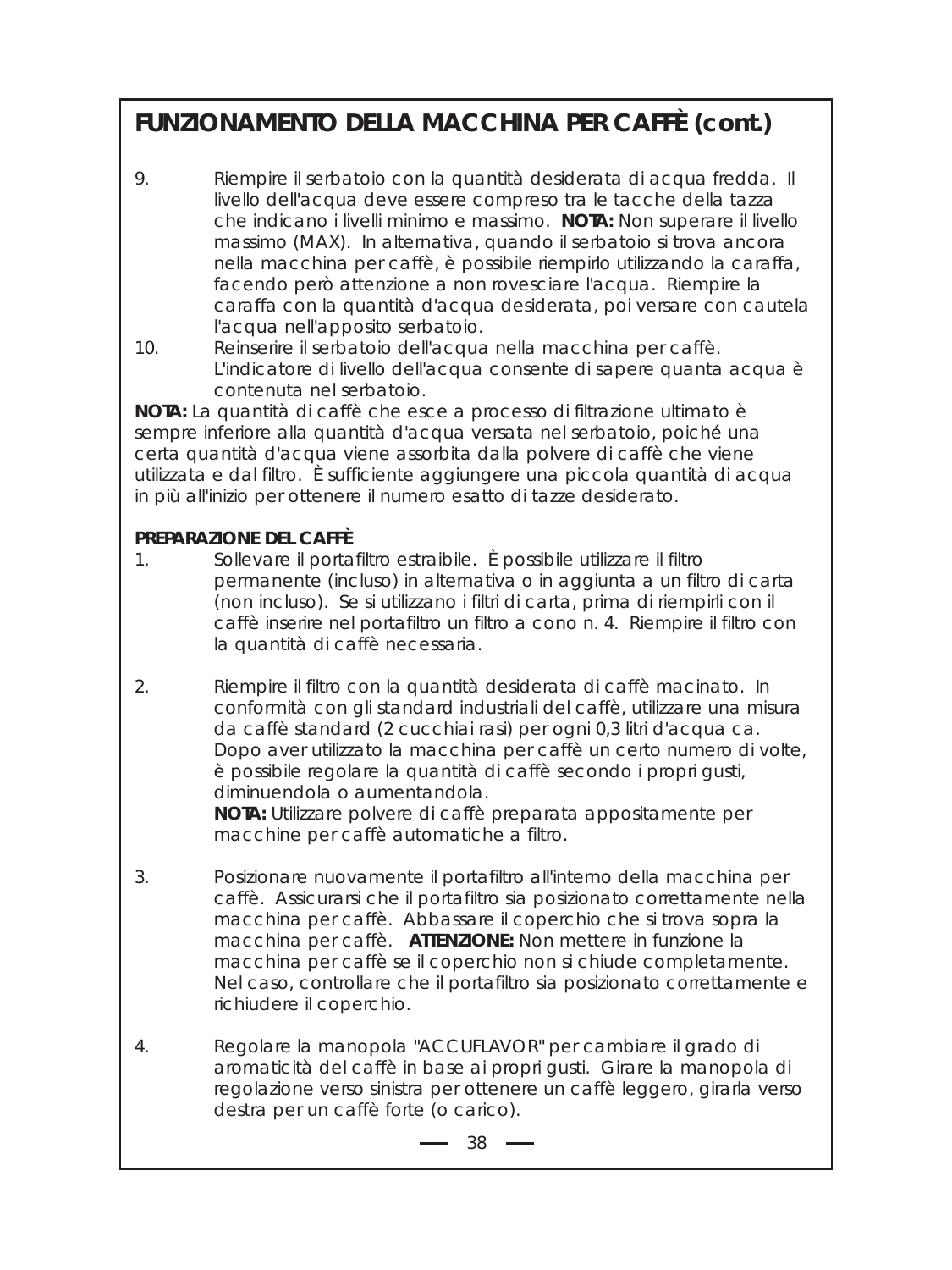## **FUNZIONAMENTO DELLA MACCHINA PER CAFFÈ (cont.)**

- 5. Avvitare il coperchio sulla caraffa termica fino a bloccarla nella posizione corretta (la tacca sopra il coperchio deve essere sulla stessa linea della manopola). Appoggiare la caraffa sulla piastra. Per la filtrazione il coperchio deve essere completamente chiuso.
- 6. Collegare l'apparecchio a una presa e premere il pulsante ON/OFF.
- 7. Premere il pulsante ON/OFF due volte per avviare subito la filtrazione. Il pulsante ON/OFF si illumina e la macchina per caffè inizia il processo di filtrazione.

#### **Utilizzo della funzione di preparazione automatica del caffè:**

- 8. Per utilizzare la funzione di preparazione automatica del caffè, seguire innanzi tutto le istruzioni contenute nel presente manuale alla sezione "Programmazione della preparazione automatica del caffè". Seguire poi tutte le istruzioni del "Funzionamento della macchina per caffè" fino al punto 6 della sezione "Preparazione del caffè".
- 9. In pochi minuti il ciclo di filtrazione è completo e la macchina si spegne automaticamente. Il display digitale si illumina e si spegne automaticamente dopo 10 minuti. **NOTA:** Per interrompere il processo di filtrazione in qualsiasi momento, premere il pulsante ON/OFF. Il display digitale si illumina per un minuto, poi si spegne automaticamente.
- 10. **NOTA:** se volete versarvi una tazza di caffè prima che si sia riempita la caraffa, lo potete fare grazie alla funzione di sospensione del ciclo, che pur non interrompendo il ciclo, interrompe il fluire del caffè dal cestello nella caraffa. Non togliete la caraffa dalla piastra per più di 30 secondi per non rischiare che il caffè fuoriesca dal cestello. Nel presentare questa caratteristica, la Casa non consiglia di servire il caffè prima che il ciclo sia completato, dal momento che il caffè filtrato all'inizio del ciclo ha un sapore molto diverso da quello che si ottiene alla fine del ciclo. Di conseguenza, togliendo parte del caffè si altera il gusto di tutta la caraffa a ciclo completo.
- 11. Per versare il caffè a preparazione ultimata, svitare il coperchio di 180° in modo che la tacca sul coperchio sia in linea con il beccuccio. Una volta versata la quantità di caffè desiderata, riavvitare il coperchio per non disperdere il calore. Una volta ultimato il processo di filtrazione, la caraffa termica mantiene caldo il caffè.

 $39 -$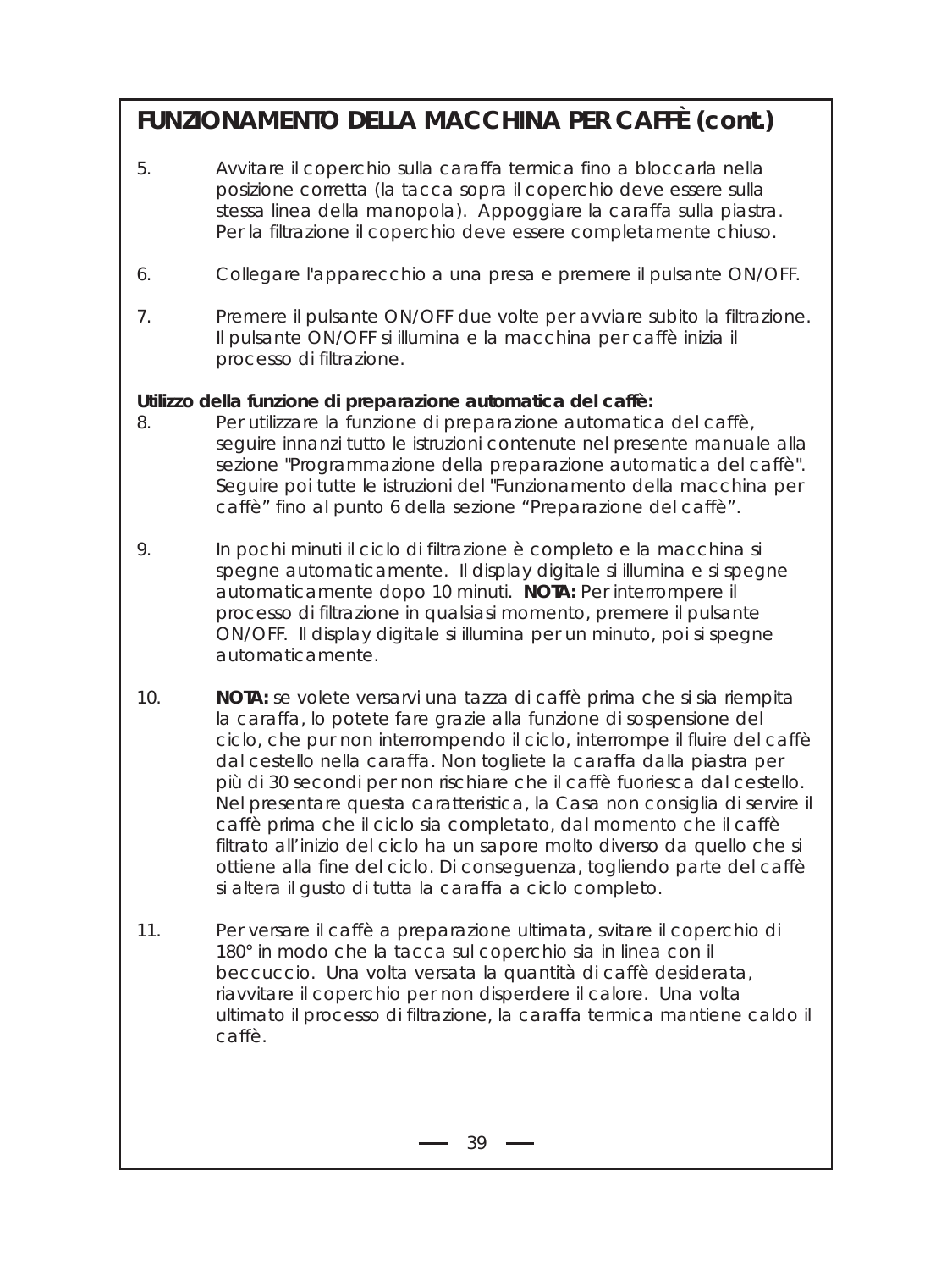## **FUNZIONAMENTO DELLA MACCHINA PER CAFFÈ (cont.)**

- 12. Premere il pulsante ON/OFF per spegnere la macchina (OFF) quando la caraffa è vuota o la macchina non viene utilizzata. Quando il ciclo di filtrazione è ultimato, gettare il caffè utilizzato e sciacquare accuratamente con acqua il filtro permanente e il portafiltro. (Per ulteriori dettagli si veda la sezione del manuale intitolata "Pulizia della macchina per caffè".)
- 13. **NOTA:** Se la macchina per caffè non è stata utilizzata per un certo tempo, la prima volta metterla in funzione soltanto con acqua (senza caffè) per ripulirla. Nell'eseguire questa operazione, riempire il serbatoio dell'acqua fino alla tacca massima. ATTENZIONE: Mai mettere la caraffa nel forno a microonde.

CONSIGLI PER FARE UN OTTIMO CAFFÈ

- 1. Per ottenere un ottimo caffè, è indispensabile che la macchina sia pulita. Si consiglia di pulirla regolarmente, seguendo le istruzioni alla sezione "Pulizia della macchina da caffè" del presente manuale.
- 2. Usare sempre acqua fredda e corrente.
- 3. Il caffè macinato fine permette di essere utilizzato al massimo e dà un caffè dal sapore ricco e robusto. Se usate il caffè macinato regolare, aumentare leggermente la quantità perché il caffè abbia la stessa robustezza di quello preparato con il macinato fine.
- 4. Conservare il caffè al fresco e all'asciutto. Una volta aperto, chiuderlo ermeticamente e conservare in frigorifero per mantenerne la freschezza.
- 5. Per un eccellente caffè, comprarlo in grani e macinare prima dell'uso.
- 6. Non riusare i fondi del caffè, in quanto si otterrà una miscela dal sapore spento.
- 7. Non si consiglia di riscaldare il caffè, che è all'apice del suo sapore appena è preparato.
- 8. Le piccole gocce di olio visibili in superficie sono prodotti dal macinato. I caffè ad alta torrefazione presentano un maggior livello di oleosità, che però potrebbe anche essere causato dalla macchina sporca.

### **INDICATORE DI DECALCIFICAZIONI**



 $-40 -$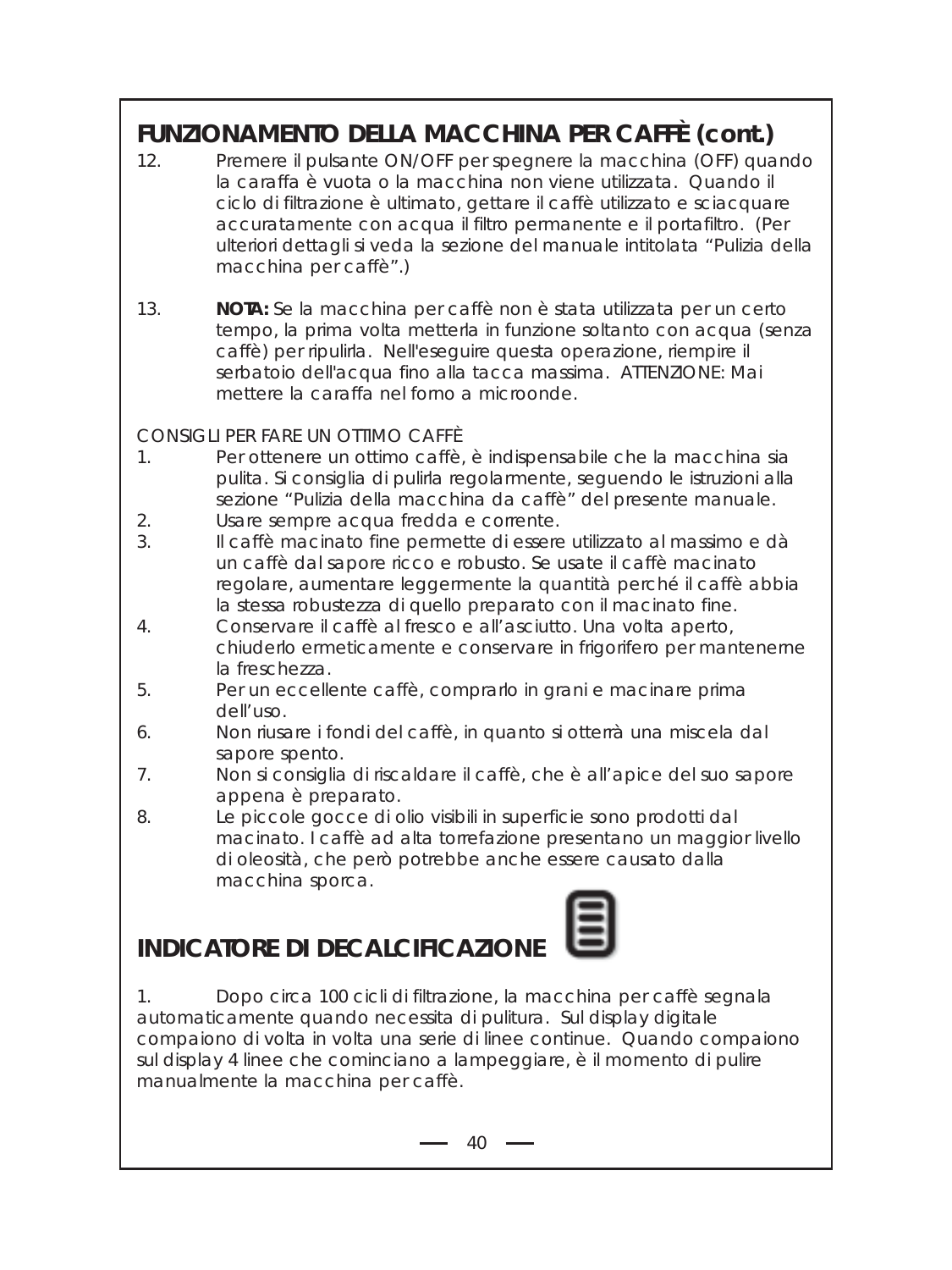### **INDICATORE DI DECALCIFICAZIONE (cont.)**

- 2. Per la decalcificazione della macchina, seguire le istruzioni 8 e 9 alla sezione "Pulizia della macchina per caffè" del presente manuale.
- 3. Per reimpostare la macchina, premere per due secondi il pulsanti CLOCK e PROGRAM.

### **PULIZIA DELLA MACCHINA DEL CAFFÈ**

- 1. ATTENZIONE: Si raccomanda di togliere la spina prima di pulire la macchina per caffè. Per evitare il rischio di scosse elettriche non immergere il cavo, la spina o la macchina per caffè in acqua o in altri liquidi.
- 2. Per pulire l'esterno della macchina per caffè utilizzare un panno morbido inumidito di acqua. ATTENZIONE: Non immergere la macchina in acqua o in altri liquidi.
- 3. Per pulire l'interno della macchina per caffè utilizzare un panno inumidito con un detergente delicato. Non utilizzare sulla caraffa forti abrasivi o pagliette che ne righerebbero la superficie.
- 4. Il coperchio della caraffa, il portafiltro rimovibile e il contenitore del filtro dell'acqua possono essere sciacquati in acqua calda cui è stato aggiunto un po' di sapone. Sciacquare e asciugare accuratamente. Non utilizzare la lavastoviglie per lavare le varie parti della macchina per caffè.
- 5. Per pulire il filtro permanente togliere i chicchi e lavare bene.
- 6. Non pulire l'interno del serbatoio d'acqua con un panno che potrebbe perdere residui di lanugine, i quali potrebbero poi ostruire la macchina per caffè.
- 7. Per le macchie "ostinate", utilizzare una paglietta di nylon o plastica con un detergente non abrasivo (soltanto nella parte interna della macchina per caffè). Non utilizzare pagliette o detergenti abrasivi.

#### **Decalcificazione**

- 8. I depositi di calcio possono accumularsi nella macchina per caffè come risultato dei minerali che si trovano solitamente nell'acqua potabile. La formazione di calcare è un fenomeno normale e può causare un rallentamento del processo di filtrazione della macchina per caffè. Una decalcificazione periodica della macchina per caffè può evitare che si verifichino rallentamenti. NOTA: Prima di effettuare la decalcificazione, rimuovere sempre il filtro dell'acqua e il relativo contenitore.
- 9. Per effettuare la decalcificazione riempire la caraffa con acqua fredda e due cucchiai da tavola di aceto bianco. Versare la soluzione nel serbatoio d'acqua e chiudere il coperchio. Appoggiare la caraffa sulla piastra e lasciar filtrare la soluzione con l'aceto. Durante la decalcificazione non utilizzare alcun filtro nel portafiltro. Una volta che la soluzione con l'aceto è stata filtrata, svuotare la caraffa e lavare con acqua fredda. Riempire il serbatoio d'acqua con acqua fredda ed eseguire un nuovo ciclo di filtrazione per eliminare qualsiasi residuo della soluzione con aceto. Ripetere se necessario.

#### **Filtro dell'acqua**

10. Dopo 70 cicli di filtrazione oppure dopo un mese di utilizzo (a seconda di quale dei due casi si verifichi per primo), gettare il filtro dell'acqua e sostituirlo.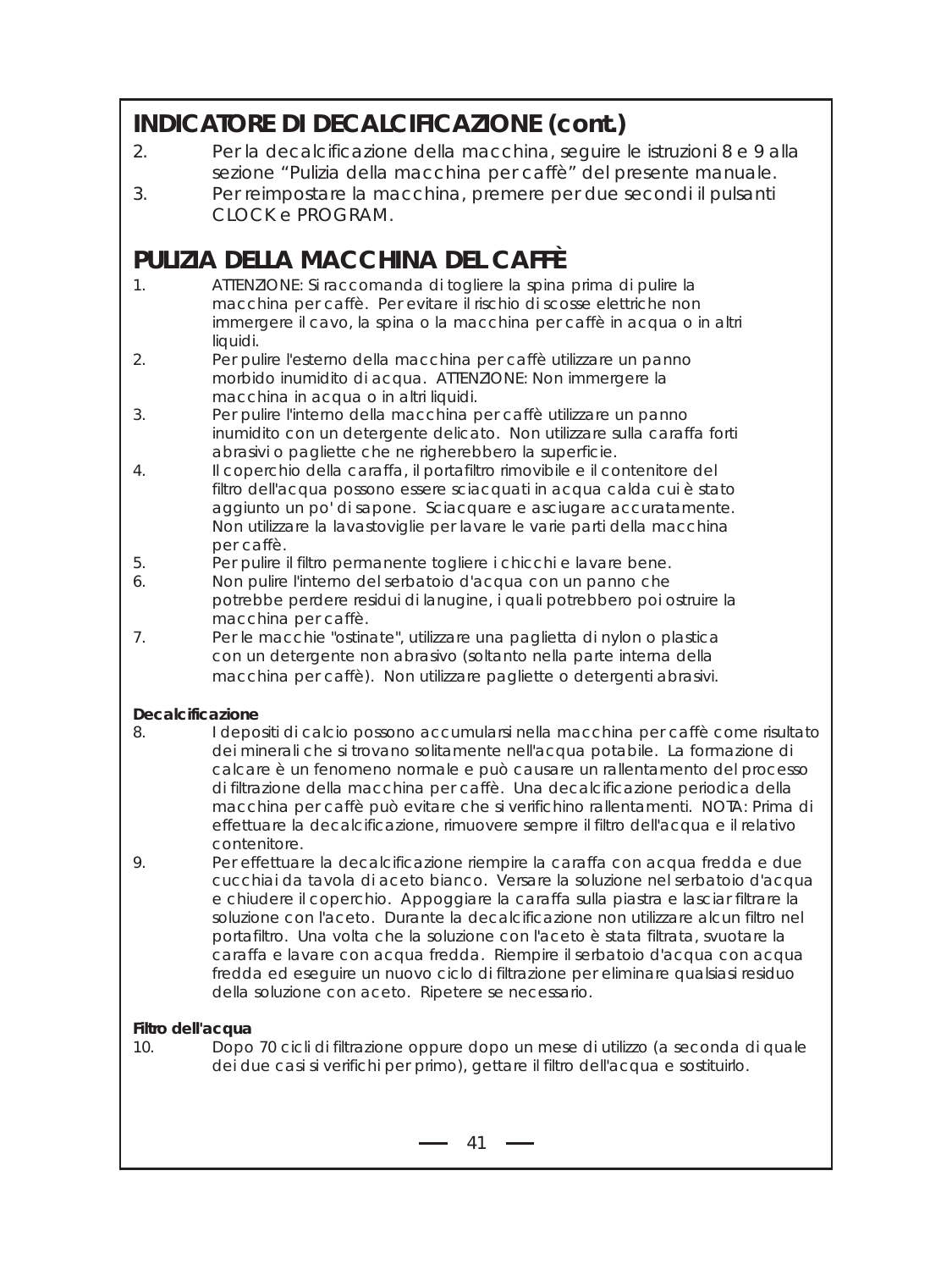**This warranty applies to all products with De'Longhi or Kenwood brand names.**

## **Limited Warranty**

#### **What does the warranty cover?**

We warrant each appliance to be free from defects in material and workmanship. Our obligation under this warranty is limited to repair at our factory or authorized service center of any defective parts or part thereof, other than parts damaged in transit. In the event of a products replacement or return, the unit must be returned transportation prepaid. The repaired or new model will be returned at the company expense. This warranty shall apply only if the appliance is used in accordance with the factory directions, which accompany it, and on an Alternating current ( AC ) circuit.

#### **How long does the coverage last?**

This warranty runs for one year ( 1 ) from the purchase date found on your receipt and applies only to the original purchaser for use.

#### **What is not covered by the warranty?**

The warranty does not cover defects or damage of the appliance, which result from repairs or alterations to the appliance outside our factory or authorized service centers, nor shall it apply to any appliance, which has been subject to abuse, misuse, negligence or accidents. Also, consequential and incidental damage resulting from the use of this product or arising out of any breach of contract or breach of this warranty are not recoverable under this warranty. Some states do not allow the exclusion or limitation of incidental or consequential damage, so the above limitation may not apply to you.

#### **How do you get service?**

If repairs become necessary, see contact information below:

#### **U.S. Residents:**

Please contact our toll free hotline at 1-800-322-3848 or log onto our website at www.delonghi.com.

For all accessories, spare parts or replacement parts, please contact our parts division at 1-800-865-6330.

**Residents of Canada:** Please contact our toll free hotline at 1-888-335-6644 or log onto our website at www.delonghi.com.

**Residents of Mexico:** Please refer to the Limited Warranty statement for Mexico.

Please refer to the back page of the manual for De'Longhi addresses.

The above warranty is in lieu of all other express warranties and representations. All implied warranties are limited to the applicable warranty period set forth above. This limitation does not apply if you enter into an extended warranty with De'Longhi. Some states do not allow limitations on how long an implied warranty lasts, so the above exclusions may not apply to you. De'Longhi does not authorize any other person or company to assume for it any liability in connection with the sale or use of its appliance.

#### **How does state law apply?**

This warranty gives you specific legal rights, and you may also have other rights, which vary from state to state.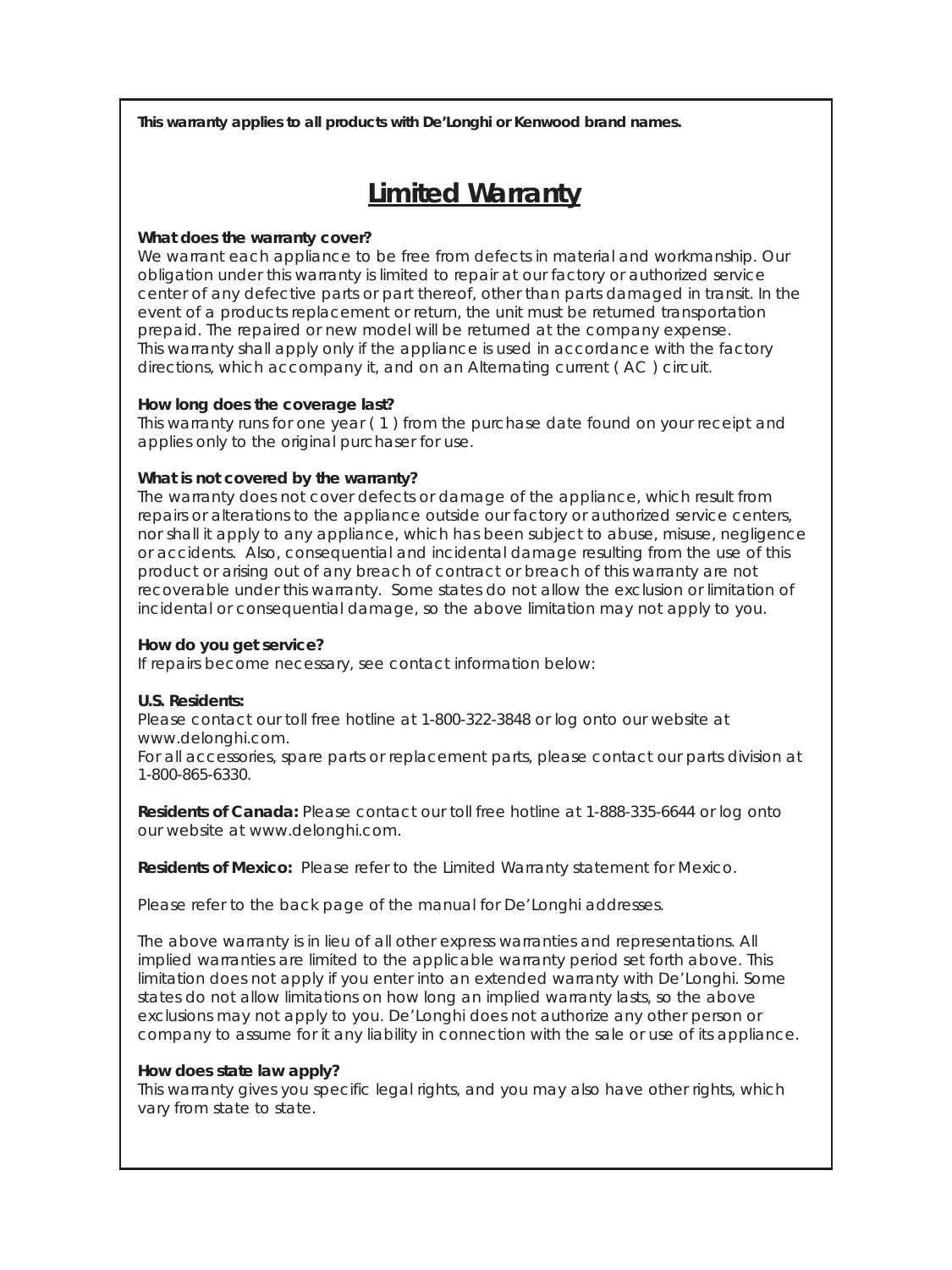Cette garantie s'applique à tous les appareils ménagers de marques De'Longhi ou Kenwood.

### **Garantie limitée**

#### **Qu'est-ce qui est couvert par la garantie?**

Nous garantissons que chaque appareil est exempt de vices de matériaux et de fabrication. Notre obligation, dans le cadre de cette garantie, est limitée à la réparation, à notre usine ou dans un centre de réparation agréé, de toutes les pièces défectueuses ou leurs composants. En cas de remplacement ou retour d'un produit, il doit être retourné tout port payé. Le modèle neuf ou réparé sera retourné aux frais de la société. Cette garantie ne s'applique que dans les cas où l'appareil est utilisé conformément aux instructions de l'usine qui l'accompagnent et sur un circuit électrique à courant alternatif (c.a.).

#### **Combien de temps dure la garantie?**

Cette garantie dure une (1) année à partir de la date d'achat indiquée sur votre reçu et s'applique uniquement à l'acheteur initial pour l'utilisation.

#### **Qu'est ce qui n'est pas couvert par cette garantie?**

Cette garantie ne couvre ni les défauts ou dégâts résultant de réparations ou altérations apportées à l'appareil en dehors de notre usine ou des centres de réparation agréés ni les appareils qui ont été soumis à un mauvais traitement, une mauvaise utilisation, une négligence ou des accidents. En outre, les dommages-intérêts directs ou indirects résultant de l'utilisation de ce produit ou de la rupture d'un contrat ou du non-respect de cette garantie ne sont pas recouvrables dans le cadre de cette garantie. Certains états ou provinces n'autorisent pas l'exclusion ou la limitation des dommages-intérêts directs ou indirects. Par conséquent, la limitation ci-dessus peut ne pas s'appliquer à vous.

#### **Comment faire réparer l'appareil?**

Si des réparations s'avèrent nécessaires, consultez les informations ci-dessous :

Résidents des États-Unis : Veuillez appeler notre ligne d'assistance sans frais au 1-800-322-3848 ou connectez-vous à notre site Web à www.delonghi.com. Pour tous les accessoires, les pièces détachées et les pièces de rechange, veuillez contacter notre service des pièces détachées au 1-800-865-6330.

**Résidents du Canada :** Veuillez appeler notre ligne d'assistance sans frais au 1-888-335-6644 ou connectez-vous à notre site Web à www.delonghi.com.

**Résidents du Mexique :** Veuillez consulter la déclaration de garantie limitée pour le Mexique.

**Autres pays :** Veuillez visitez www.delonghi.com.

Veuillez consulter le dos du manuel pour connaître les adresses de De'Longhi.

La garantie ci-dessus remplace toutes les autres garanties et représentations explicites. Toutes les garanties implicites sont limitées à la période de garantie applicable établie ci-dessus. Cette limitation ne s'applique pas si vous concluez un contrat d'extension de garantie avec De'Longhi. Certains états ou provinces n'autorisent pas les limitations sur la durée des garanties implicites. Par conséquent, les exclusions ci-dessus peuvent ne pas s'appliquer à vous. De'Longhi n'autorise aucune personne ni société à assumer des responsabilités en association avec la vente ou l'utilisation de ses appareils.

#### **Comment s'appliquent les lois de l'état ou de la province?**

Cette garantie vous donne des droits juridiques précis et vous pouvez également avoir d'autres droits qui peuvent varier d'un état à un autre ou d'une province à une autre.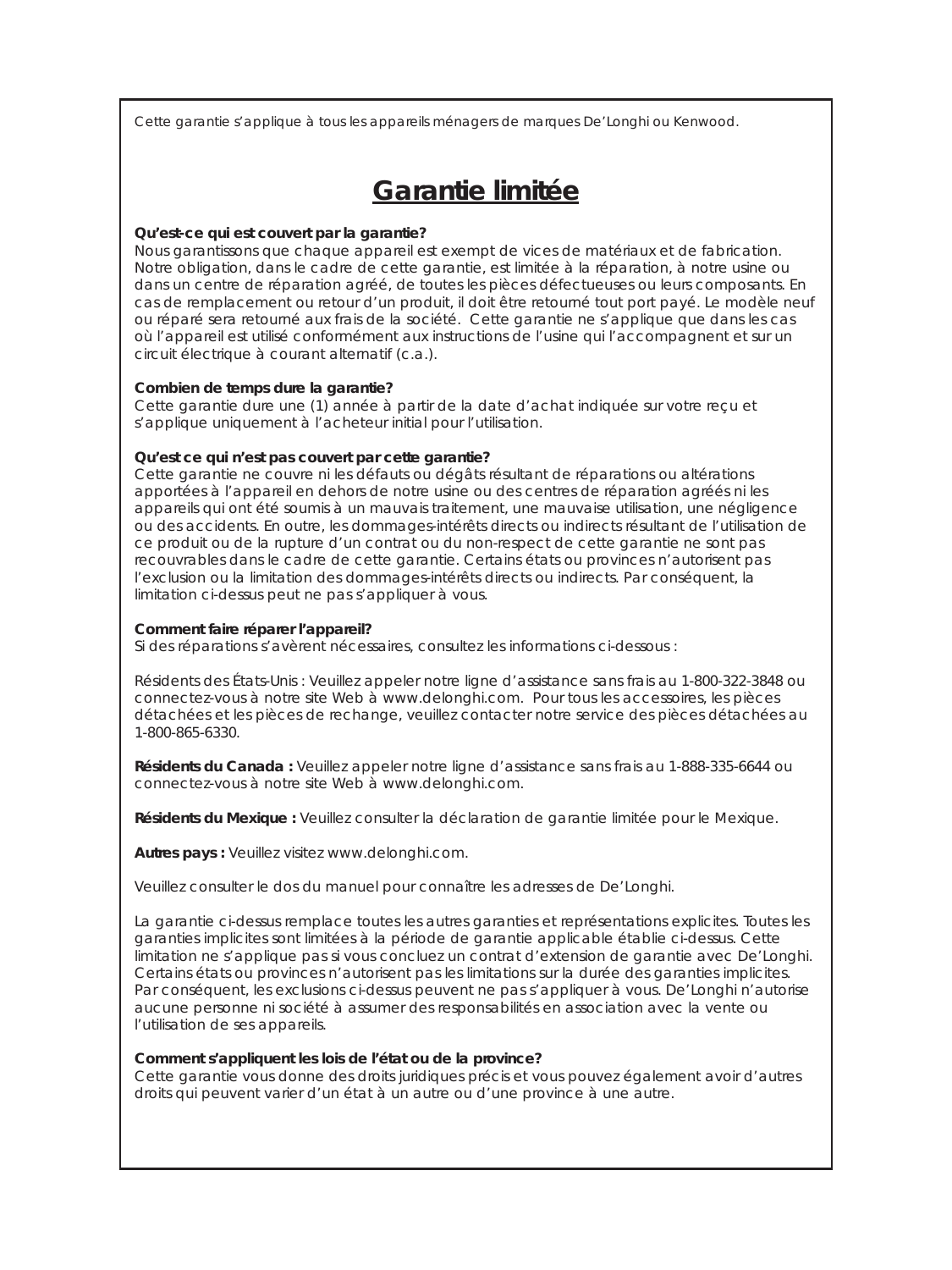Esta garantía cubre todos los productos con las marcas De'Longhi o Kenwood.

### **Garantía limitada (para los Estados Unidos solamente)**

#### **Alcance de la garantía**

Cada artefacto tiene garantía por defectos de materiales y de fabricación. Bajo los términos de esta garantía limitada, nuestra obligación se limita a la reparación de partes o componentes (a excepción de partes dañadas durante el transporte) en nuestra fábrica o en un centro autorizado de servicio. Al devolver un producto para cambio o reparación, todos los costos de envío deben ser pagados por el propietario del mismo. El producto nuevo o reparado será devuelto con los gastos de envío pagados por la compañía.

Esta garantía es válida únicamente si el artefacto se utiliza de acuerdo con las instrucciones del fabricante (incluidas con el artefacto) y alimentada eléctricamente con corriente alterna (CA).

#### **Duración de la garantía**

Esta garantía es válida por un (1) año a partir de la fecha de compra que figura en el recibo o factura de venta de la unidad, y sólo el comprador original tiene derecho a hacer uso de la garantía.

#### **Exclusiones de la garantía**

La garantía no cubre defectos ni daños que fueran consecuencia de reparaciones o modificaciones efectuadas al artefacto por personal ajeno a nuestra fábrica o a centros autorizados de servicio, ni cubre fallas o daños causados por maltrato, uso indebido, negligencia o accidentes. Esta garantía tampoco reconocerá reclamos efectuados por perjuicios directos ni indirectos emergentes del uso del producto, ni perjuicios o daños resultantes del uso del producto en incumplimiento de los términos y condiciones que hacen válida la garantía. En algunos estados no se permiten exclusiones ni limitaciones de los perjuicios reconocidos por una garantía, por lo cual las limitaciones mencionadas podrían ser no válidas en su caso particular.

#### **Obtención de servicios de garantía**

Si las reparaciones son necesarias, vea la información de contacto que aparece a continuación:

**Residentes de los Estados Unidos:** Por favor contactar a nuestra línea telefónica gratuita, al 1- 800-322-3848 o ingrese a nuestro sitio en el Internet www.delonghi.com. Para todos los accesorios, piezas de repuesto o de reemplazo, por favor contactar a nuestra división de piezas, al 1-800-865-6330.

**Residentes de Canadá:** Por favor contactar a nuestra línea telefónica gratuita, al 1-888-335-6644 o ingrese a nuestro sitio en el Internet www.delonghi.com <http://www.delonghi.com/>.

**Residentes de México:** Refiera por favor a la garantía limitada para México.

Por favor vea la página trasera donde encontrará las direcciones de De'Longhi.

La garantía explicada anteriormente se ofrece en reemplazo de cualquier otra garantía, sea expresa u ofrecida de cualquier otra manera, y toda garantía implícita del producto estará limitada al período de duración mencionado anteriormente. Esta limitación queda anulada y es reemplazada por otros términos si el usuario decide obtener una garantía prolongada de De'Longhi. En algunos estados no se permiten limitaciones del período de garantía implícita, por lo cual las limitaciones mencionadas anteriormente podrían no ser válidas en su caso particular. De'Longhi no autoriza a ninguna otra persona ni compañía a ofrecer ningún tipo de garantía ni responsabilidad con respecto al uso o a los términos de venta de sus artefactos.

#### **Leyes estatales/provinciales**

Esta garantía le confiere derechos establecidos por ley, pero usted también podría tener otros derechos que varían de un estado a otro.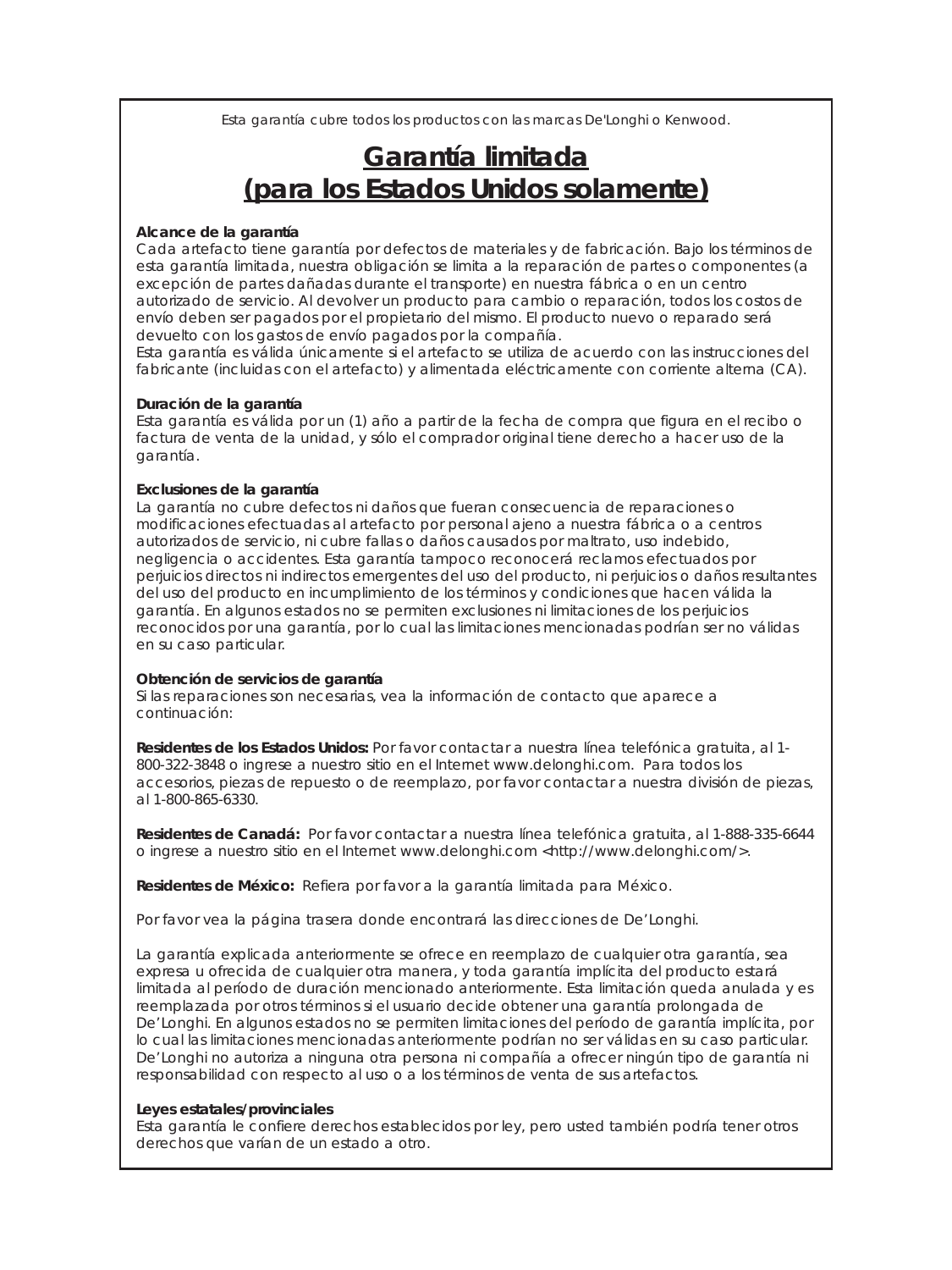Esta garantía cubre todos los productos con las marcas De'Longhi o Kenwood.

## **GARANTIA**

Garantizamos todo producto DE´LONGHI por defectos de fabricación, material y mano de obra. Nuestra obligación dentro de ésta garantía es proporcionar gratuitamente las refacciones y el servicio durante un año a partir de la fecha de compra. Esta garantía se aplicará únicamente sí el producto se utiliza de acuerdo con las instrucciones anexas del fabricante y con un circuito de corriente alterna (ca). Esta garantía reemplaza a cualquier otra garantía y acuerdo, expreso o implícito y a todas las demás obligaciones o responsabilidades de nuestra parte. No autorizamos a ninguna otra persona o compañía a asumir nuestras responsabilidades relacionadas con la venta y el uso de nuestro producto. Esta garantía no implica ninguna responsabilidad de parte nuestra en relación con la venta o el uso de nuestro producto.

Esta garantía no se hará válida en los siguientes casos:

a) Cuando el producto se hubiese utilizado en condiciones distintas a las normales

b) Cuando el producto no hubiese sido operado de acuerdo con el instructivo de uso que se le acompaña

c) Cuando el producto hubiese sido alterado o reparado por personas no autorizadas por el fabricante nacional, importador o comercializador responsable respectivo.

Para hacer efectiva la garantía o si se necesitan reparaciones o refacciones, componentes, combustibles y accesorios llame, con su garantía sellada por el establecimiento, al Centro Nacional de Servicio para proporcionarle una cuenta de mensajería con la cual deberá remitir el producto y garantía. Los gastos que se deriven del cumplimiento de la presente garantía deberán ser absorbidos por el Centro Nacional de Servicio De´Longhi.

#### **Obtención de servicios de garantía**

Si las reparaciones son necesarias, vea la información de contacto que aparece a continuación:

#### **Residentes de los Estados Unidos:**

Por favor contactar a nuestra línea telefónica gratuita, al 1-800-322-3848 o ingrese a nuestro sitio en el Internet www.delonghi.com.

Para todos los accesorios, piezas de repuesto o de reemplazo, por favor contactar a nuestra división de piezas, al 1-800-865-6330.

**Residentes de Canadá:** Por favor contactar a nuestra línea telefónica gratuita, al 1-888-335- 6644 o ingrese a nuestro sitio en el Internet www.delonghi.com <http://www.delonghi.com/>.

**Residentes de México:** Por favor contactar a nuestra línea telefónica gratuita, al 01-800-711- 88-05 (lada sin costo) / 56-62-53-68 y 69 (D.F.) o ingrese a nuestro sitio en el Internet www.delonghi.com <http://www.delonghi.com/>.

**Centro Nacional de Servicio: Fiducia Italiana S.A. de C.V. Hortencia 129 Col. Florida México D.F., C.P. 01030**

**FECHA DE COMPRA**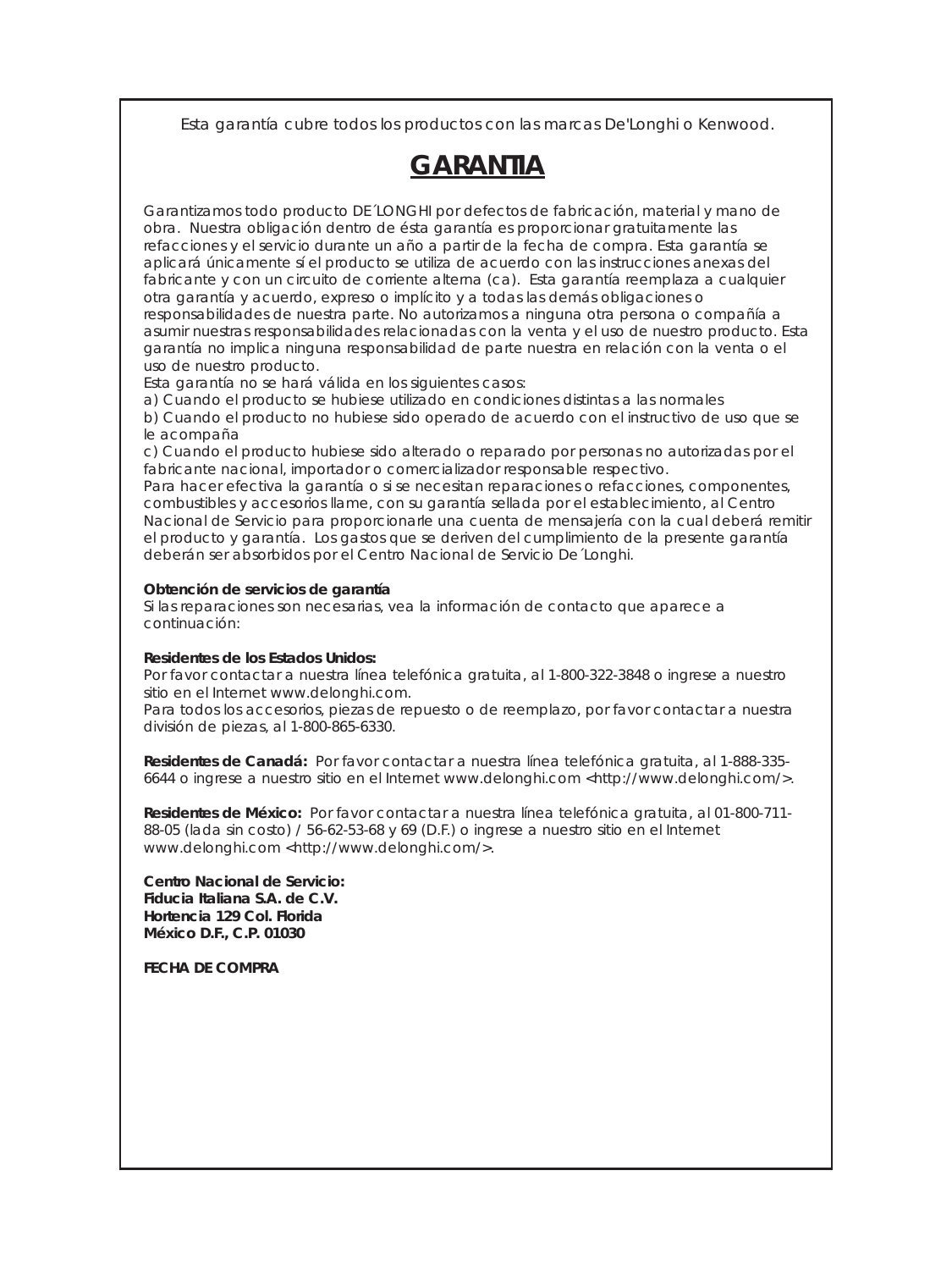**Questa garanzia e'applicabile a tutti i piccoli elettrodomestici a marchio Kenwood o De'Longhi.**

### **Garanzia limitata**

#### **Copertura della garanzia**

De'Longhi garantisce che ciascun prodotto è esente da difetti di materiale e di fabbricazione. La presente garanzia è limitata alla riparazione delle parti difettose o delle loro componenti presso la nostra fabbrica o presso un centro di assistenza autorizzato, ad eccezione delle parti danneggiate durante la spedizione. Nel caso di sostituzione o restituzione di un prodotto, l'unità deve essere restituita con trasporto prepagato. Il modello riparato o nuovo verrà restituito a spese dell'azienda.

La presente garanzia ha validità solamente nel caso in cui il prodotto venga utilizzato in conformità con le istruzioni di fabbrica con cui viene venduto, e su un circuito a corrente alternata ( c.a.).

#### **Durata della garanzia**

La presente garanzia ha validità di un anno ( 1 ) dalla data di acquisto riportata sulla prova d'acquisto ed è riconosciuta esclusivamente all'acquirente originale per l'uso.

#### **Limitazioni della garanzia**

La garanzia non copre difetti o danni del prodotto dovuti a riparazioni o alterazioni eseguite al di fuori della fabbrica o dai centri di assistenza autorizzati, né si applica a prodotti danneggiati da abuso, uso improprio, negligenza o incidente. Inoltre, i danni consequenziali ed incidentali derivanti dall'uso di questo prodotto o da una qualsiasi violazione del contratto o di questa garanzia non sono coperti da quest'ultima. Alcune giurisdizioni non consentono l'esclusione o la limitazione di danni incidentali o consequenziali; in tal caso, le limitazioni o esclusioni di cui sopra non saranno applicabili

#### **Come ottenere servizi di assistenza**

Nel caso occorra fare delle riparazioni, rivolgersi al servizio informazioni:

**Residenti negli USA**: Contattare il servizio di assistenza telefonica gratuito al numero 1-800-322- 3848 oppure collegarsi all'indirizzo internet www.delonghi.com. Per tutti gli accessori, i componenti o i pezzi di ricambio, contattare il reparto componenti al numero 1-800-865-6330.

**Residenti in Canada**: Contattare il servizio di assistenza telefonica gratuito al numero1-888-335- 6644 oppure collegarsi all'indirizzo internet www.delonghi.com.

**Residenti in Messico:** Riferirsi alle condizioni di garanzia limitata riportate nella sezione per il Messico.

**Residenti in altri paesi:** Vogliate visitare il nostro sito internet www.delonghi.com.

Per gli indirizzi di De'Longhi si prega di vedere la pagina posteriore del manuale.

La garanzia sopra riportata è esclusiva e sostituisce qualsiasi altra garanzia, espressa o implicita. Eventuali garanzie implicite previste dalle leggi vigenti saranno soggette ai limiti di durata stabiliti dalla garanzia. Il limite non si applica nel caso di un'estensione della garanzia con De'Longhi. Alcune giurisdizioni non consentono l'esclusione o la limitazione della durata delle garanzie implicite; in tal caso, le limitazioni di cui sopra non saranno applicabili. De'Longhi non autorizza alcuna persona o società ad assumersi qualsivoglia responsabilità relativamente alla vendita o all'uso dei propri prodotti.

#### **Applicazione delle leggi dei singoli stati**

La presente garanzia concede diritti legali specifici oltre a quelli eventualmente previsti dalla legislazione vigente nei vari stati.